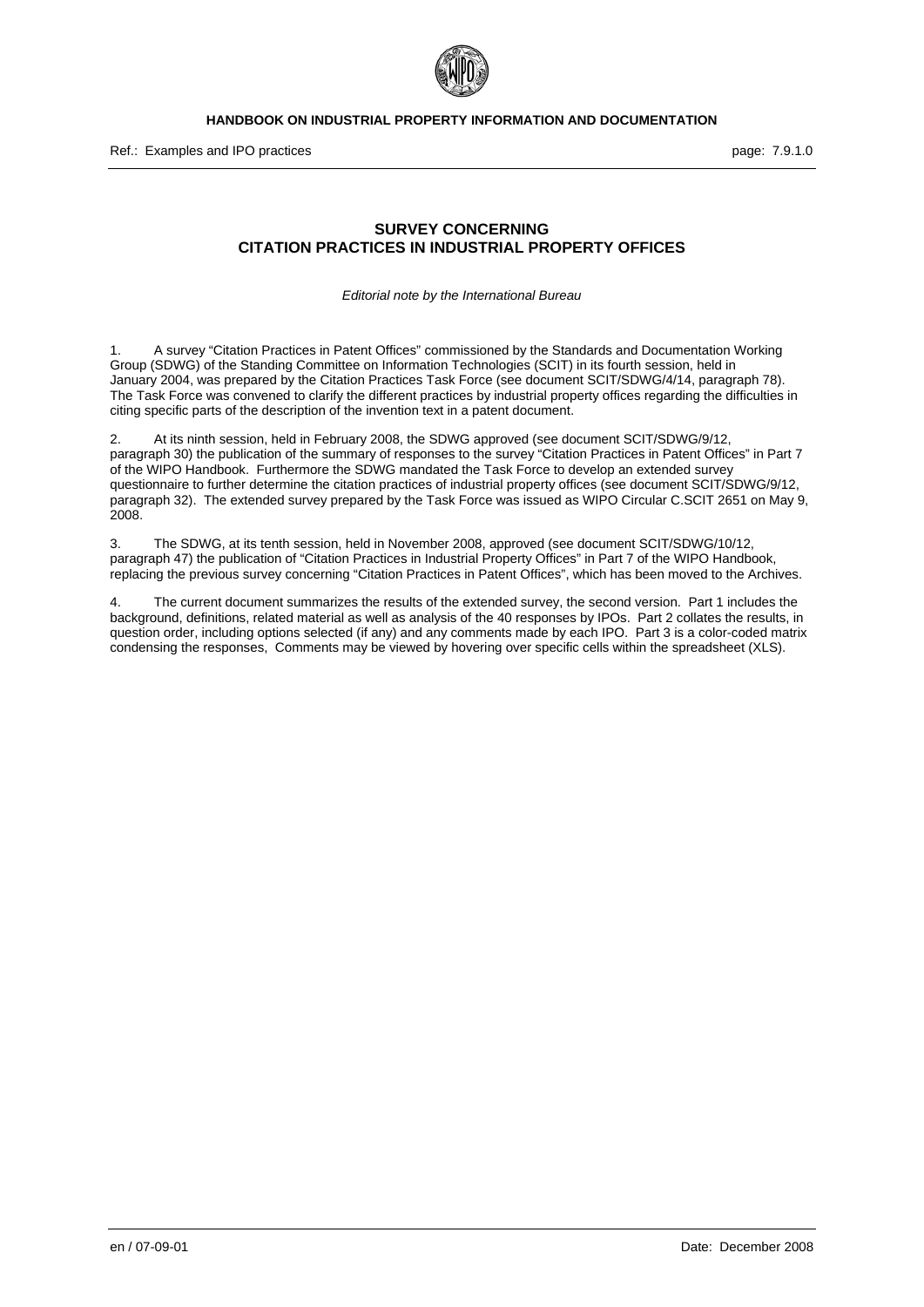

Ref.: Examples and IPO practices **page: 7.9.1.1** and intervals and intervals page: 7.9.1.1

## **SURVEY CONCERNING CITATION PRACTICES IN INDUSTRIAL PROPERTY OFFICES**

*Survey for presentation to the SCIT Standards and Documentation Working Group at its tenth session in November 2008* 

## PART 1 – SUMMARY OF RESULTS

#### BACKGROUND

1. Users of patent information have encountered difficulties when referring to citations and to locate specific parts of a patent document. This problem is related to the diverse and multiple locations and forms of media on which patent documents are available.

2. Circular C.SCIT 2651 and a questionnaire on citation practices in industrial property offices (IPOs) were sent by email to IPOs in May 2008. The questionnaire elicited information allowing users of citation reference information (e.g., patent searchers, commercial providers, IPOs, patent professionals in industry) to more easily find, understand, and use citation reference now and in the future. Responses were received from the following 40 IPOs:

Austria (AT), Australia (AU), Belgium (BE). Bulgaria (BG), Brazil (BR), Canada (CA), China (CN), Czech Republic (CZ), Denmark (DK), Egypt (EG), Eurasian Patent Organization (EA), European Patent Office (EP), Finland (FI), France (FR),

Georgia (GE), Germany (DE), Hungary (HU), Indonesia (ID), Japan (JP), Lithuania (LT), Madagascar (MG), Mali (ML), Mexico (MX), Monaco (MC), New Zealand (NZ), Poland (PL), Republic of Korea (KR), Republic of Moldova (MD),

Serbia (RS), Russian Federation (RU), Slovakia (SK), Slovenia (SI), South Africa (ZA), Spain (ES), Switzerland (CH), Thailand (TH), Ukraine (UA), United Kingdom (GB), United States of America (US), World Intellectual Property Organization (International Bureau of) (WO).

3. The circular, the questionnaire and the individual responses received are available on WIPO's website (<http://www.wipo.int/scit/en/mailbox/circ08.html>).

#### DEFINITIONS

4. To keep in mind the form and objective of a citation reference the following definition from paragraph nine of International Standard ISO 690:1987 is noted. "A citation is a brief form of reference inserted parenthetically within the running text or appended as a note at the foot of the page, at the end of a chapter, or at the end of the complete text. The citation serves to identify the publication from which quoted matter within the text, an idea paraphrased, etc. was taken, and to specify its precise location within the source publication."

5. Three points from this definition appear to be relevant to citation practices, namely, a citation:

- is brief,
- can be expected to appear within one or more of several parts of a document, and
- serves to unambiguously identify the publication, as well as the precise location therein, of the cited material.

6. Another definition of Citation (relating particularly to patent documents) occurs in the WIPO Glossary of Terms, Part 8.1 of the WIPO Handbook.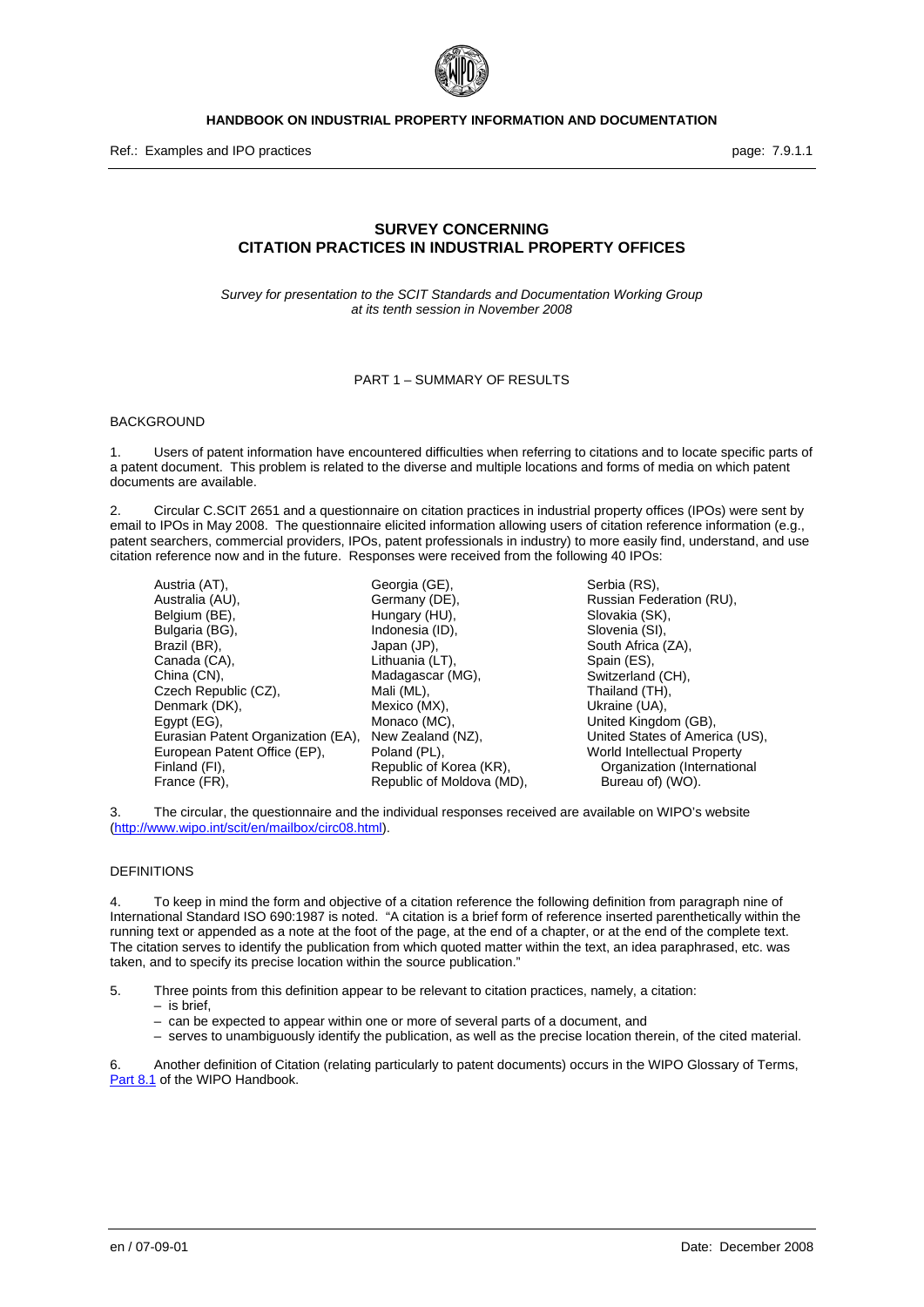

Ref.: Examples and IPO practices **page: 7.9.1.2** and intervention of the page: 7.9.1.2

#### EXISTING STANDARDS AND OTHER RELATED MATERIAL

7. WIPO Standard **ST.1** provides recommendations concerning the minimum data elements required to uniquely identify a patent document.

WIPO Standard ST.9 provides technical information INID code (56) to describe a "List of prior art documents", if separate from descriptive text. Attention is drawn to WIPO Standard ST.14 in connection with the citation of references on the first page of patent documents and in search reports attached to patent documents.

9. WIPO Standard ST.14 provides for the inclusion of references cited in patent documents. WIPO Standard ST.14 gives recommendations for the location, order, format, and nature of making citation references to patent and non-patent literature occurring in electronic or paper-based media. Paragraph 13 refers to the identification of cited material within electronic media modeled on the ISO 690-2 standard.

10. WIPO Standard ST.36 (Supplementary Material) allows for the identification of parts of the description of a patent specification in electronic format in one of two ways. The first way is as a list of pages (in TIFF or another accepted page-based format). The second means of identification is as XML-coded text, in which case paragraphs (and other parts) can be identified (refer to the International Common Elements (ICEs)). XML tags and elements found in WIPO Standard ST.36 with regard to citation practices rely heavily on the examples given in WIPO Standard ST.14. Many tags in WIPO Standard ST.36 are available for use when citing references.

#### RELEVANT PRACTICES FROM OTHER DOMAINS

11. Paragraph 5.1.2 of ISO Standard 690-2 includes guidelines for the citation of parts of electronic documents, but gives no specific guidance on how those parts should be identified. Examples of the standard are reproduced at the following address: *http://www.collectionscanada.ca/iso/tc46sc9/standard/690-2e.htm#5.1.2.* 

12. In the academic domain, the Chicago Manual of Style is a well-recognized guide for documentation. It includes guidelines for citing electronic documents but there is no explicit guideline for identifying parts of those documents. An example is reproduced at the following address: *http://library.osu.edu/sites/guides/chicagogd.html*.

## CURRENT PRACTICES AND FUTURE PLANS

#### Availability

(Questions 1-6, 12, 41)

13. In mid 2008, many IPOs (70%) responded that they made citation references available to the public. However, on closer examination it appears the following further countries (EG, ML, NZ, PL, RS) also made citation references available to the public at least in some capacity, bringing the total percentage to 83%. Some IPOs (EG, GE, TH) make citation references available only to the applicant. One IPO (ML) publishes the citation references of some patents, after the patents have lapsed. Some IPOs (CA, FI, MD, PL, RS) make citation references available at the public reading room/library upon request. Some IPOs (EG, ID, MX) may face technical constraints which prevent them from making citation references available online. Some IPOs (ES) make citation references available in a limited fashion, based on when the citation reference was made.

14. There are different types of citation references. Citation references established by an examiner during the technical examination phase are less likely to be publicly available (and online) than a citation reference suggested by the applicant which occurs within the body of the patent description (CA, RS, ZA). Or, the category of a citation reference may be a factor in whether the citation reference is published (DK does not always publish all "A"-type citation references.).

15. It appears from some comments (CH, ID, ML) that the trend is for IPOs increasingly to make citation references available where technically and legally feasible.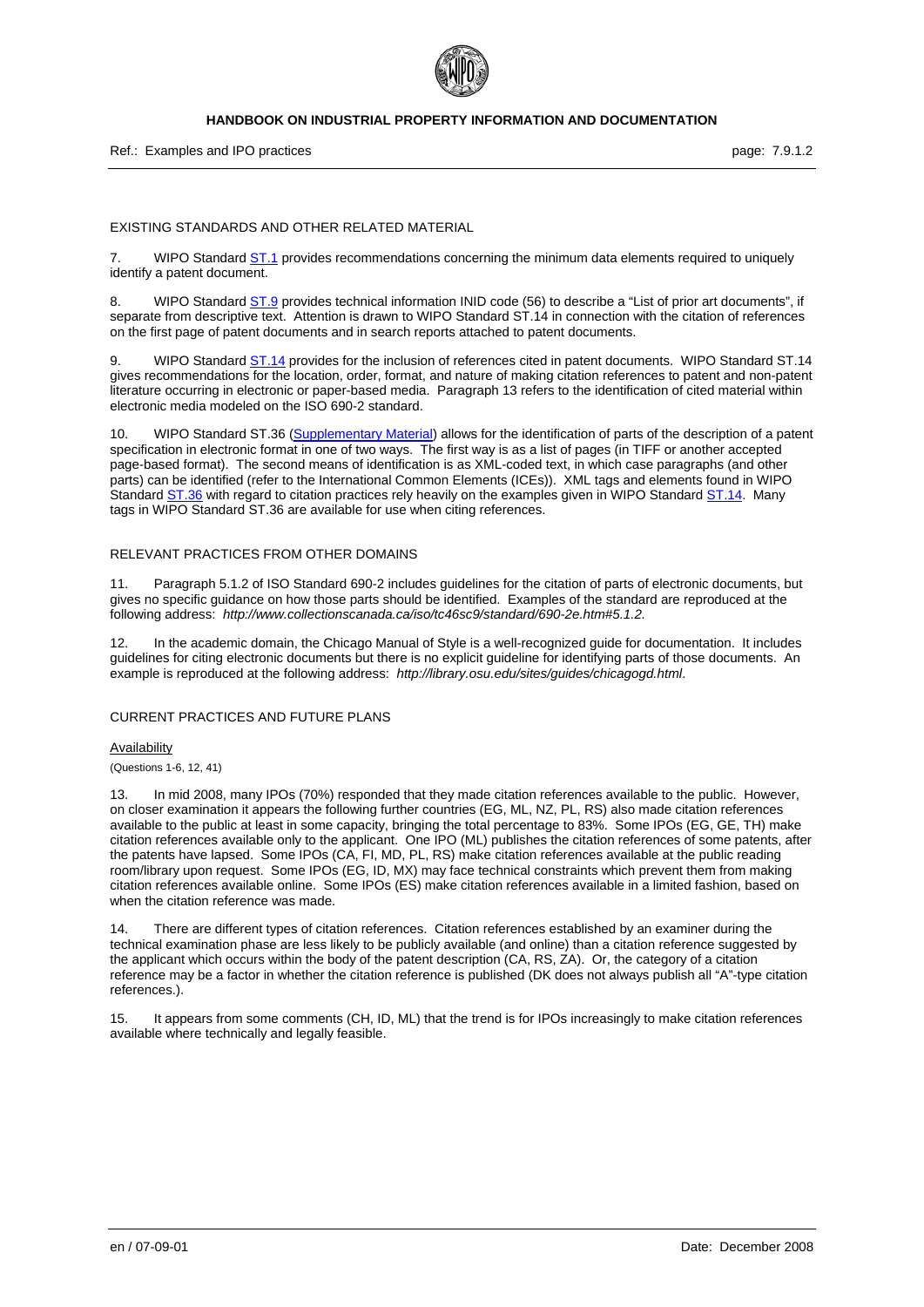

Ref.: Examples and IPO practices **page: 7.9.1.3** page: 7.9.1.3

16. In reviewing responses to questions 4-6, the information revealed in the following table indicates that citation references are available in multiple and in varying locations within or associated with a patent document (e.g., independent search report). The italicized items in the table below, such as the examination report, were not specifically asked about in the survey, but were offered as comments.

| Option                                                       | Responses                                                                                                                                                                                | Count          | Percent    |
|--------------------------------------------------------------|------------------------------------------------------------------------------------------------------------------------------------------------------------------------------------------|----------------|------------|
| Search report:                                               | AT, AU, BE, CH, CZ, DE, DK, EA, EG, EP, ES, FI, FR, GB, GE,<br>HU, JP, KR, MD, MG, PL, RU, SK, UA, US, WO, ZA                                                                            | 27             | <b>71%</b> |
| Examiner report.                                             | AU, CA, NZ, TH                                                                                                                                                                           | 4              | 11%        |
| Patent description:                                          | AT, BE, BG, BR, CA, CH, CZ, DE, DK, EA, EP, ES, FI, FR, HU,<br>JP, KR, LT, MG, ML, MX, PL, RS, RU, SK, TH, UA, US, WO, ZA                                                                | 30             | 79%        |
| Other patent<br>document location:                           | AT, CZ, DK, EP, ID, MD, TH                                                                                                                                                               | $\overline{7}$ | 18%        |
| End of patent<br>document:                                   | EP                                                                                                                                                                                       | 1              | 3%         |
| Bibliographic data:                                          | AT, AU, BG, CN, CZ, DE, EA, EP, FI, GB, GE, JP, KR, MD, RU,<br>UA, US, WO<br>INID code $(56)^1$ : AT, AU, BG, CN, CZ, DE, DK, EA,<br>19<br>EP, FI, GB, GE, JP, KR, MD, RU,<br>UA, US, WO | 18             | 47%        |
| Patent databases /<br>Summary available<br>via the Internet: | AU, CH, CZ, DE, DK, EP, ES, GB, JP, MD, US                                                                                                                                               | 11             | 29%        |
| File Inspection:                                             | AT, AU, EP, ID, JP                                                                                                                                                                       | 5              | 13%        |

Total responses: 38

There is no single predictable place (across the world wide spectrum of patent information repositories) that a searcher of patent information may go to find citation references associated with any given patent document. That said, the most popular sources of citation references can be found in the patent description (these are typically established by the applicant). Citation references established by the examiner are typically contained within a search report. And the third most common place citation references may be found (tagged with the INID code (56)) is in the bibliographic data. These three most popular locations are typically available to the public.

#### Adherence to WIPO ST.14 guidelines

(Questions 10, 17-20)

17. IPOs strive to provide clear citations and many use WIPO standard ST.14 guidelines (at least partially) to help them do this. For example, most IPOs provide relevant indicators in search reports.

18. Many respondents indicated that they include at least some of the recently exemplified (in WIPO Standard ST.14) data elements such as URLs and unique document identifiers. Other unique identifiers alluded to include the European XP numbers (AT, EP) and database accession numbers (CH).

#### Extra information offered

(Questions 7-9, 11, and 12)

19. Some IPOs provided to the public additional information over and above what is set out in the guidelines in the WIPO Standard ST.14. Several IPOs (AT, CH, DE, EP, US) hyperlink citation references to the cited document. A handful (DE, DK, EP, US) include forward citations, and hyperlinks (EP, US) to the citing document.

-

<span id="page-3-0"></span><sup>1</sup> The question relating to INID code (56) is a subset question 5 of question 4 of the survey. The count of 18 comes from Denmark (DK) having signified that citation information is included as INID code (56). DK did not, however, indicate that citation information is included as bibliographic data.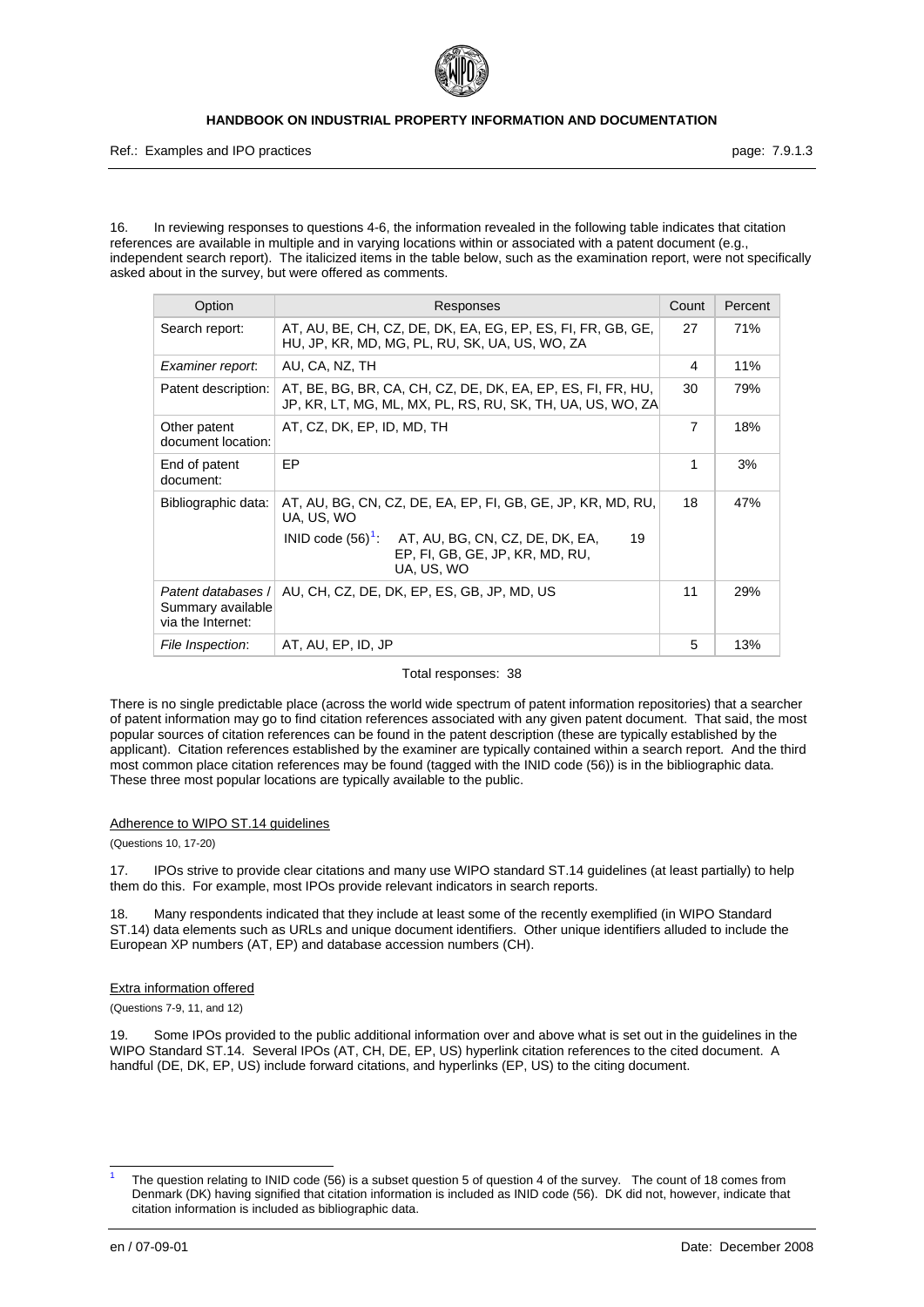

Ref.: Examples and IPO practices **page: 7.9.1.4** and  $PQ$  page: 7.9.1.4

20. Half the respondents to questions 11 and 12 (AT, BE, CA, CH, CN, DE, DK, EP, FI, FR, GB, ID, JP, KR, MD, MG, SK, TH, US) give some indication about who established the citation reference, whether it be the applicant or the examiner, or perhaps whether the citation reference was identified in a foreign search report (CA). Indications can be found mainly in a search report (AT, BE, CH, DE, DK, FR, GB, MD, MG, SK, TH) or an examination report (CA, DK, TH). Other locations indicating who established the citation reference are the bibliographic data (AT, CN, DE, FI, JP, KR, US), the end of a patent description (DE), the patent register (DE), a separate subsite on the Internet (US), and the patent description (TH).

#### Search reports

(Questions 13-16, 21)

[2](#page-4-0)1. Predictably, more IPOs said they publish national / regional search reports than establish<sup>2</sup> International Search Reports.

22. More than half the respondents indicated they performed quality control on the search reports indicated. The nature of the quality control varies from automatic plausibility checks (DE) to adherence to WIPO Standard ST.14 (ES) to checking of technical mistakes (misprints).

23. Several IPOs (AU, EA, EP, GB, HU, RU) indicated there is no difference between how an ISR is established when compared to the establishment of a national search report.

#### Data storage

(Questions 22-27)

Nearly half of the IPOs use (AT, BG, CH, CZ, DE, DK, EA, EP, GB, JP, MD, MX, RU, TH, US) or plan to use (CN, FR, ID, RS) structural elements to store citation reference data, the most popular being ST.36 XML (CH, DE, EP, RU, US), INID code (56) (AT, BG, EA, MD, RU, US) or a relational database (AT, CZ, DK, MX). Of these IPOs, only five (DE, EP, MD, RU, US) allow the general public to search the citation reference text (i.e., search the text of the data elements identifying the text/document cited).

25. Over one half of the IPOs indicated that citation reference information held in the database was exchangeable (from a technical and legal perspective).

#### Renderings

(Questions 28-32)

*Note*: Patent documents can be cited, but there can be multiple renderings and locations for a rendering, for example one rendition could be a PDF available at a particular Internet address while another rendition is a paper version available at the IPO's library. One or more rendition can represent the (or an) authentic legal rendition (authoritative source) of the IPO's published patent documents. A legal version is, e.g., a publicly available document that could be consulted in court proceedings.

26. Over half the respondents state the Internet holds an authentic rendition, and over two-thirds state Paper to be an authentic source.

27. Over one third of respondents (AT, AU, CZ, EA, EG, FI, GB, JP, ML, MX, NZ, PL, RU, TH, UA) indicated two or more authentic versions for their patent documents. The majority of these indicating at least Internet and Paper, only four IPOs (EA, ML, RU, TH) indicated a combination that included CD/DVD and either Paper or Internet (not both).

28. One reason offered (JP, NZ, PL) to explain why there were multiple authentic versions was that paper was an authentic format in the past, but now the Internet is the authentic source. Or, for Austria the authentic version for patent applications is the Internet and for granted patents the authentic version is paper.

29. The most common alternative formats of published patent document proved to be the Internet, CD/DVD, and paper. Less common were FTP, Web services, commercial providers, facsimile images, and microfiche.

30. The most common format at 62% was stated to be Adobe PDF.

-

<span id="page-4-0"></span><sup>2</sup> Question 13 should have more accurately asked "Does your IPO establish International Search Reports (ISR) under the PCT?"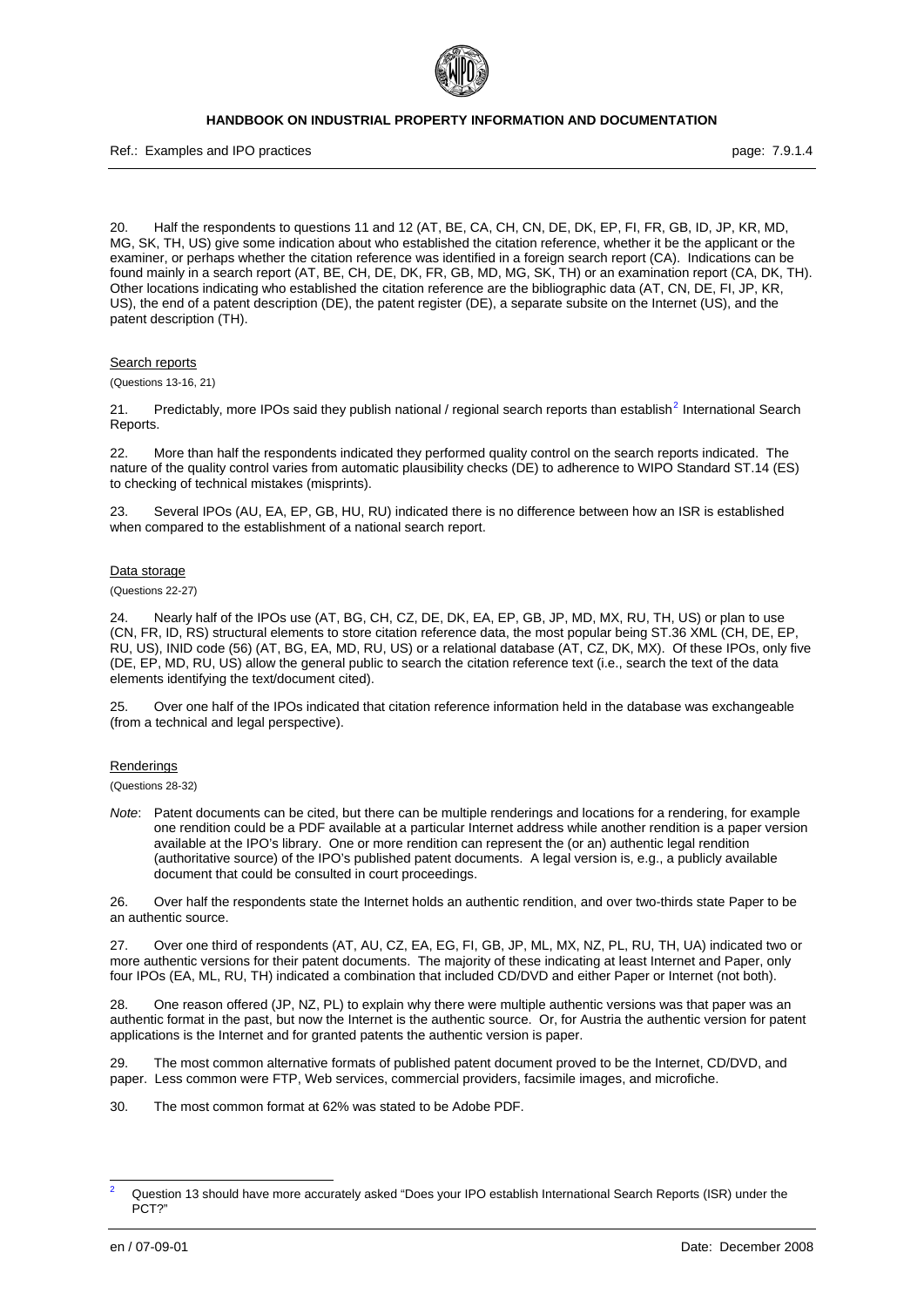

Ref.: Examples and IPO practices **page: 7.9.1.5** page: 7.9.1.5

#### Identifiers available

(Questions 33-34)

31. The most common text-based identifier within patent documents is overwhelmingly the page number at 94%. Line numbers at 60% was more common than the use of paragraph numbering at 42%.

32. Image numbers, chemical formulae numbers, mathematical formulae numbers, tables, and gene sequences numbering were all used by more than half of the respondents.

#### Paragraph numbering

(Questions 35-39)

33. Sixteen IPOs' publication systems already supported paragraph numbering, by automatically adding paragraph numbers to the published documents (CH, DE, EP, US), and/or by relying on applicants (AU, BR, CA, GB, JP, KR, MC, MG, MX, NZ, WO, US) or examiners (MD) to number paragraphs. One IPO (EA) is planning to number paragraphs as part of the publication process.

34. Of the IPOs identified in the preceding paragraph some recreate the paragraph numbers during the amendment process (AU, CA, JP, KR, MX) while others recreate paragraph numbers during the publication process (CH, DE, EP, MD, US).

35. No IPO indicated any special treatment given to long paragraphs. Several (AU, EP, JP, MX) indicated there is no restriction on the applicant. The applicant may include any quantity of words or characters in their paragraph.

#### Examples

(Question 40)

36. Twenty-eight respondents provided examples of patent documents where citation references could be found.

#### Additional comments

(Question 41)

- 37. Several difficult areas were noted regarding:
	- how to cite multi-link websites as a single citation reference (where multiple URLs must be cited) (AU);
	- how to cite translated material, in particular when Internet machine translation tools are used (AU);
	- how to correct technical errors occurring in foreign language citation reference text (EA);
	- if the examiner cites the original filing rather than the re-formatted published file (EP);
	- how to cite prior art disclosures where the data is publicly available (but not in a written form, e.g., oral disclosure) (MD);
	- too many obligations in other areas to make progress in making citation references available (PL);
	- major difficulties when citing non-patent Internet sources, since they often have no DOI and their publication data is not sufficient for citing (RU).

[Part 2 follows]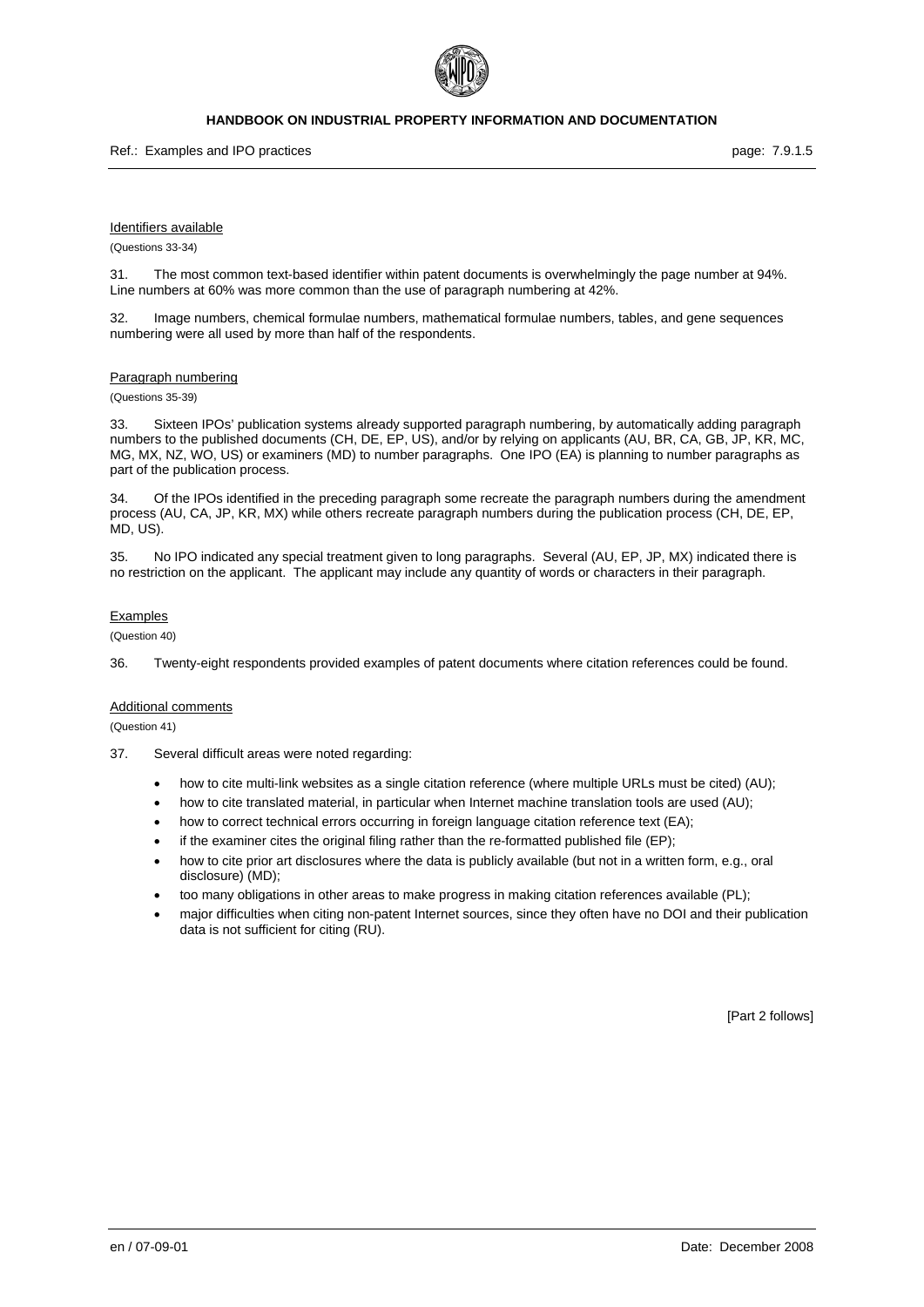

Ref.: Examples and IPO practices **page: 7.9.1.6** Page: 7.9.1.6

#### PART 2 – COLLATE RESULTS OF THE SURVEY

Start date: May 9, 2008 Completed responses: 40

#### SECTION 1: DETAILS ABOUT THE SURVEY TAKER

*Question 1. Section 1 (and Question 1) gave information about the person(s) who completed the survey on behalf of the Industrial Property Office (IPO).* 

Details can be found at [http://www.wipo.int/scit/en/mailbox/circ08.html.](http://www.wipo.int/scit/en/mailbox/circ08.html)

#### **SECTIONS 2-4: QUESTIONS ABOUT YOUR IPO'S CITATION REFERENCES**

SECTION 2: CITATION REFERENCE AVAILABILITY

*Note*: It was noted that citation references relevant to a patent document can be suggested (or decided to be included) by people including applicants, examiners, and interested third parties. It was further noted that a citation reference may occur in a patent description, a search report or other location associated with a patent document.

*Question 2. Does your IPO publish citation references associated with your IPO's patent documents?* 

*Note*: In the context of this survey it was noted that "citation reference" refers to the identification of (part of) a document, not the text or other information contained within the cited document.

| Option | Responses                                                                                                         | Count | Percent |
|--------|-------------------------------------------------------------------------------------------------------------------|-------|---------|
| Yes:   | AT, AU, BE, BG, CA, CH, CN, CZ, DE, DK, EA, EP, ES, FI, FR, GB, GE,<br>JP, KR, LT, MD, MX, RU, SK, TH, UA, US, WO | 28    | 70%     |
| No:    | BR, EG, HU, ID, MC, MG, ML, NZ, PL, RS, SI, ZA                                                                    | 12    | 30%     |

| <b>IPO</b> | Comments - Question 2                                                                                                                                   |
|------------|---------------------------------------------------------------------------------------------------------------------------------------------------------|
| CA         | [The following applies only to national phase applications.]                                                                                            |
|            | The CA Office (CIPO) publishes applications and granted patents. Citation references in the description are<br>therefore published.                     |
|            | Examiners' reports also include citation references, and these reports may be accessed on public terminals at<br>CIPO's offices (not via the Internet). |
| CH.        | Citation references are published from July 1, 2008.                                                                                                    |
| DK.        | Only documents in the search report are published.                                                                                                      |
| FR.        | Citation references are found in search reports published with the application and the grant, as well as in the<br>description.                         |
| GB         | Search Reports are published with citations as identified by the technical examiner.                                                                    |
| ID         | Citation references are not available in patent publications yet.                                                                                       |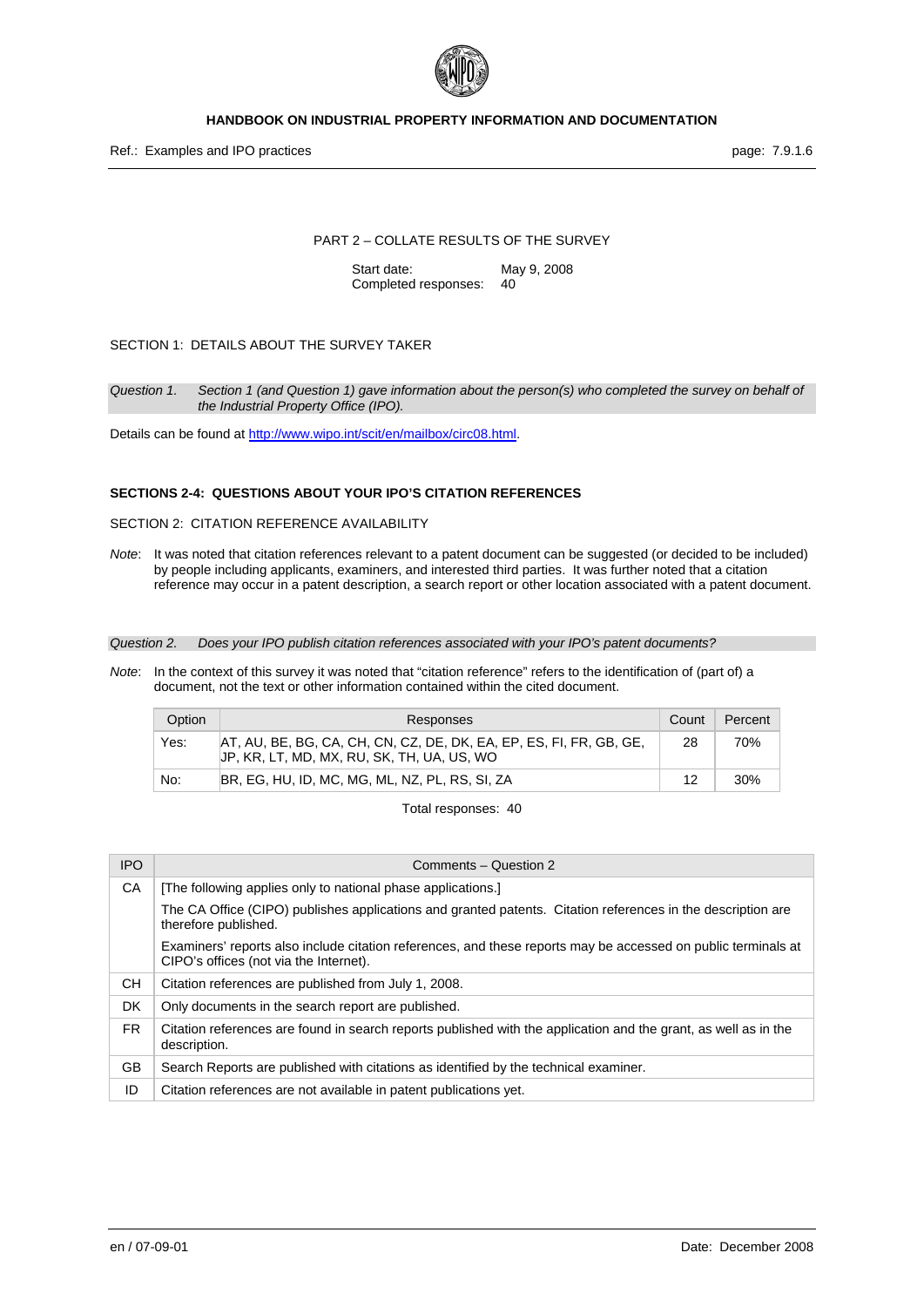

Ref.: Examples and IPO practices **page: 7.9.1.7** and intervals and intervals page: 7.9.1.7

| <b>IPO</b> | Comments - Question 2                                                                                                                                                                                                                                                                                                                                                                                                                                                                                                                                                      |
|------------|----------------------------------------------------------------------------------------------------------------------------------------------------------------------------------------------------------------------------------------------------------------------------------------------------------------------------------------------------------------------------------------------------------------------------------------------------------------------------------------------------------------------------------------------------------------------------|
| JP         | Citation references are available to the public mainly through the following two accesses:<br>Citation references associated with patent publication are available:<br>1.<br>(1) in the specification of patent documents such as the Publication of Unexamined Applications (A) by<br>applicants (shown as [Patent document], [Non-Patent Document]);<br>(2) in the bibliographic data in the Patent Gazette (B) (shown as [reference] indicated by INID code (56))<br>(3) in the ISR attached to the Japanese Translation of PCT International Application for a patent. |
|            | Citation references are not associated with patent publication etc. in the file wrapper information available<br>2.<br>through the JP Office on-line system or IPDL (JP Office Industrial Property Digital Library). The public can also<br>browse the file wrapper (paper document) at the JP Office.                                                                                                                                                                                                                                                                     |
| KR.        | The KR Office have included citation references in the publication of granted patents since January 2006.                                                                                                                                                                                                                                                                                                                                                                                                                                                                  |
| ML         | The ML Office publish references for lapsed patents according to the profile of the industrial firms which the ML<br>Office wish to make aware of industrial property.                                                                                                                                                                                                                                                                                                                                                                                                     |
| MX.        | Citation references are published in the description of the patent document.                                                                                                                                                                                                                                                                                                                                                                                                                                                                                               |
| <b>PL</b>  | Citations in the form of search reports are written out by the PL Office examiners, but they are neither published<br>nor disseminated in multiple copies nor as database resources.                                                                                                                                                                                                                                                                                                                                                                                       |
| <b>SK</b>  | The SK Office publishes citation references as a part of the state of the art within the description of the<br>invention of all published patent documents, i.e. patent applications, patent specifications, published utility<br>model applications and utility models as filed by the applicant. The SK Office may invite the applicant to amend<br>citation references, if necessary.                                                                                                                                                                                   |
|            | Furthermore, in regard to utility model applications according to the SK Act No 517/2007, the citation references<br>may be amended also by an examiner. The SK Office provides citation references also in search reports.<br>Since April 1st, 2008 in compliance with the above-mentioned Act the SK Office has published search reports,<br>which are associated only with published utility model applications.                                                                                                                                                        |
| TH         | Citation references are published in patent examination reports, patent search reports or patent descriptions.                                                                                                                                                                                                                                                                                                                                                                                                                                                             |
| ZA         | The ZA Office does not in fact publish patents, they are deemed to be published on the date of grant when they<br>become open to the public.                                                                                                                                                                                                                                                                                                                                                                                                                               |

Total comments: 14

*Question 3. Select one or more of the following options describing the availability, to the public, of your IPO's citation references.* 

*Note*: If limited, participants were asked to comment on how the availability is limited, e.g., limited to type of person trying to view the citation reference (e.g., applicants only) or limited to the part of the life cycle in which the citation reference was included (e.g., references suggested during opposition are unavailable).

| Option                                              | Responses                                                                                         | Count | Percent <sup>3</sup> |
|-----------------------------------------------------|---------------------------------------------------------------------------------------------------|-------|----------------------|
| Citation references are<br>available to the public: | AT, AU, BE, BG, CA, CH, CN, CZ, DE, DK, EA, EP, FI,<br>FR, JP, KR, LT, MD, MG, RU, SK, UA, US, WO | 24    | 62%                  |
| Citation references have<br>limited availability:   | EG, ES, GB, GE, ML, MX, NZ, PL, RS, TH                                                            | 10    | 26%                  |
| Citation references are<br>not available:           | BR. HU. ID. SI. ZA                                                                                | 5     | 13%                  |

<span id="page-7-0"></span><sup>-&</sup>lt;br>3 Throughout the survey percentages are calculated based only on the responses received for the question. If an IPO did not respond, that IPO was not included in the calculation total for that question.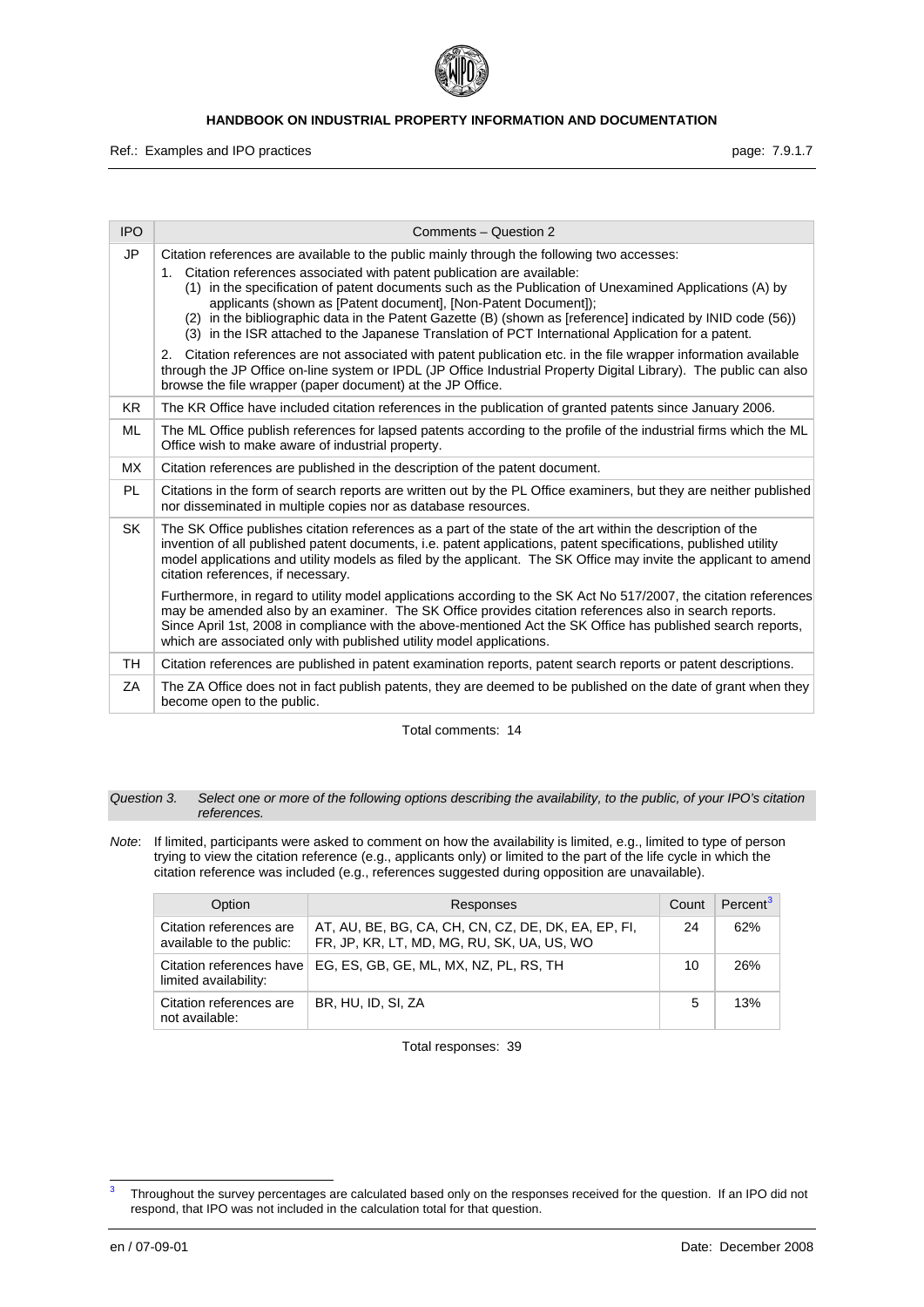

Ref.: Examples and IPO practices **page: 7.9.1.8** page: 7.9.1.8

| <b>IPO</b> | Comments - Question 3                                                                                                                                                                                                                                                                                                                                                                                            |
|------------|------------------------------------------------------------------------------------------------------------------------------------------------------------------------------------------------------------------------------------------------------------------------------------------------------------------------------------------------------------------------------------------------------------------|
| CA         | The Examiners Report (search and defects report) is available via a search room in the CA Office. One can<br>also order paper copies via the Internet.                                                                                                                                                                                                                                                           |
| DK         | Only documents relevant for the examination are published. If a lot of A-documents have been cited, only a few<br>of them will be published in the search report.                                                                                                                                                                                                                                                |
| EA         | References suggested during opposition are unavailable.                                                                                                                                                                                                                                                                                                                                                          |
| EG         | A citation reference is available only for the applicant, only in paper form.                                                                                                                                                                                                                                                                                                                                    |
|            | The EG Office publishes only application abstracts in the abstract gazette and bibliographic data of the patent<br>granted.                                                                                                                                                                                                                                                                                      |
|            | The abstract gazette and bibliographic data of the patent granted are available on the EG Office website.                                                                                                                                                                                                                                                                                                        |
| <b>ES</b>  | The citation references in the search report are published together with the patent application and are therefore<br>available to the public. However, the possible citation references generated by an examiner or by a party<br>raising an objection between the publication of the application and the grant, are available only, for the time<br>being, by consulting the application file at the ES Office. |
| <b>GB</b>  | Citation references are only available upon 'A' publication.                                                                                                                                                                                                                                                                                                                                                     |
| <b>GE</b>  | The search report is available to applicants only.                                                                                                                                                                                                                                                                                                                                                               |
| <b>JP</b>  | Basically, citation references are available to the public for published or registered applications.                                                                                                                                                                                                                                                                                                             |
| ML         | Citation references are available only for the target whose awareness the ML Office wishes to raise or on<br>certain applicants.                                                                                                                                                                                                                                                                                 |
| <b>MX</b>  | Citation references are not available because it is necessary to consult the body of the (unpublished) patent<br>description to see the citation references and the citation references are not separated therefrom. The MX<br>Office official Internet site access provides only bibliographical data not the full text.                                                                                        |
| <b>NZ</b>  | Availability is limited to references cited as "anticipations" or references specifically provided by the applicant as<br>a reference for the specification.                                                                                                                                                                                                                                                     |
| PL         | Citation references are prepared for purposes of applicants, and are also subject of individual orders on<br>demands directed to the PL Office Patent Library.                                                                                                                                                                                                                                                   |
| <b>RS</b>  | Citation references are available to the public in the patent document description, but are not in the search<br>report.                                                                                                                                                                                                                                                                                         |
| <b>TH</b>  | If citation references are not published, the people who can view the citation reference are the applicant and the<br>patent examiner.                                                                                                                                                                                                                                                                           |
| <b>WO</b>  | Citations included in ISR are not publicly available until 18 months after priority date (that is until time of<br>publication of the application). Citations included in IPRP Chapter I and IPER/IPRP Chapter II are not publicly<br>available until 30 months after the priority date.                                                                                                                         |

Total comments: 14

#### *Question 4. In which of the following location(s) within the patent documents, published by your IPO, can citation references be found?*

(Multiple selections were possible.)

| Option                             | Responses                                                                                                                 | Count | Percent |
|------------------------------------|---------------------------------------------------------------------------------------------------------------------------|-------|---------|
| Search report:                     | AT, AU, BE, CH, CZ, DK, EA, EP, ES, FI, FR, GB, GE, HU, JP,<br>KR, MG, SK, US, WO, ZA                                     | 21    | 58%     |
| Patent description:                | AT, BE, BG, BR, CA, CH, CZ, DE, DK, EA, EP, ES, FI, FR, HU,<br>JP, KR, LT, MG, ML, MX, PL, RS, RU, SK, TH, UA, US, WO, ZA | 30    | 83%     |
| Other patent<br>document location: | AT, CZ, DK, ID, MD, TH                                                                                                    | 6     | 17%     |
| Bibliographic data:                | AT, AU, BG, CZ, CN, DE, EA, EP, FI, GB, GE, JP, KR, MD, RU,<br>UA, US, WO                                                 | 18    | 50%     |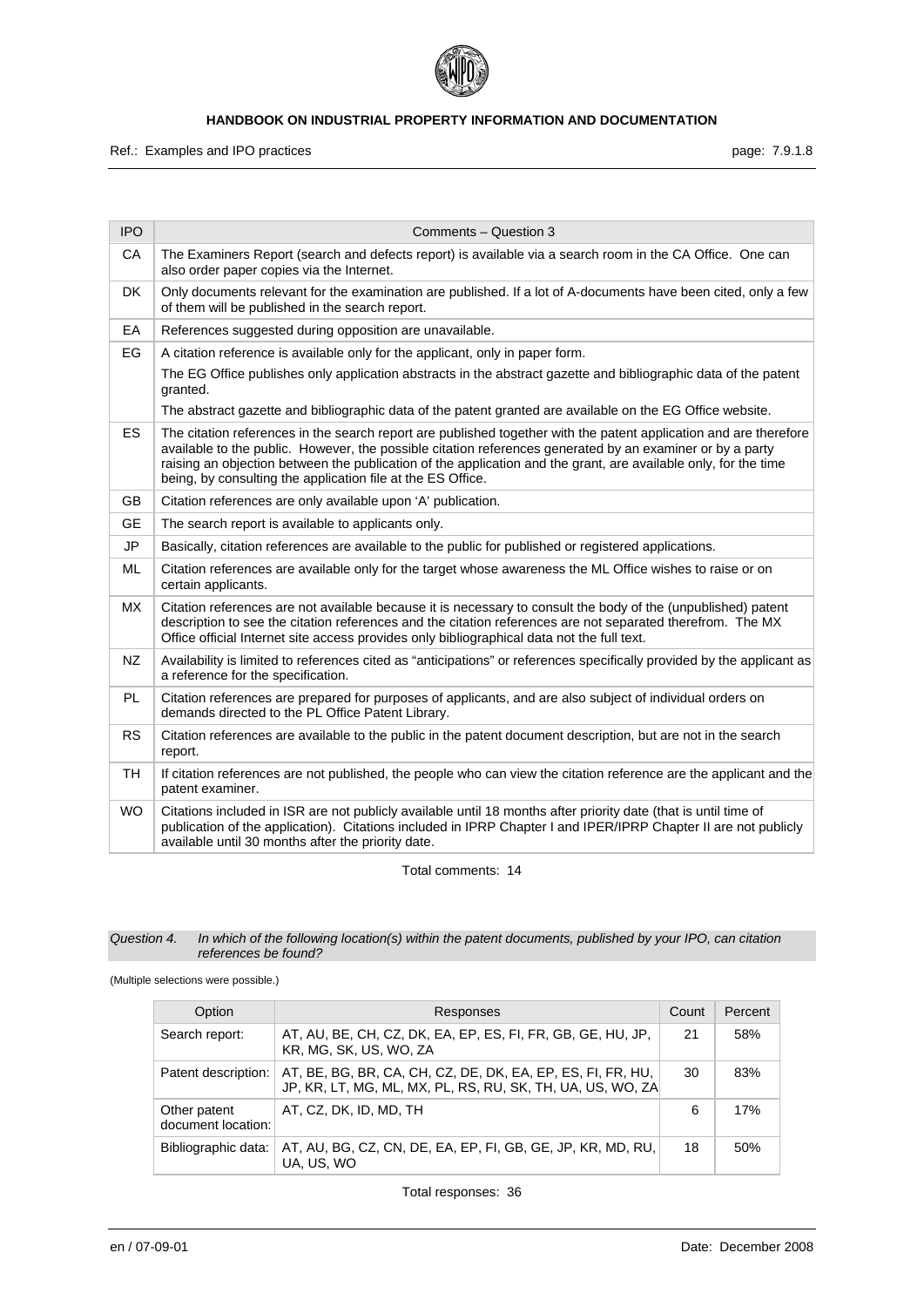

Ref.: Examples and IPO practices **page: 7.9.1.9** page: 7.9.1.9

| <b>IPO</b> | Comments - Question 4                                                                                                                                                                                                                                                                                                                                                                                                                                                         |
|------------|-------------------------------------------------------------------------------------------------------------------------------------------------------------------------------------------------------------------------------------------------------------------------------------------------------------------------------------------------------------------------------------------------------------------------------------------------------------------------------|
| CН         | Citation references can be found in the description when cited by the applicant. Not all published patent<br>applications have a search report.                                                                                                                                                                                                                                                                                                                               |
| CZ         | Citation references can be found in the:                                                                                                                                                                                                                                                                                                                                                                                                                                      |
|            | Search report (Internal database, paper),<br>Patent description (Internet, paper),<br>Front page (Internet, paper), and the<br>Bibliographic data (Internal database).                                                                                                                                                                                                                                                                                                        |
| DE         | Citation references of examiners are available on the front page under INID code (56).                                                                                                                                                                                                                                                                                                                                                                                        |
|            | Citation references of applicants are available as list elements at the end of the patent description.                                                                                                                                                                                                                                                                                                                                                                        |
| DK         | Citation references are available at http://www.dkpto.dk/pvsonline/.                                                                                                                                                                                                                                                                                                                                                                                                          |
| EA         | Application can have citation references in the search report and the patent description (in facsimile format).                                                                                                                                                                                                                                                                                                                                                               |
| EG         | The citation references are not published on the EG Office website. They are only available to the applicant in<br>paper form.                                                                                                                                                                                                                                                                                                                                                |
| FI         | Search reports are only available for the general public in the application dossier.                                                                                                                                                                                                                                                                                                                                                                                          |
| FR.        | The search report is published with the application.                                                                                                                                                                                                                                                                                                                                                                                                                          |
|            | The search report is published with the grant.                                                                                                                                                                                                                                                                                                                                                                                                                                |
| ID         | The "citation reference" can be found in the paper form.                                                                                                                                                                                                                                                                                                                                                                                                                      |
| JP         | Citation references are available to the public mainly through the following two accesses:                                                                                                                                                                                                                                                                                                                                                                                    |
|            | Citation references associated with patent publication are available:<br>1.<br>(1) in the specification of patent documents such as the Publication of Unexamined Applications (A) by<br>applicants (shown as [Patent document], [Non-Patent Document]);<br>(2) in the bibliographic data in the Patent Gazette (B) (shown as [reference] indicated by INID code (56));<br>(3) in the ISR attached to the Japanese Translation of PCT International Application for a patent. |
|            | Citation references are not associated with patent publication etc. in the file wrapper information available<br>2.<br>through the JP Office on-line system or IPDL (JP Office Industrial Property Digital Library). The public can also<br>browse the file wrapper (paper document) at the JP Office.                                                                                                                                                                        |
| MD         | The citations are located separately after the Description under the caption "(56) Bibliografic references".                                                                                                                                                                                                                                                                                                                                                                  |
| MX.        | The citation references are not separated from the patent descriptions and therefore are not available via the<br>Internet.                                                                                                                                                                                                                                                                                                                                                   |
| PL.        | Published patent documents of the PL Office do not include search reports containing citations. References are<br>made, however, by applicants within the original wording of patent application.                                                                                                                                                                                                                                                                             |
| <b>RU</b>  | The search report also includes citation references, but it is not published.                                                                                                                                                                                                                                                                                                                                                                                                 |
| <b>SK</b>  | The SK Office publishes citation references as a part of the state of the art within the description of the<br>invention of all published patent documents, i.e. patent applications, patent specifications, published utility<br>model applications and utility models as filed by the applicant. The SK Office may invite the applicant to amend<br>citation references, if necessary.                                                                                      |
|            | Furthermore, in regard to utility model applications according to the Act No 517/2007, the citation references<br>may be amended also by an examiner. The SK Office provides citation references also in search reports. Since<br>April 1st, 2008 in compliance with the same Act the SK Office has published search reports, which are<br>associated only with published utility model applications.                                                                         |
| <b>TH</b>  | Citations references can be found in the patent examination report.                                                                                                                                                                                                                                                                                                                                                                                                           |
| <b>US</b>  | For PCT applications, citations references can be found in the search report. For national patent grant<br>documents, citations references can be found in the bibliographic data and patent description. For national<br>patent application publications, citation references can be found in the patent description.                                                                                                                                                        |
| <b>WO</b>  | "Bibliographic data" is taken to mean "front page bibliographic data and notices". Citations references are not<br>mandatory in the patent description but are sometimes included by applicants.                                                                                                                                                                                                                                                                              |
| ΖA         | The search report as marked actually refers to the International Search Report in terms of the PCT.                                                                                                                                                                                                                                                                                                                                                                           |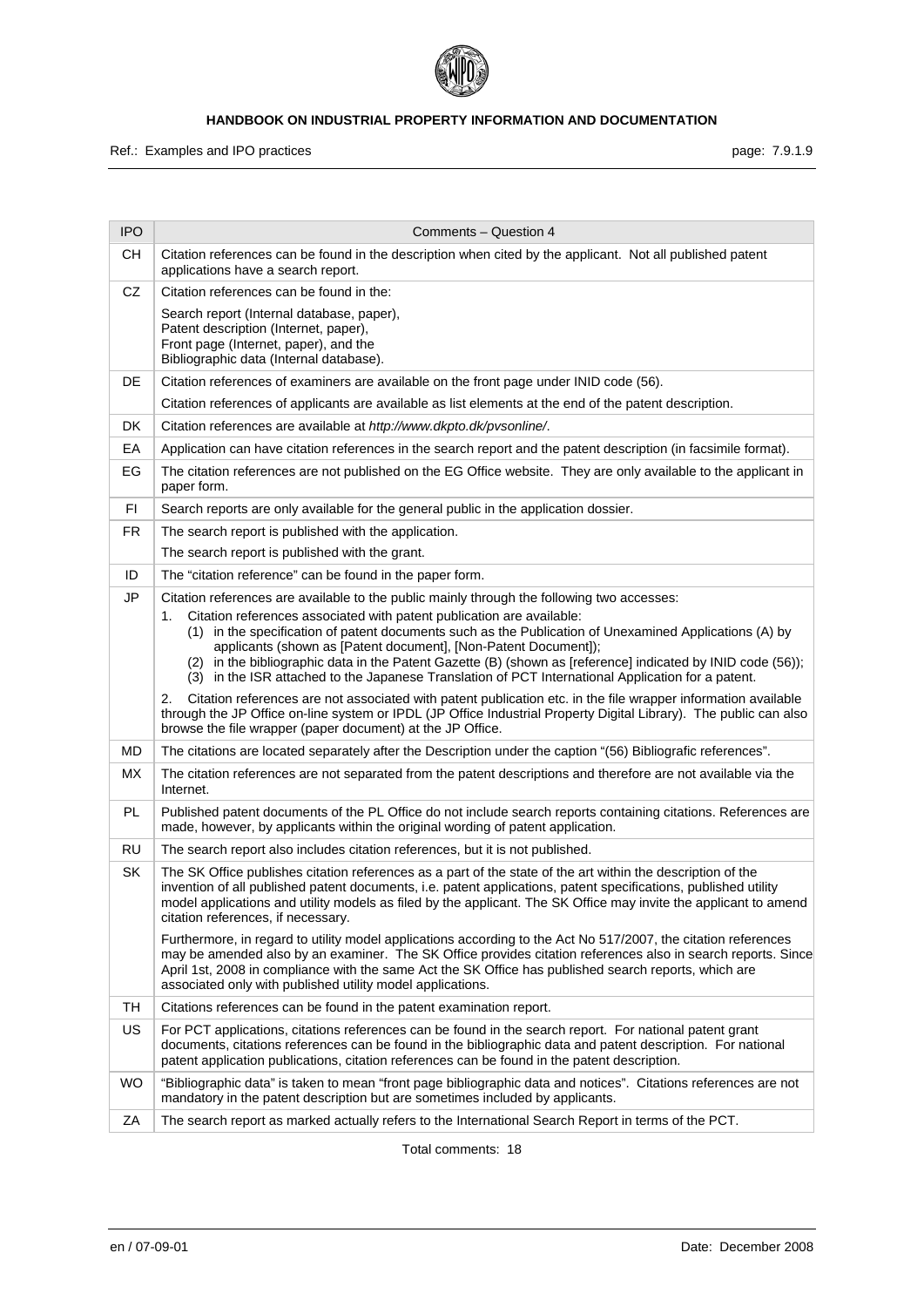

#### *Question 5. If citations are part of the bibliographic front page information, are citation references included in INID code (56)?*

(For the list of INID, codes see WIPO Standard [ST.9](http://www.wipo.int/standards/en/pdf/03-09-01.pdf).)

| Option | Responses                                                              | Count | Percent |
|--------|------------------------------------------------------------------------|-------|---------|
| Yes:   | AT, AU, BG, CN, CZ, DE, DK, EA, EP, FI, GB, GE, JP, KR, RU, UA, US, WO | 18    | 64%     |
| No:    | CH, FR, HU, ID, LT, MG, MX, PL, RS, ZA                                 | 10    | 36%     |

Total responses: 28

| <b>IPO</b> | Comment – Question 5                                                        |
|------------|-----------------------------------------------------------------------------|
|            | INID code (56) is used only on title pages of B (granted) patent documents. |

Total comments: 1

## *Question 6. Select the location(s) outside the patent document where citation references can be found:*

(Multiple selections were possible.)

| Option                           | Responses                                                             | Count | Percent |
|----------------------------------|-----------------------------------------------------------------------|-------|---------|
| Summary information (Internet) : | AU, ES, KR, UA, US                                                    | 5     | 24%     |
| End of document (Internet):      | FP                                                                    |       | 5%      |
| Other:                           | AT, AU, CA, CH, CZ, DE, DK, EA, EG, EP, GB,<br>ID, JP, MD, NZ, PL, TH | 17    | 81%     |

| <b>IPO</b> | Comments - Question 6                                                                                                                          |
|------------|------------------------------------------------------------------------------------------------------------------------------------------------|
| AT         | Citation references can be found in the paper dossier.                                                                                         |
| AU         | Citation references can be found in the "Search Information Statement" placed on file and in Examination<br>Reports.                           |
| CA         | Citation references can be found within examiners' reports.                                                                                    |
| CН         | Citation references can be found in some patent databases.                                                                                     |
| CZ.        | Citation references can be found in the CZ Office internal database.                                                                           |
| DE         | The search report is available via file inspection. Citations are searchable in DEPATISnet.                                                    |
| DK.        | Citation references can be found on http://www.dkpto.dk/pvsonline/.                                                                            |
| EA         | Citation references can be found in the search report.                                                                                         |
| EG.        | Citation references can be found in the search report provided by the EG Office to the applicant.                                              |
| EP         | For EP data outside patent documents citation references are available in several places: file inspection, online<br>register, espacenet, etc. |
| <b>GB</b>  | GB Publications are available on Esp@cenet with hyper-linked citations where appropriate.                                                      |
| ID         | The "citation reference" can only be found in the paper form.                                                                                  |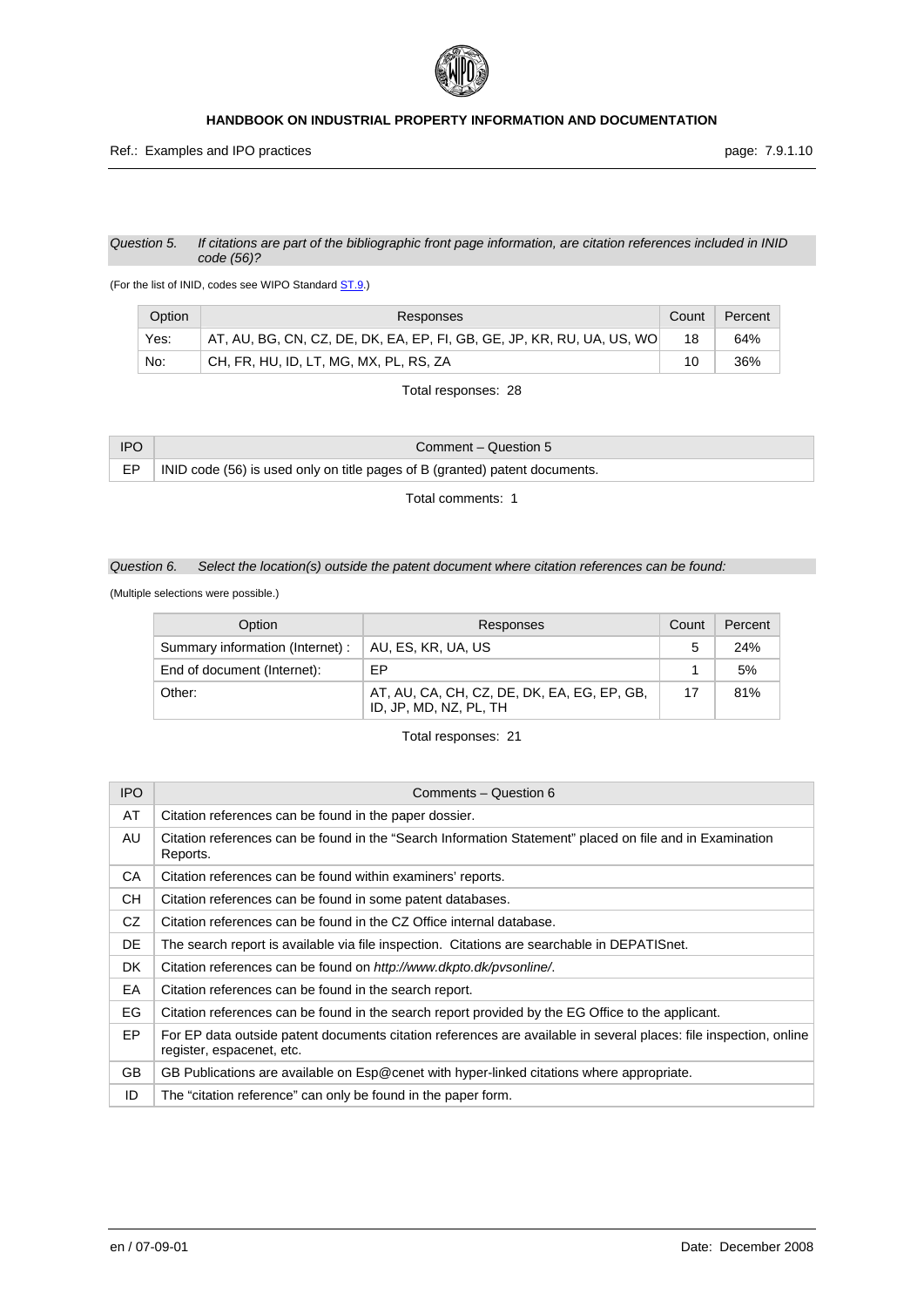

Ref.: Examples and IPO practices **page: 7.9.1.11** page: 7.9.1.11

| <b>IPO</b> | Comments - Question 6                                                                                                                                                                                                                                                                                                                                                                                                                                                                                                                                                                                                                                                                                 |
|------------|-------------------------------------------------------------------------------------------------------------------------------------------------------------------------------------------------------------------------------------------------------------------------------------------------------------------------------------------------------------------------------------------------------------------------------------------------------------------------------------------------------------------------------------------------------------------------------------------------------------------------------------------------------------------------------------------------------|
| JP         | Citation references are available to the public mainly through the following two accesses:<br>1. Citation references associated with patent publication are available:<br>in the specification of patent documents such as the Publication of Unexamined Applications (A) by<br>(1)<br>applicants (shown as [Patent document], [Non-Patent Document]);<br>in the bibliographic data in the Patent Gazette (B) (shown as [reference] indicated by INID code (56));<br>(2)<br>in the ISR attached to the Japanese Translation of PCT International Application for a patent.<br>(3)<br>2. Citation references are not associated with patent publication etc. in the file wrapper information available |
|            | through the JP Office on-line system or IPDL (JP Office Industrial Property Digital Library). The public can also<br>browse the file wrapper (paper document) at the JP Office.                                                                                                                                                                                                                                                                                                                                                                                                                                                                                                                       |
| MD.        | Citation references can be found in the field "Cited prior art documents" on the bibliographic information page<br>related to the patent document on the MD Office Internet site.                                                                                                                                                                                                                                                                                                                                                                                                                                                                                                                     |
| NZ         | Citation references can be found in the examiner's report.                                                                                                                                                                                                                                                                                                                                                                                                                                                                                                                                                                                                                                            |
| PL         | Citation references can be found in search reports, which are independent documents.                                                                                                                                                                                                                                                                                                                                                                                                                                                                                                                                                                                                                  |
| RS.        | Citation references cannot be found in any location outside the patent document.                                                                                                                                                                                                                                                                                                                                                                                                                                                                                                                                                                                                                      |

Total comments: 17

## *Question 7. Are hyperlinks included for Internet locations?*

| Option | Responses                                                                     | Count | Percent |
|--------|-------------------------------------------------------------------------------|-------|---------|
| Yes:   | AT, CH, DE, EP, US                                                            | 5     | 15%     |
| No:    | AU, BG, CZ, DK, EA, ES, FI, FR, GB, GE, HU, KR, LT, MD, MX, PL,<br>RS. RU. UA | 19    | 56%     |
|        | Not applicable:   BR, CA, ID, JP, MG, NZ, SK, TH, WO, ZA                      | 10    | 29%     |

Total responses: 34

| <b>IPO</b> | Comments - Question 7                                                                                                                                    |
|------------|----------------------------------------------------------------------------------------------------------------------------------------------------------|
| AT         | Hyperlinks are included for Internet locations if non-patent literature is cited and the examiner is aware of a<br>publicly available Internet resource. |
| DE         | Hyperlinks can be found on DEPATISnet: http://depatisnet.dpma.de/and on DPMApublikationen:<br>http://publikationen.dpma.de/.                             |
| ML         | For the moment, the ML Office does not have an Internet connection.                                                                                      |
| МX         | Because the full document (contains the citation references) is not available on the MX Office official site,<br>hyperlinks are not available.           |
| ΖA         | Citations are not part of the bibliographic data.                                                                                                        |

Total comments: 5

| Question 8. | Does your IPO give information about a patent document that cites the specific patent document the user |
|-------------|---------------------------------------------------------------------------------------------------------|
|             | is looking at (i.e., a forwards citation)?                                                              |

| Option | Responses                                                                                                                     | Count | Percent |
|--------|-------------------------------------------------------------------------------------------------------------------------------|-------|---------|
| Yes:   | DE. DK. EP. US                                                                                                                |       | 11%     |
| No:    | AT, AU, BG, BR, CA, CH, CZ, EA, EG, ES, FI, FR, GB, GE, HU, ID,<br>JP, KR, LT, MD, MG, ML, MX, NZ, RS, RU, SK, TH, UA, WO, ZA | 31    | 89%     |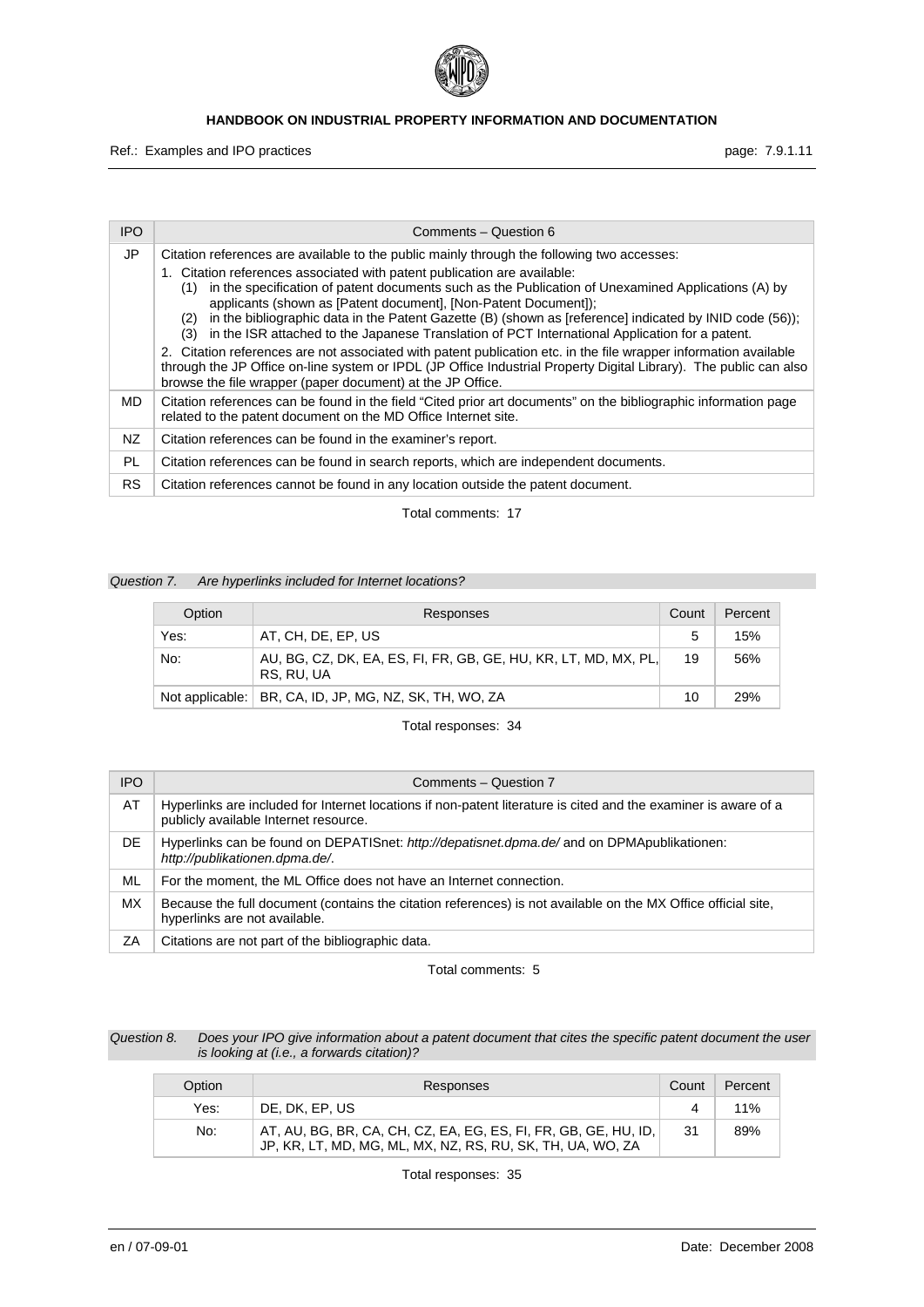

#### *Question 9. Are hyperlinks back to the citing document provided?*

| Option | Responses                                                                                                                                 | Count | Percent |
|--------|-------------------------------------------------------------------------------------------------------------------------------------------|-------|---------|
| Yes:   | EP.US                                                                                                                                     |       | 6%      |
| No:    | AT, AU, BG, BR, CA, CH, CZ, DE, DK, EA, EG, ES, FI, FR, GB, GE, HU,<br>ID, JP, KR, LT, MD, MG, ML, MX, NZ, PL, RS, RU, SK, TH, UA, WO, ZA | 34    | 94%     |

Total responses: 36

| <b>IPO</b> | Comments - Question 9                                                                                                                                                                                                                                                                                                                          |
|------------|------------------------------------------------------------------------------------------------------------------------------------------------------------------------------------------------------------------------------------------------------------------------------------------------------------------------------------------------|
| DE         | DEPATIS net allows the search for documents containing citations of a specific patent document.<br>Hyperlinks are provided in documents allowing the display of documents cited.                                                                                                                                                               |
| DK         | The DK Office only uses hyperlinks in commercial services.                                                                                                                                                                                                                                                                                     |
| МX         | Hyperlinks back to the citing document are not available for MX Office patent documents.                                                                                                                                                                                                                                                       |
| RU         | The information on forwards citation (i.e. question 8) can be obtained via the Internet database of the RU Office:<br>the list of hyperlinks to documents citing the given one can be obtained as the result of searching query using<br>the "citation references" field; this information is not included in publication of a given document. |

Total comments: 4

## *Question 10. Does your Office follow the recommendations set out in WIPO Standard [ST.14](http://www.wipo.int/standards/en/pdf/03-14-01.pdf) for the identification of citation references?*

(See<http://www.wipo.int/standards/en/pdf/03-14-01.pdf>.)

| Option     | Responses                                                  | Count | Percent |
|------------|------------------------------------------------------------|-------|---------|
| Yes:       | AT, AU, DK, FI, FR, GB, GE, KR, MD, PL, RU                 | 11    | 31%     |
| No:        | BR, CA, HU, ID, LT, ML, MX, NZ, ZA                         | 9     | 26%     |
| Partially: | BE, BG, CH, CN, CZ, DE, EA, EP, ES, JP, RS, SK, UA, US, WO | 15    | 43%     |

| <b>IPO</b> | Comments - Question 10                                                                                                                                                                              |
|------------|-----------------------------------------------------------------------------------------------------------------------------------------------------------------------------------------------------|
| <b>BE</b>  | The search report is produced by the European Patent Office (EPO). Refer to the EPO. The description is<br>produced by the applicant on a case-by-case basis.                                       |
| CA         | Clear citations are provided in examiners' reports, but not necessarily formatted according to ST.14.                                                                                               |
| DE         | Data elements according paragraph 12 (a) (iv) to (xi) are not presented under INID code (56).                                                                                                       |
| EA         | Data elements according to paragraph 12 (a) (iv) to (xi) are not provided on the first page under INID code (56).                                                                                   |
| ES.        | All the recommendations are followed, apart from paragraph 8 (citation references are not identified by the INID<br>code 56).                                                                       |
| <b>GB</b>  | The GB Office follows the recommendations of WIPO Standard ST.14 whenever possible.                                                                                                                 |
| ID         | Currently, "citation references" are still in the digitalization process.                                                                                                                           |
| JP         | The JP Office Patent Gazette (B) includes the document number, as well as the country code (ST.3) and the<br>document kind (ST.16).                                                                 |
| MX.        | The documents generated by the creation of the Espace-MX Disk comply with Standard ST.14, although they<br>do not include the INID code (56), and the collection is not available via the Internet. |
| <b>RU</b>  | It should be noted that recent amendments of WIPO ST.14 which were approved by the SDWG/9 have not yet<br>been applied to RU Office practice.                                                       |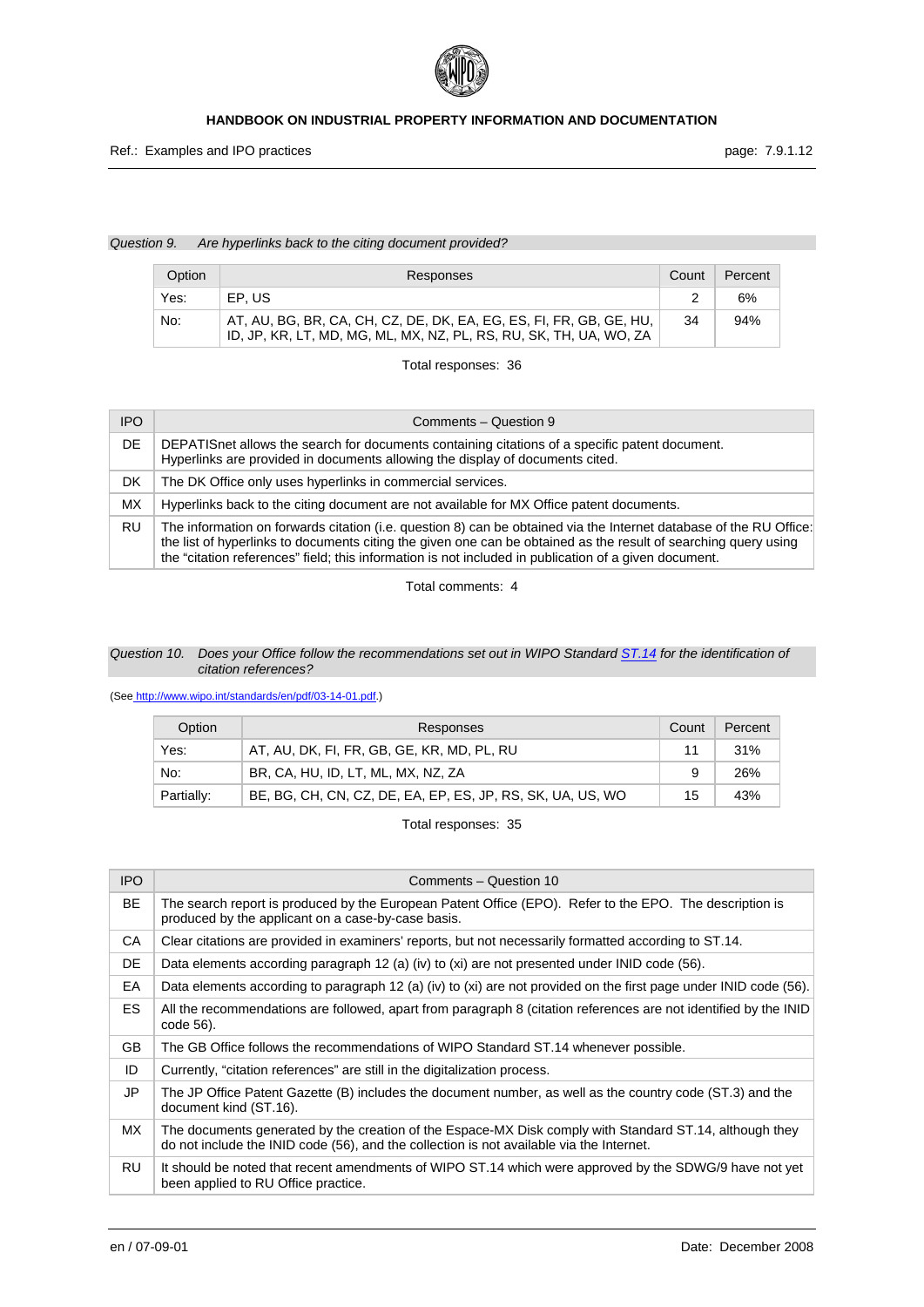

Ref.: Examples and IPO practices **page: 7.9.1.13** 

| <b>IPO</b> | Comments - Question 10                                                                                                                                          |
|------------|-----------------------------------------------------------------------------------------------------------------------------------------------------------------|
| SK         | The SK Office respects the following parts of the WIPO Standard ST.14:                                                                                          |
|            | - paragraph 9 (b) - in case of published utility model applications the "List of references cited" appears in<br>search reports attached to the patent document |
|            | $-$ paragraphs 12(a) (i), (ii), (iii), (v), (viii), (ix), and                                                                                                   |
|            | $-$ paragraphs 14(a), (b) - relevance indicators in search reports are used.                                                                                    |
| <b>WO</b>  | Conformity with recommendations set out in WIPO Standard ST.14 is dependent on the practices of the<br>designated ISA or elected IPEA.                          |

Total comments: 12

#### *Question 11. Does your IPO provide indications, to the general public, informing about who suggested or decided on including the citation references?*

(E.g., suggested by applicant, included by examiner. Such indications can be helpful for deciding how relevant a citation reference may be. As an example, the front page bibliographic data (in image format) of US 7,353,465 B1 indicates under INID code (56), by the use of an asterisk \*, that the references were cited by an examiner.)

| Option | Responses                                                                                                         | Count | Percent |
|--------|-------------------------------------------------------------------------------------------------------------------|-------|---------|
| Yes:   | CH, CN, DE, EP, FR, GB, JP, KR, SK, TH, US                                                                        |       | 29%     |
| No:    | , AT, AU, BE, BG, BR, CA, CZ, DK, EA, EG, ES, FI, GE, HU, ID, LT, MD, I<br>MG, ML, MX, NZ, PL, RS, RU, UA, WO, ZA | -27   | 71%     |

Total responses: 38

| <b>IPO</b> | Comments – Question 11                                      |
|------------|-------------------------------------------------------------|
| GB .       | All GB Office citations are made by GB technical examiners. |

Total comments: 1

## *Question 12. If available, where can indications of who created a citation reference be found by the general public?*

(Multiple selections were possible.)

| Option                                                             | Responses                                      | Count | Percent |
|--------------------------------------------------------------------|------------------------------------------------|-------|---------|
| Bibliographic data on patent   CN, DE, FI, JP, KR, US<br>document: |                                                | 6     | 32%     |
| End of patent document                                             | DF                                             |       | 5%      |
| Search report:                                                     | AT, BE, CH, DE, DK, EP, FR, GB, MD, MG, SK, TH | 12    | 63%     |
| Other:                                                             | BE, CA, DE, DK, ID, US                         | 6     | 32%     |

| <b>IPO</b> | Comments - Question 12                                                                                                                                 |
|------------|--------------------------------------------------------------------------------------------------------------------------------------------------------|
| AT         | All given references should be included under INID code 56. The references considered relevant by the<br>examiner are mentioned in the search report.  |
| <b>BE</b>  | Indications can be found in the patent description.                                                                                                    |
| CА         | Within an examiner's report, an indication will usually be made regarding whether the citation reference was<br>identified in a foreign search report. |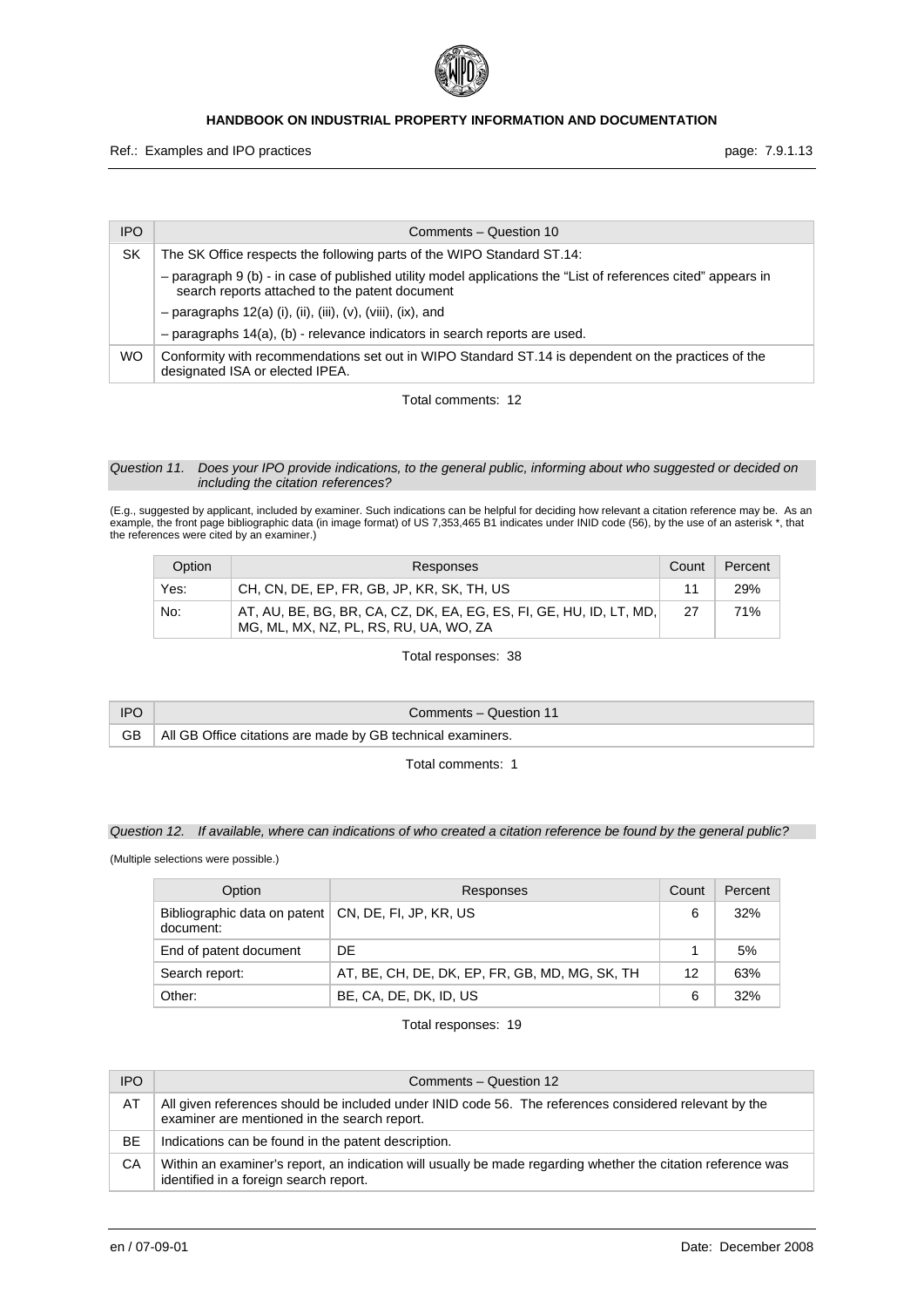

Ref.: Examples and IPO practices **page: 7.9.1.14** page: 7.9.1.14

| IPO       | Comments - Question 12                                                                                                                                                                                                                                                               |
|-----------|--------------------------------------------------------------------------------------------------------------------------------------------------------------------------------------------------------------------------------------------------------------------------------------|
| DE        | Citation references of examiners are located on front page. Citation references of applicants are found as list<br>elements at the end of the patent description.                                                                                                                    |
|           | Citations created after the publication of the patent document, e.g., within search, opposition or nullity<br>procedures are available within the Patent Register and DEPATISnet. These citations will be available on the<br>patent document at the next publication level, if any. |
| DK.       | Indications can be found in the examination report.                                                                                                                                                                                                                                  |
| ID        | The "citation reference" is still in the paper form.                                                                                                                                                                                                                                 |
| MD        | The search report may be consulted during the inspection of a patent file, on request.                                                                                                                                                                                               |
| PL        | This question is not applicable to the PL Office.                                                                                                                                                                                                                                    |
| <b>SK</b> | In case of published utility model applications the SK Office provides indications concerning the examiner (the<br>date of completion of the search report, the name of the examiner) who suggested or decided on including the<br>citation references.                              |
| TН        | Indications can be found in the patent description / examination report.                                                                                                                                                                                                             |
| US.       | In the US Office application PAIR, a transaction history provides a list of references cited by the applicant<br>and/or the examiner.                                                                                                                                                |

Total comments: 11

## SECTION 3: SEARCH REPORT INFORMATION

*Question 13. Does your IPO publish International Search Reports (ISR) under the PCT?* 

| Option | Responses                                                                                                                 | Count | Percent |
|--------|---------------------------------------------------------------------------------------------------------------------------|-------|---------|
| Yes:   | AT, AU, DK, EP, ES, GB, JP, KR, US, WO                                                                                    | 10    | 25%     |
| No:    | BE, BG, BR, CA, CH, CN, CZ, DE, EA, EG, FI, FR, GE, HU, ID, LT,<br>MC, MD, MG, ML, MX, NZ, PL, RS, RU, SI, SK, TH, UA, ZA | 30    | 75%     |

Total responses: 40

| <b>IPO</b> | Comment – Question 13                                                         |
|------------|-------------------------------------------------------------------------------|
|            | AU The AU Office establishes ISR's, which are subsequently published by WIPO. |

Total comments: 1

## *Question 14. Does your IPO publish IPO-specific national/regional search reports (non PCT)?*

| Option | Responses                                                                                         | Count | Percent |
|--------|---------------------------------------------------------------------------------------------------|-------|---------|
| Yes:   | AT, AU, BE, CH, DK, EA, EP, ES, FR, GB, HU, ID, JP, SK, TH                                        | 15    | 38%     |
| No:    | BG, CA, CN, CZ, DE, EG, FI, GE, KR, LT, MC, MD, MG, ML, MX, NZ,<br>PL, RS, RU, SI, UA, US, WO, ZA | 24    | 62%     |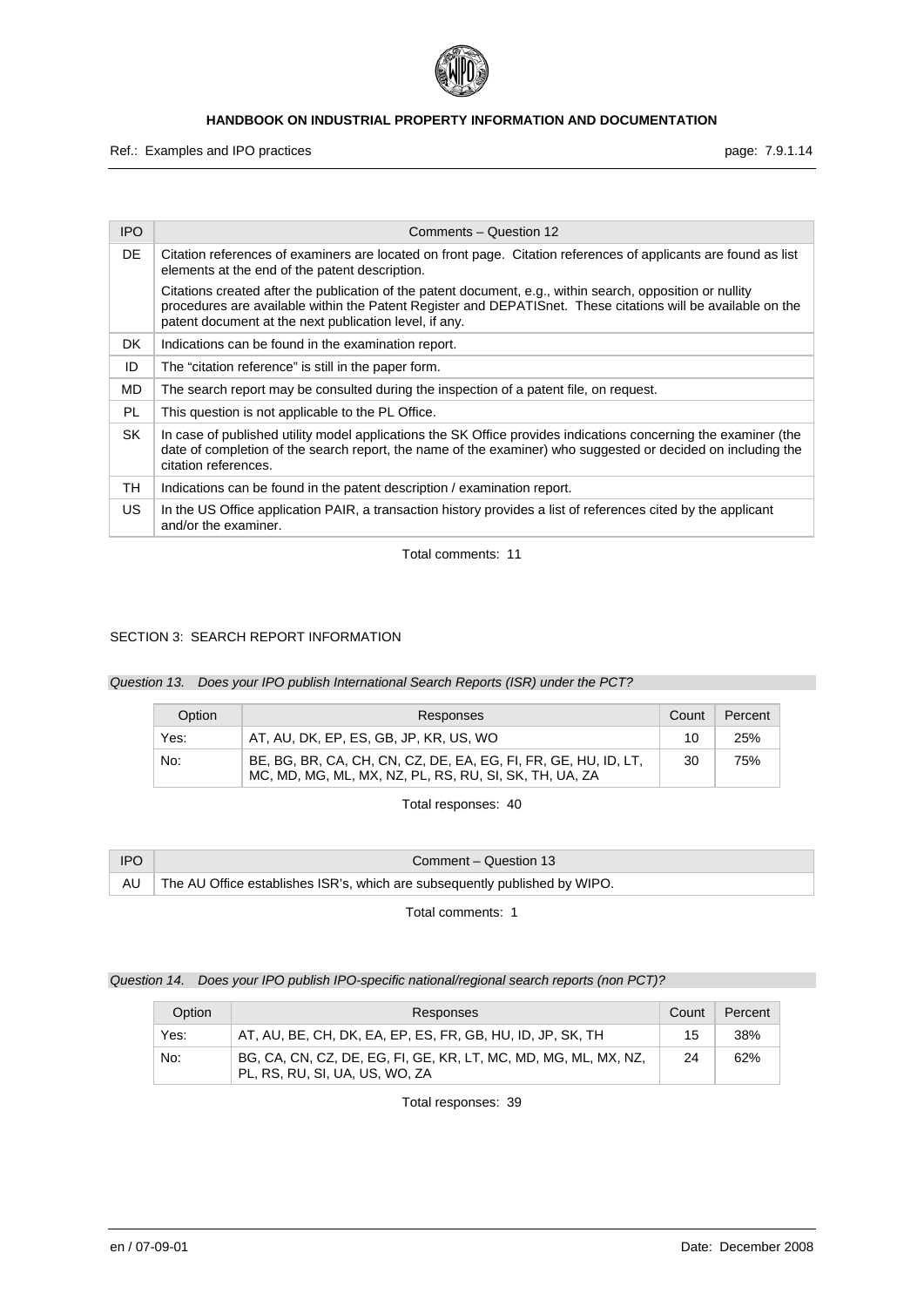

Ref.: Examples and IPO practices **page: 7.9.1.15** page: 7.9.1.15

#### *Question 15. Which type of search report(s) are the rest of your answers in Section 3 based on?*

(If the respondent answered "Yes" to either question 13 or 14.)

| Option                | Responses                              | Count | Percent |
|-----------------------|----------------------------------------|-------|---------|
| ISR:                  | CA, KR, RU, US, WO                     | 5     | 24%     |
| National / regional:  | BE, BG, CH, EA, EP, FR, HU, ID, SK, TH | 10    | 48%     |
| Both ISR and non-ISR: | AT, AU, DK, ES, GB, JP                 | 6     | 29%     |
| Other:                | <b>WO</b>                              |       | 5%      |

Total responses: 21

| <b>IPO</b> | Comments - Question 15                                                                                                                                                                             |
|------------|----------------------------------------------------------------------------------------------------------------------------------------------------------------------------------------------------|
| AU         | The AU Office answers are based on bilateral Search Reports. These are search reports that the AU Office<br>does for other offshore Intellectual Property Offices for their national applications. |
| FI.        | ISR's are published by WIPO                                                                                                                                                                        |
| RU         | The RU Office establishes the ISR. WIPO publishes the ISR.                                                                                                                                         |
| <b>WO</b>  | The WO Office answers are based on IPRP Chapter I and IPER/IPRP Chapter II.                                                                                                                        |

Total comments: 4

## *Question 16. Do you have quality control on citation references entered on search reports?*

| Option | Responses                                                                             | Count | Percent |
|--------|---------------------------------------------------------------------------------------|-------|---------|
| Yes:   | AT, AU, BG, CA, CH, DE, DK, EA, EG, EP, ES, FI, FR, GB, HU, JP, KR,<br>MD. RU. TH. WO | 21    | 58%     |
| No:    | BE, BR, CZ, GE, ID, LT, MC, MG, ML, MX, PL, RS, SK, US, ZA                            | 15    | 42%     |

Total responses: 36

| <b>IPO</b> | Comments - Question 16                                                                                                                                                                                                                       |
|------------|----------------------------------------------------------------------------------------------------------------------------------------------------------------------------------------------------------------------------------------------|
| AU         | Citation references are checked as part of the quality assurance for the report as a whole.                                                                                                                                                  |
| DE         | During capture there are automatic plausibility checks.                                                                                                                                                                                      |
| EA         | Only technical mistakes (misprints) are checked.                                                                                                                                                                                             |
| ES.        | The quality control is carried out by administrative staff and consists in ensuring that the document being cited<br>actually exists and that the format of the citation reference is adjusted to paragraph 12 of ST.14.                     |
| GB.        | All citations are raised by technical examiners considering the application. The examiners have clear internal<br>guidelines available in the GB Office "Manual of Patent Practice", coupled with sampling of cases for quality<br>checking. |
| MD.        | Quality control is carried out selectively by the head of the technical section or by the Director of Patent<br>Department or by the Deputy Director.                                                                                        |
| ML         | The ML Office does not have the relevant necessary competences to perform quality control on citation<br>references.                                                                                                                         |
| PL         | The PL Office does not yet perform quality control on citation references.                                                                                                                                                                   |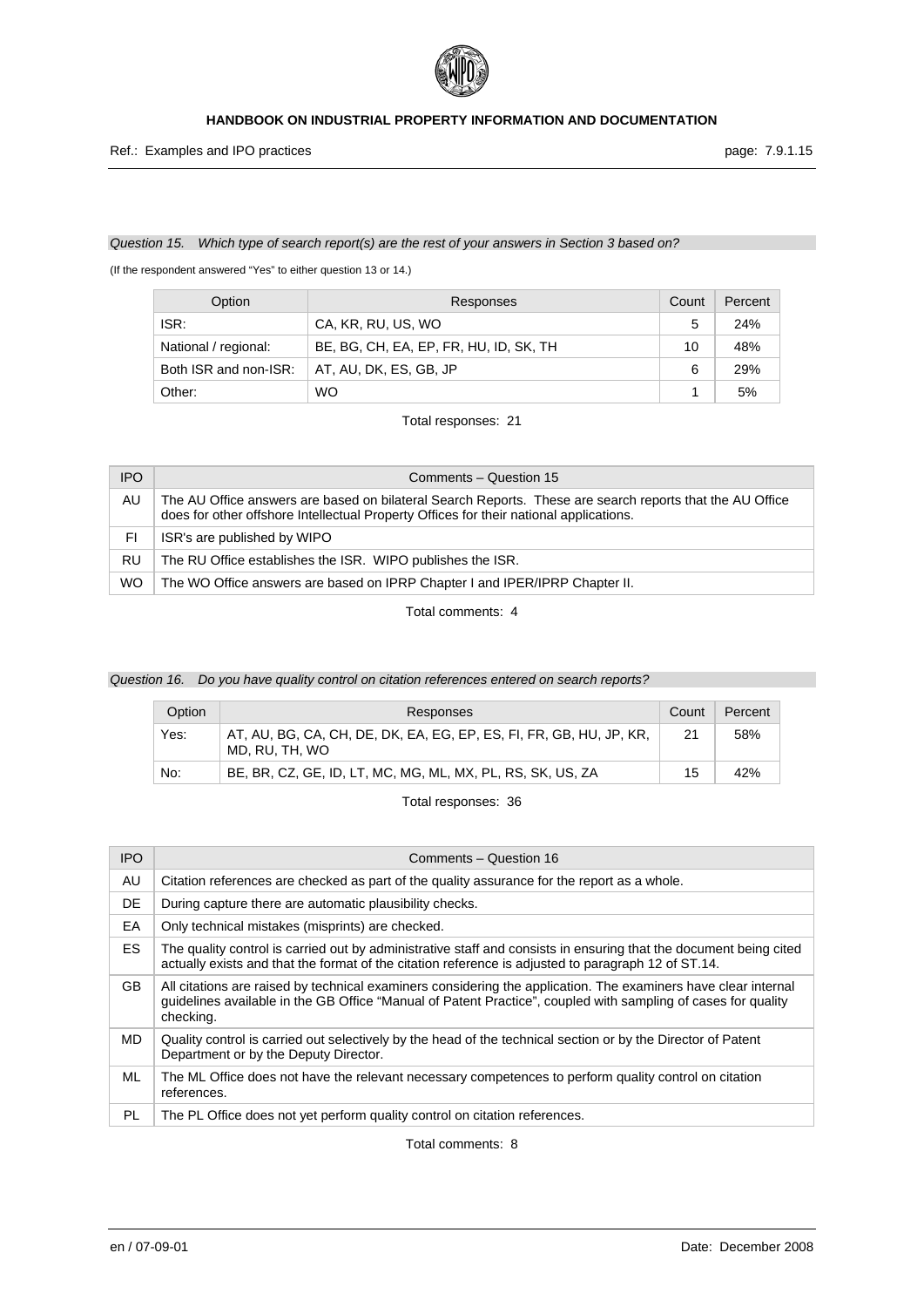

Ref.: Examples and IPO practices **page: 7.9.1.16** page: 7.9.1.16

#### *Question 17. Are relevance indicators stated?*

(E.g., X, Y, see paragraph 14 of WIPO Standard ST.14.)

| Option | Responses                                                                                                             | Count | Percent |
|--------|-----------------------------------------------------------------------------------------------------------------------|-------|---------|
| Yes:   | AT, AU, BE, BG, CA, CH, CZ, DE, DK, EA, EG, EP, ES, FI, FR, GB, GE,<br>HU, ID, JP, KR, MD, PL, RS, RU, SK, TH, US, WO | 29    | 83%     |
| No:    | BR, LT, MC, MG, ML, MX                                                                                                |       | 17%     |

Total responses: 35

## *Question 18. Do your citation references include online URLs?*

| Option     | Responses                                                  | Count | Percent |
|------------|------------------------------------------------------------|-------|---------|
| Yes:       | CH, DE, EA, EP, MD, US                                     | 6     | 17%     |
| No:        | BE, BG, BR, CZ, FI, HU, ID, KR, MC, MG, ML, MX, RS, SK, TH | 15    | 43%     |
| Sometimes: | AT, AU, CA, DK, EG, ES, FR, GB, GE, JP, LT, PL, RU, WO     | 14    | 40%     |

Total responses: 35

## *Question 19. Are unique document identifiers used?*

#### (E.g., DOI.)

| Option | Responses                                                                                     | Count | Percent |
|--------|-----------------------------------------------------------------------------------------------|-------|---------|
| Yes:   | AT, CH, DE, DK, EA, EP, FR, GB, PL, RU, WO                                                    | 11    | 32%     |
| No:    | AU, BE, BG, BR, CA, CZ, EG, ES, FI, GE, HU, ID, JP, KR, LT, MC, MD,<br>MG, ML, MX, RS, SK, TH | 23    | 68%     |

Total responses: 34

#### *Question 20. If applicable, which unique document identifiers are used?*

(Multiple selections were possible.)

| Option                                                    | Responses                                          | Count | Percent |
|-----------------------------------------------------------|----------------------------------------------------|-------|---------|
| Digital Object Identifier (DOI):   AT, DE, DK, FR, RU, US |                                                    |       | 43%     |
| ISBN and ISSN:                                            | AT, CH, DE, DK, EA, EP, ES, FR, GB, PL, RU, US, WO | 13    | 93%     |
| Other:                                                    | AT, CH, EP, ID, US, WO                             | 6     | 43%     |

| <b>IPO</b> | Comments – Question 20                                                               |
|------------|--------------------------------------------------------------------------------------|
| AT         | Sometimes XP numbers (from the EP Office) are used.                                  |
| CН         | Database accession numbers are used.                                                 |
| EP         | The EP Office "XP" number is used.                                                   |
| ID         | The ID Office uses neither the digital object nor the ISBN document identifiers yet. |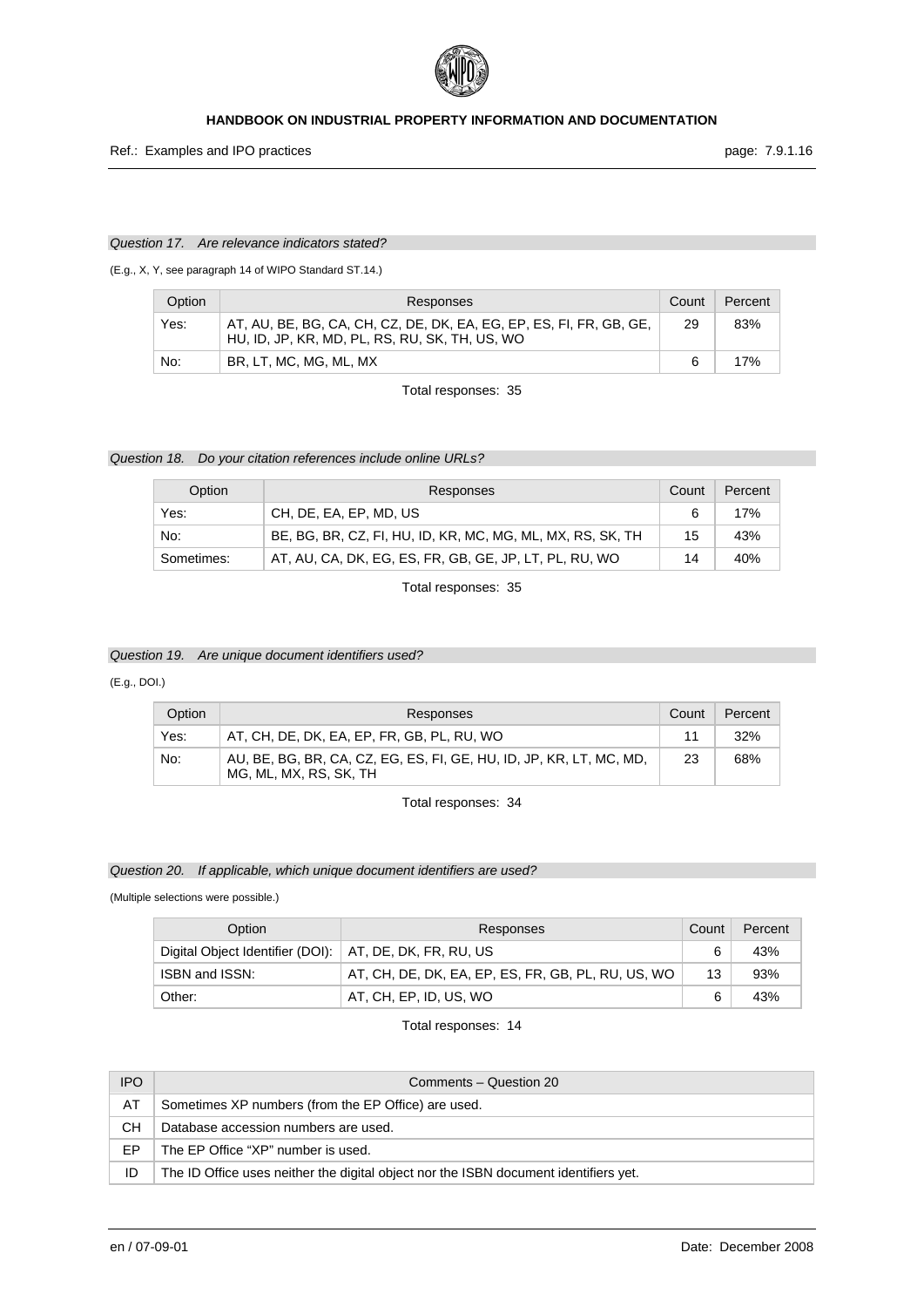

| <b>IPO</b> | Comments – Question 20                                                                                |
|------------|-------------------------------------------------------------------------------------------------------|
| US         | The WIPO Standards (e.g., ST.1) are followed in terms of unique document identifiers.                 |
| WO.        | Patent reference numbers and non-patent literature bibliographic data (author, title, etc.) are used. |

Total comments: 6

#### *Question 21. Please comment on any major differences between the provision of ISR and other search report citation references.*

| <b>IPO</b> | Comments - Question 21                                                                                                                                                                    |
|------------|-------------------------------------------------------------------------------------------------------------------------------------------------------------------------------------------|
| AU         | The practices for the provision of ISR and other search report citation references are the same.                                                                                          |
| DE         | Search reports form part of the patent file. They are publicly available via a file inspection procedure.                                                                                 |
| EA         | There are no differences between ISR's and EA Office search reports.                                                                                                                      |
| EP         | For the EP Office, the ISR and other search reports are the same.                                                                                                                         |
| ES.        | In the case of international search reports, a translation into English of the citation references is generated<br>automatically ("todo el documento" to get "the whole document", etc.). |
| GB         | The GB Office does not consider there are any major differences between ISR and GB Office search reports.                                                                                 |
| HU         | There are no major differences between the provision of ISR and other search report citation references.                                                                                  |
| JP         | In general, an ISR is prepared for all applications. A JP search report is prepared only for the part of<br>applications requested for examination by the applicant.                      |
| MD.        | The MD Office does not indicate in citation references who are the patent holders.                                                                                                        |
| RU         | There is no difference between ISR and other search report provision.                                                                                                                     |

Total comments: 9

## SECTION 4: CENTRALIZING/TAGGING CITATION REFERENCES

(E.g., suitable for a database containing data elements identifying the location of the cited text/documents.)

## *Question 22. Do you (intend to) add tags to identify citation references?*

(E.g., see the ST.36 Supplementary Material, Annex C - International Common Elements (ICEs) available from http://www.wipo.int/standards/en/xml\_material/st36/.)

| Option                                      | Responses                                                                                                 | Count | Percent |
|---------------------------------------------|-----------------------------------------------------------------------------------------------------------|-------|---------|
| Yes:                                        | CH, DE, EA, EP, GB, JP, MD, RU, US                                                                        | 9     | 24%     |
| No:                                         | AT, AU, BE, BR, CA, CZ, DK, EG, ES, FI, GE, HU, KR,<br>LT, MC, MG, ML, MX, NZ, PL, SI, SK, TH, UA, WO, ZA | 26    | 65%     |
| Not now, but we intend to<br>in the future: | BG. CN. FR. ID. RS                                                                                        | 5     | 13%     |

| <b>IPO</b> | Comments – Question 22                                                                        |
|------------|-----------------------------------------------------------------------------------------------|
| BG.        | The BG Office will implement the SOPRANO product, which will allow the creation of XML files. |
| CH.        | The CH Office uses the XML tags of ST.36.                                                     |
| <b>CN</b>  | In the near future, tags will be added to citation references.                                |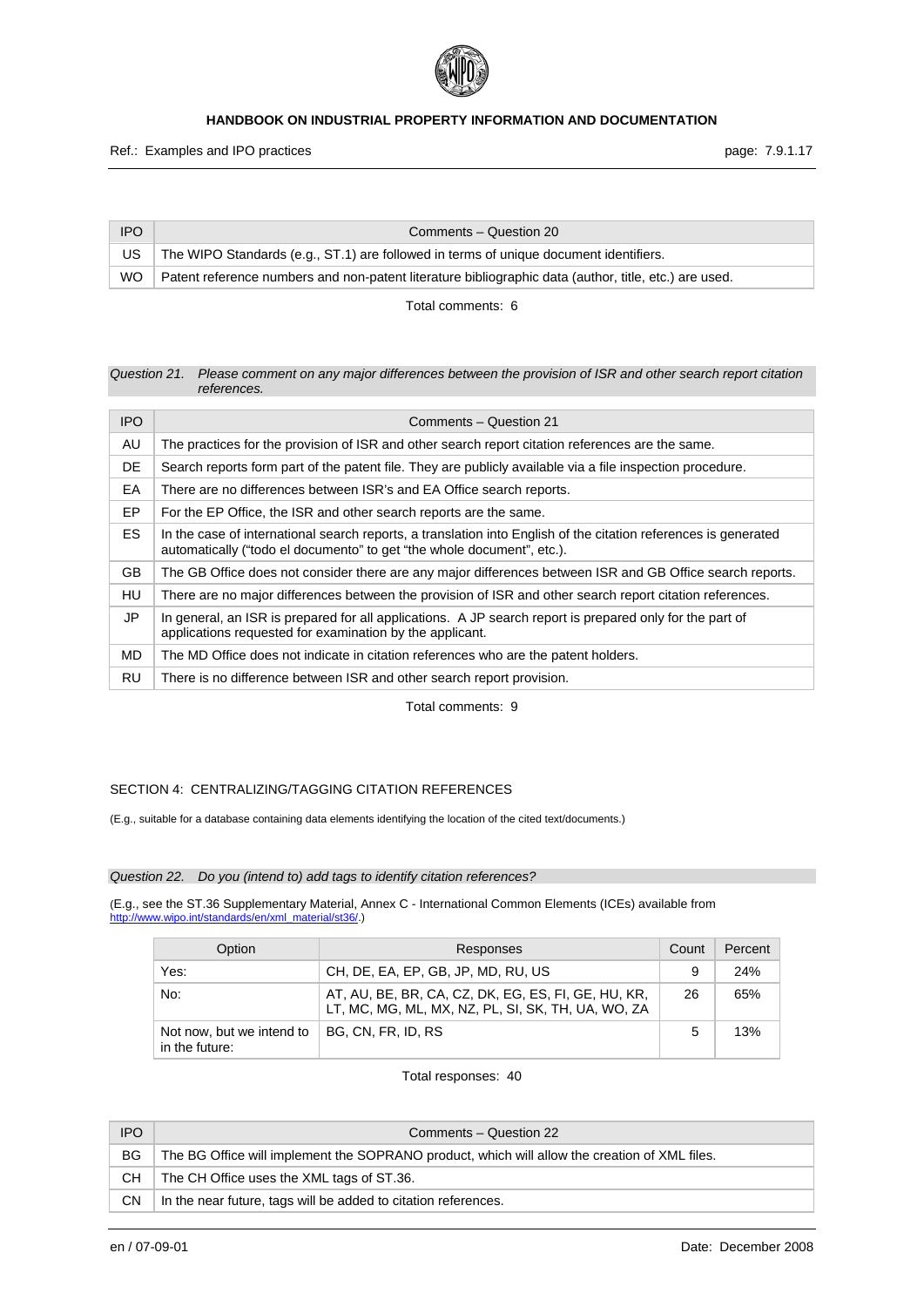

| <b>IPO</b> | Comments – Question 22                                                      |
|------------|-----------------------------------------------------------------------------|
| FR.        | The FR Office uses the EP Office SOPRANO software.                          |
| ML         | Tags will be added as soon as the ML Office has the necessary competencies. |
| <b>RS</b>  | The RS Office can not say when tags will be added.                          |

Total comments: 6

## *Question 23. Does your IPO have a centralized database containing citation reference identification data elements?*

| Option                                      | Responses                                                                                         | Count | Percent |
|---------------------------------------------|---------------------------------------------------------------------------------------------------|-------|---------|
| Yes:                                        | AT, BG, CH, CZ, DE, DK, EA, EP, GB, JP, MD, RU, TH, US                                            | 14    | 35%     |
| No:                                         | AU, BE, BR, CA, EG, ES, FI, FR, GE, HU, KR, LT, MC, MG,<br>ML, MX, NZ, PL, RS, SI, SK, UA, WO, ZA | 24    | 60%     |
| Not now, but we<br>intend to in the future: | CN. ID                                                                                            | 2     | 5%      |

Total responses: 40

| <b>IPO</b> | Comments - Question 23                                                                                                            |
|------------|-----------------------------------------------------------------------------------------------------------------------------------|
| CΝ         | In the near future, the CN Office will have a centralized database containing citation reference identification<br>data elements. |
| ML         | As soon as the ML Office can, it will install a database.                                                                         |

Total comments: 2

## *Question 24. If possible, please specify any structural elements on which the database is founded.*

(E.g., ST.36 XML, INID code (56).)

| Option                   | Participants indicated the following elements in their<br>comment | Count          | Percent |
|--------------------------|-------------------------------------------------------------------|----------------|---------|
| ST.36 XML:               | CH, DE, EP, RU, US                                                | 5              | 36%     |
| Annex F:                 | JP                                                                |                | 7%      |
| $INID code (56)$ :       | AT, BG, EA, MD, RU, US                                            | 6              | 43%     |
| Relational database:     | AT, CZ, DK, MX                                                    | $\overline{4}$ | 29%     |
| Non-relational database: | GВ                                                                |                | 7%      |

| <b>IPO</b> | Comments - Question 24                                                                                                              |
|------------|-------------------------------------------------------------------------------------------------------------------------------------|
| AT         | Reference citations included in search reports or under INID code (56) are stored in a centralized SQL<br>database in ST.14 format. |
| BG         | The BG database uses INID code (56) structural elements.                                                                            |
| CН         | The CH database is founded on ST.36 XML elements.                                                                                   |
| CZ         | The CZ database uses oracle database tables.                                                                                        |
| DE         | The DE database is founded on ST.36 XML elements ("CT" for patent documents and "CTNP" for NPL).                                    |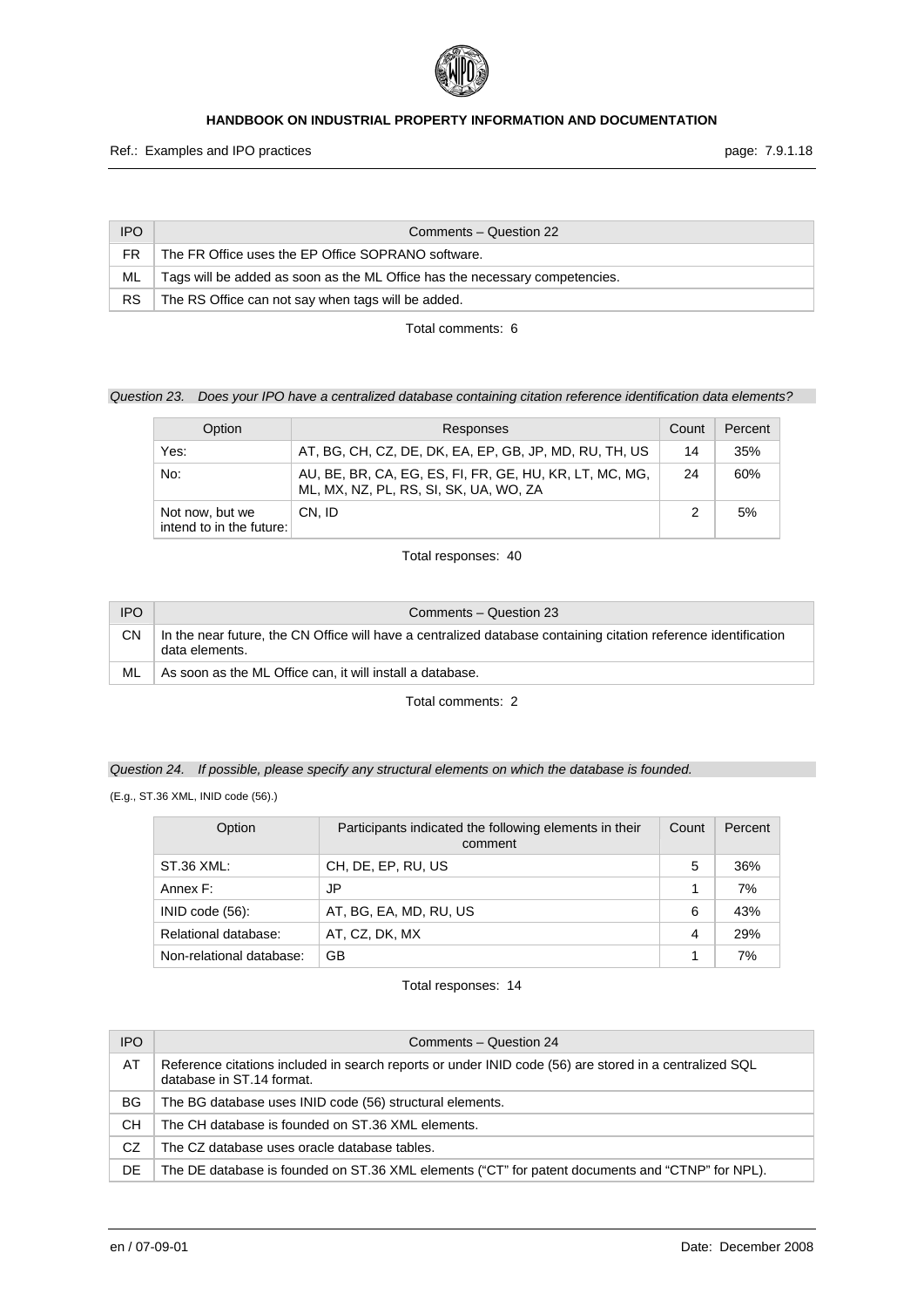

Ref.: Examples and IPO practices **page: 7.9.1.19** page: 7.9.1.19

| <b>IPO</b> | Comments - Question 24                                                                                                                                            |
|------------|-------------------------------------------------------------------------------------------------------------------------------------------------------------------|
| DK.        | The DK data are stored in an Oracle database. Extract of citations could be done in ST.36 XML format, the<br>software for which is yet to be developed.           |
| EA         | The EA database is founded on INID code (56) and data on relevant documents from search reports.                                                                  |
| EP.        | The EP database is based on ST.36.                                                                                                                                |
| GB.        | The database "OPTICS" (which is not a relational database) stores and outputs the GB Office INID code (56)<br>citation data within the bibliographical downloads. |
| JP         | The database is compliant with Annex $F -$ patcit, etc.                                                                                                           |
| MD.        | The MD database uses INID code (56) structural elements.                                                                                                          |
| <b>MX</b>  | The MX Banapanet database is designed in ORACLE.                                                                                                                  |
| PL.        | This question is not applicable to the PL Office.                                                                                                                 |
| RU         | The RU database uses ST.36 XML and INID code (56) structural elements.                                                                                            |
| US         | The US database uses ST.36 XML and INID code (56) structural elements.                                                                                            |

Total comments: 15

## *Question 25. Are citation references from your IPO searchable by the public?*

(I.e., can one search the text of the data elements identifying the text/document cited. If "Yes", please specify the Internet address location where the references are searchable.)

| Option | Responses                                                                                                     | Count | Percent    |
|--------|---------------------------------------------------------------------------------------------------------------|-------|------------|
| Yes:   | DE, EG, EP, ES, FR, KR, MD, ML, RU, TH, US                                                                    |       | <b>29%</b> |
| No:    | AT, AU, BE, BG, BR, CA, CH, CN, CZ, DK, EA, FI, GB, GE, HU, ID, JP,<br>LT, MC, MG, MX, NZ, PL, RS, SK, UA, WO | 27    | 71%        |

Total responses: 38

| <b>IPO</b> | Comments - Question 25                                                                                                                                                                        |
|------------|-----------------------------------------------------------------------------------------------------------------------------------------------------------------------------------------------|
| DE         | Citation references are searchable on DEPATISnet: http://depatisnet.dpma.de/.                                                                                                                 |
| EG         | Citation references are searchable on <i>http://www.egypo.gov.eg</i> as well as other patent and non-patent sites.                                                                            |
| EP.        | Citation references are searchable on Register Plus and, soon, publication files.                                                                                                             |
| <b>ES</b>  | Citation references are searchable on http://invenes.oepm.es.                                                                                                                                 |
| FR.        | Citation references are searchable on http://fr.espacenet.com/.                                                                                                                               |
| KR.        | Citation references are searchable on http://www.kipris.or.kr.                                                                                                                                |
| MD.        | Citation references are searchable on http://www.db.agepi.md/inventions/Search.aspx.                                                                                                          |
| ML         | The ML Office searches the EP and FR Office CD-ROMS, which can be used with MIMOSA software.                                                                                                  |
| RU         | Citation references are searchable on http://www.fips.ru/russite (Russian interface) and http://www.fips.ru/ensite<br>(English interface). For free access use login: guest, password: guest. |
| TН         | Citation references are searchable on http://www.ipthailand.org.                                                                                                                              |
| US.        | Citation references are searchable on http://www.uspto.gov.                                                                                                                                   |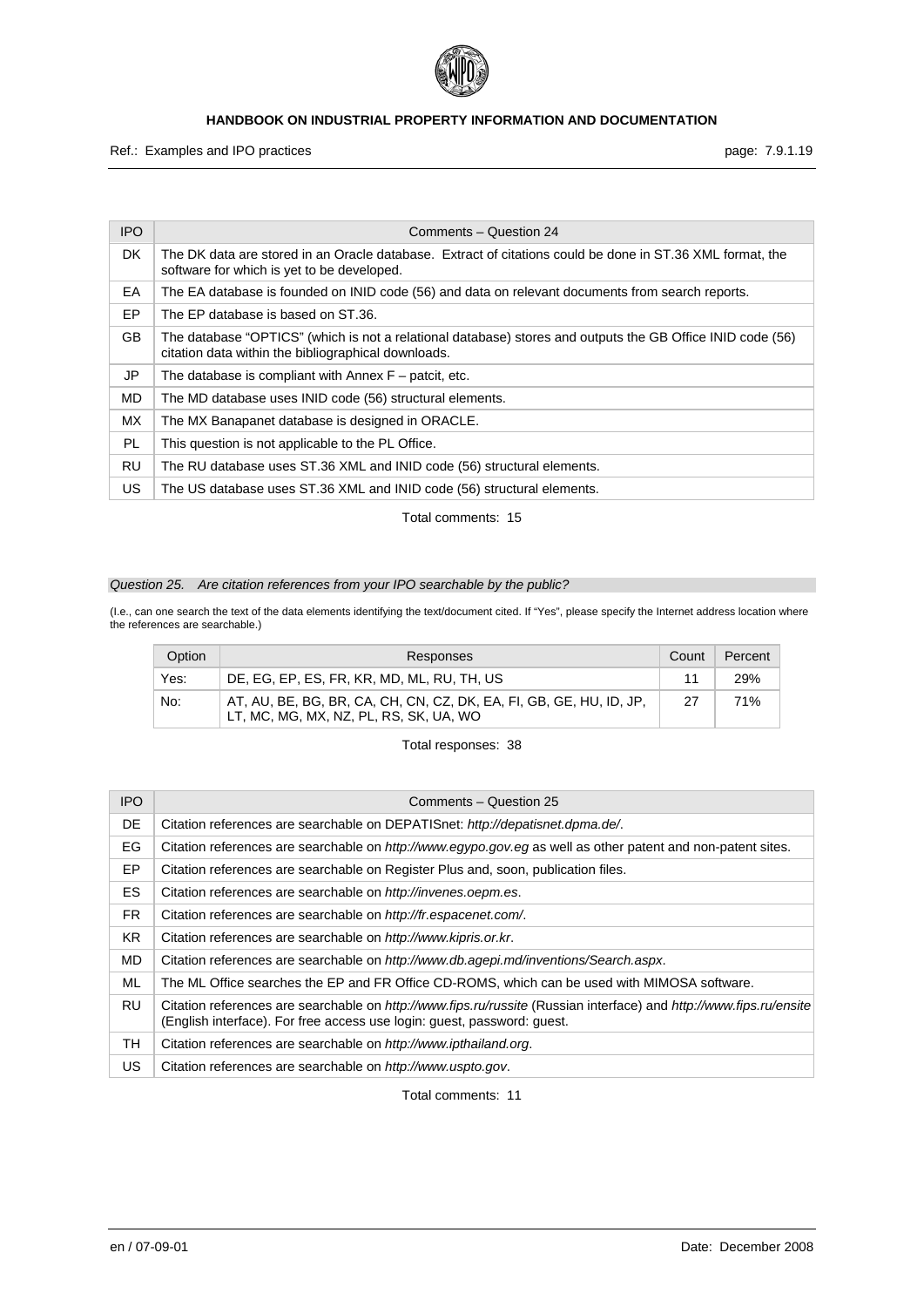

## *Question 26. Is the information in the database technically and legally exchangeable?*

(E.g., with other IPOs?)

| Option | Responses                                                              | Count | Percent |
|--------|------------------------------------------------------------------------|-------|---------|
| Yes:   | AT, BG, CH, CZ, DE, DK, EA, EP, ES, FR, GB, GE, JP, MD, MX, RU, TH, US |       | 51%     |
| No:    | AU, BE, BR, CA, CN, EG, FI, HU, ID, KR, LT, MC, MG, PL, RS, UA, WO     |       | 49%     |

Total responses: 35

*Question 27. Please add any further comments you may have about any of the questions in section 4 above:* 

| <b>IPO</b> | Comments - Question 27                                                                                                                                                                                                                                                                                                                                                               |
|------------|--------------------------------------------------------------------------------------------------------------------------------------------------------------------------------------------------------------------------------------------------------------------------------------------------------------------------------------------------------------------------------------|
| EG.        | All citation references used by the EG Office can be searchable by the public on the EG Office website and<br>other patent and non-patent sites.                                                                                                                                                                                                                                     |
| GB.        | The GB Office currently supply the bibliographical data elements of GB published patent applications to various<br>customers (including the EP Office for Esp@cenet/EPOQUE etc.). This data includes the INID code (56)<br>citation reference data but not necessarily the complete search report information which is present on the<br>search report image file (in ST.33 format). |
| ID         | The database is not technically and legally exchangeable yet, it depends on formal requirements for other<br>institutions or organizations.                                                                                                                                                                                                                                          |
| JP         | The JP Office add tags only for publication numbers of cited document, not for relevant parts or categories<br>$(X, Y, A)$ .                                                                                                                                                                                                                                                         |
| <b>MD</b>  | The MD Office provides to the RU Office full-text patent information (for the regional CD) as well as monthly<br>bibliographic, English abstracts and legal status information on MD patents.                                                                                                                                                                                        |
| TН         | Published patent applications will be scanned and available on the TH Office website.                                                                                                                                                                                                                                                                                                |
| <b>US</b>  | Regarding question 26, the information is contained in the US Office electronic products catalog.                                                                                                                                                                                                                                                                                    |
| ΖA         | The ZA Office patent database includes only bibliographic data at present and citations are not included.                                                                                                                                                                                                                                                                            |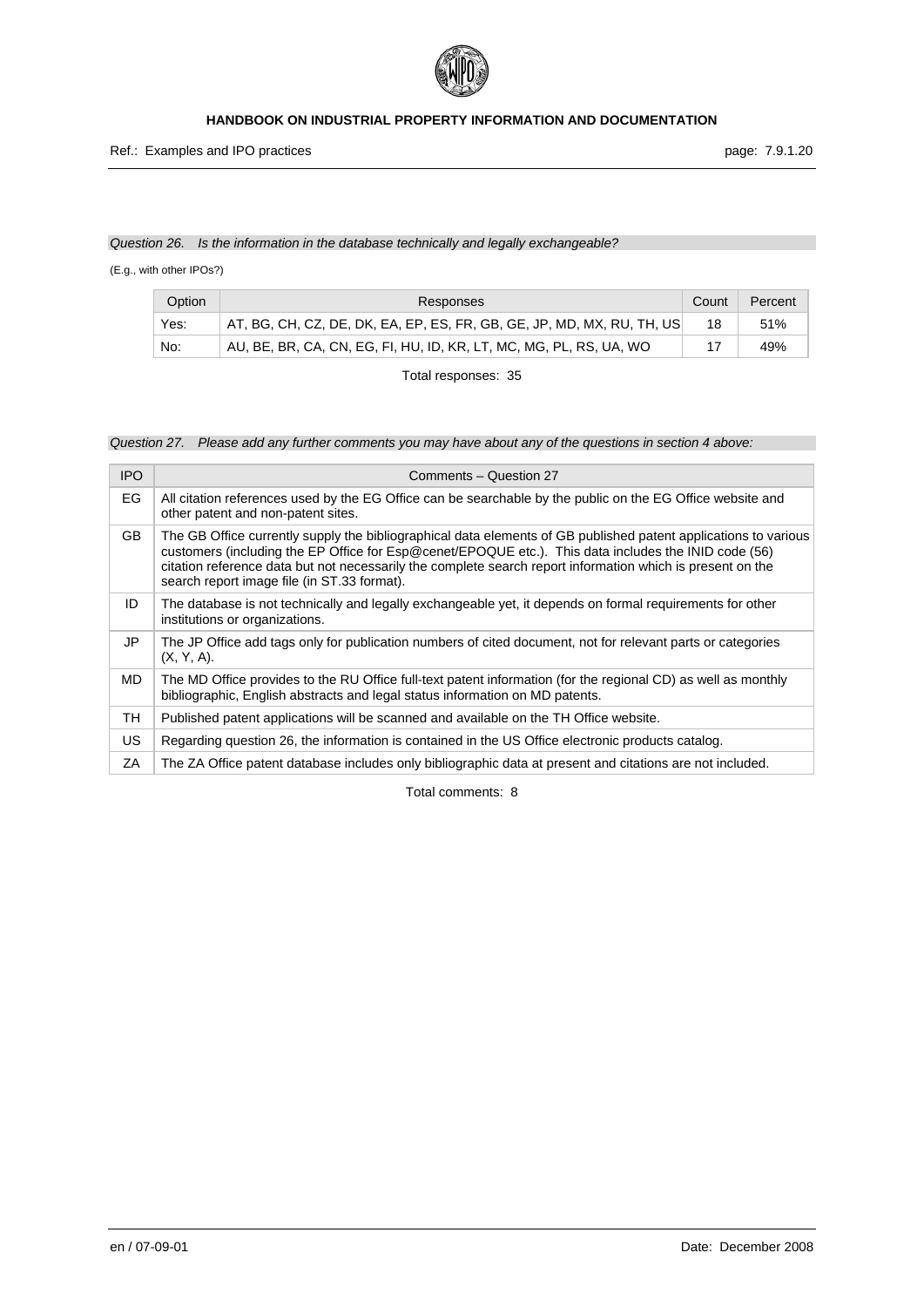

## **SECTIONS 5-7: QUESTIONS ABOUT YOUR IPO'S PUBLISHED DOCUMENTS THAT MAY BE CITED (WITHIN A CITATION REFERENCE)**

SECTION 5: LOCATION OF PUBLISHED PATENT DOCUMENTS (which can be considered to be an (or the) authentic source).

*Question 28. Which medium and format represents the (or an) authentic legal rendition (authoritative source) of your IPO's published patent documents?* 

*Note*: A legal version is, e.g., a publicly available document that could be consulted in court proceedings. Medium: e.g., Internet or paper. Multiple selections were possible.

| Option      | Responses                                                                                                     | Count | Percent |
|-------------|---------------------------------------------------------------------------------------------------------------|-------|---------|
| Paper:      | AT, AU, BE, BG, BR, CZ, EG, ES, FI, FR, GB, GE, ID, JP, LT,<br>MC, MD, MG, MX, NZ, PL, RS, RU, SI, SK, UA, ZA | 27    | 68%     |
| Internet:   | AT, AU, CH, CN, CZ, DE, DK, EA, EG, EP, FI, GB, HU, JP, KR,<br>ML, MX, NZ, PL, TH, UA, WO                     | 21    | 53%     |
| CD-ROM/DVD: | EA. JP. ML. MX. TH. RU. UA                                                                                    | 7     | 18%     |
| Microfiche: | AU                                                                                                            |       | 3%      |
| Other:      | CA, MX, US                                                                                                    | 3     | 8%      |

#### Total responses: 40

| <b>IPO</b> | Comments - Question 28                                                                                                                                                                                                              |
|------------|-------------------------------------------------------------------------------------------------------------------------------------------------------------------------------------------------------------------------------------|
| AT         | The authoritative source for applications is the Internet. The authoritative source for granted patents is paper.                                                                                                                   |
| AU         | Certified copies on paper of original source formats (Internet, microfiche and paper) are the authoritative<br>source.                                                                                                              |
| CA         | The Techsource (internal) database is the authoritative source for CA patent documents.                                                                                                                                             |
| <b>CN</b>  | The Internet at http://www.sipo.gov.cn/sipo2008/zlis is the authoritative source for CN patent documents.                                                                                                                           |
| DE         | PDF documents published at DPMApublikationen (http://publikationen.dpma.de) are the authoritative source for<br>DE patent documents.                                                                                                |
| EA         | PDF documents are the authoritative source for EA patent documents. They are available on optical discs and<br>on the Internet (EAPATIS and Register of Eurasian patents).                                                          |
| EP         | The Internet at http://www.epo.org/patents/patent-information/european-patent-<br>documents/publicationserver.html is the authoritative source for EP patent documents.                                                             |
| <b>GB</b>  | Paper is the authoritative source for GB patent documents. The GB Office also publishes electronically using a<br>publication server (see http://www.ipo.gov.uk/patent/pmanage/p-useenforce/p-useenforce-copies.htm).               |
| JP         | The authoritative source for current patent documents is the DVD-ROM and the Internet is the authoritative<br>source for current utility models. For past patents and utility models the authoritative sources are paper and<br>CD. |
| <b>ML</b>  | Authoritative sources for ML patent documents are CD-ROM from the EP, FR, and the US Offices.                                                                                                                                       |
| <b>MX</b>  | Bibliographical data on the Internet, disks, paper (gazette, patent documents) and the file (for the granted<br>patent) are considered authoritative sources.                                                                       |
| <b>NZ</b>  | The Internet for newer publications and paper (and/or Internet) for older publications are considered to be<br>authoritative sources.                                                                                               |
| <b>PL</b>  | The authoritative sources are paper for documents from 1924 onwards and the Internet from 2001 onwards.<br>The retroactive collection will be complemented.                                                                         |
| <b>RU</b>  | The authoritative sources are paper or CD/DVD. In the case of questions arising during court proceedings, an<br>original document or certified extract from the State register on paper should be submitted.                        |
| US         | A facsimile image of the paper document is the authoritative source.                                                                                                                                                                |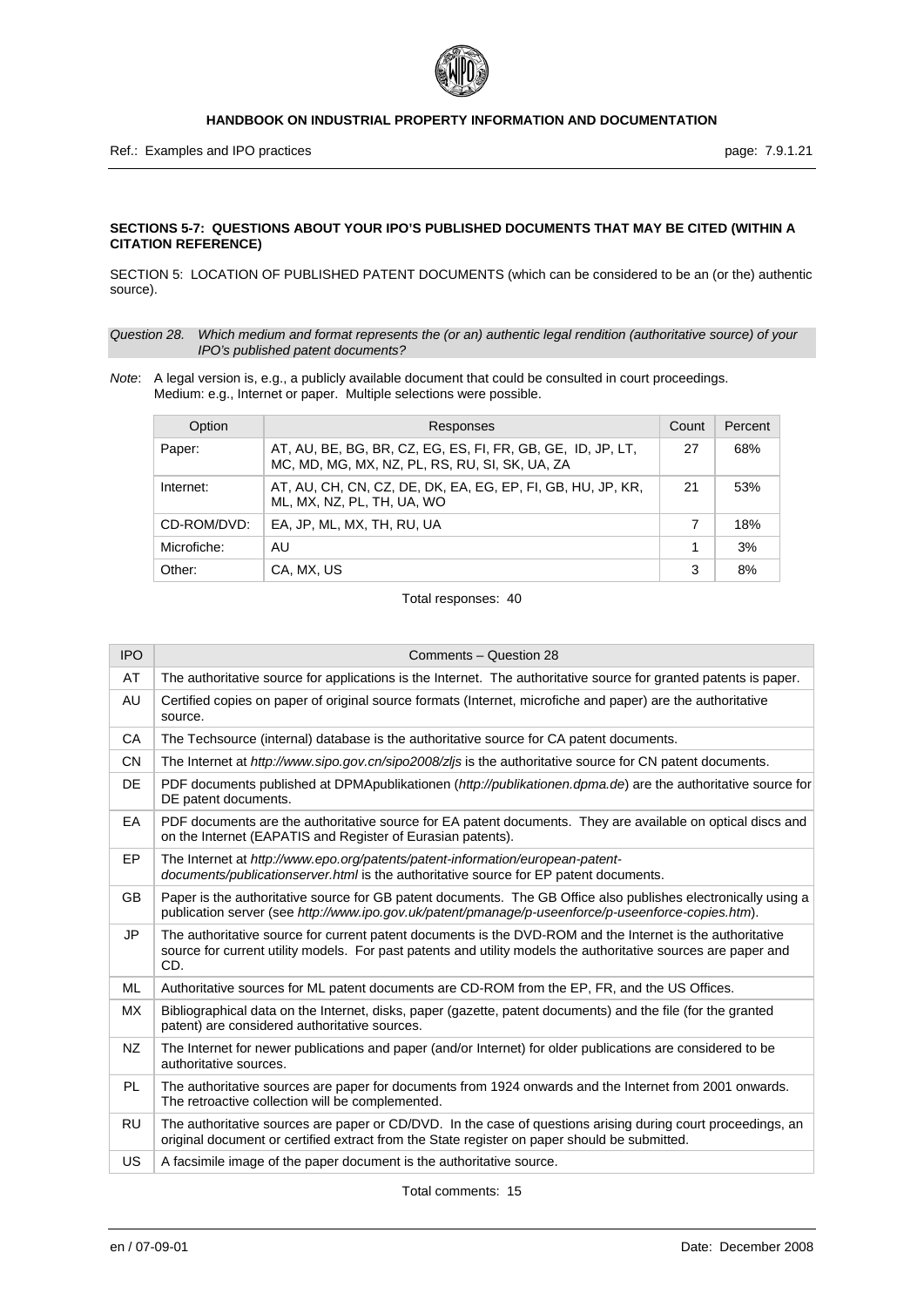

## *Question 29. Please advise how to locate the medium you have selected.*

(E.g., specify the title of a DVD and an Internet address for ordering the DVD.)

| <b>IPO</b> | Comments - Question 29                                                                                                                                                                                                                                                                                             |
|------------|--------------------------------------------------------------------------------------------------------------------------------------------------------------------------------------------------------------------------------------------------------------------------------------------------------------------|
| AT         | Patent documents (the authoritative source) can be located at<br>http://www.patentamt.at/Home/Patentamt/Publikationsserver/14444.html.                                                                                                                                                                             |
| AU         | Patent documents (the authoritative source) can be ordered by post at P.O. Box 200, Woden, ACT 2606,<br>AUSTRALIA or at the State Offices. See also the answer to question 32 for locations of the Internet, microfiche<br>and paper versions.                                                                     |
| BE         | Patent documents (the authoritative source) can be located in the BE Office OPRI – IP contact point (reading<br>room) - NGIII, Bd. du Roi Albert II - 1000, Brussels.                                                                                                                                              |
| <b>BR</b>  | Patent documents (the authoritative source) can be obtained from the Patent Directorate at<br>patente@inpi.gov.br.                                                                                                                                                                                                 |
| CA         | Patent documents (the authoritative source) can be located on http://cipo.gc.ca. Click on Canadian Patent<br>Database or http://patents.ic.gc.ca/cipo/cpd/en/introduction.html.                                                                                                                                    |
| CН         | Patent documents (the authoritative source) can be located on http://www.swissreg.ch.                                                                                                                                                                                                                              |
| CN         | Patent documents (the authoritative source) can be located on the Internet at<br>http://www.sipo.gov.cn/sipo2008/xxcp/zlwxgp/200804/t20080407_370310.html.                                                                                                                                                         |
| CZ         | Patent documents (the authoritative source) can be located at the CZ Office Internet address.                                                                                                                                                                                                                      |
| DE         | Patent documents (the authoritative source) can be located at http://publikationen.dpma.de.                                                                                                                                                                                                                        |
| DK         | Patent documents (the authoritative source) can be located at http://www.dkpto.dk/pvsonline/.                                                                                                                                                                                                                      |
| EA         | Eurasian patents and patent application descriptions (the authoritative source) can be located on<br>http://www.eapo.org/rus/publications, http://www.eapatis.com.                                                                                                                                                 |
| EG         | Patent documents (the authoritative source) can be located at http://www.egypo.gov.eg containing the EG<br>Office gazettes.                                                                                                                                                                                        |
| EP         | Patent documents (the authoritative source) can be located at http://www.epo.org/patents/patent-<br>information/european-patent-documents/publication-server.html.                                                                                                                                                 |
| <b>ES</b>  | Patent documents (the authoritative source) can be obtained from the Documentation Service of the ES Office.                                                                                                                                                                                                       |
| FI         | Patent documents (the authoritative source) can be located on espacenet.                                                                                                                                                                                                                                           |
| FR         | Patent documents (the authoritative source) can be obtained from the electronic bookshop.                                                                                                                                                                                                                          |
| GB         | The GB Office can be contacted for a copy of the authoritative source of patent documents<br>(http://www.ipo.gov.uk/patent/p-manage/p-useenforce/p-useenforcecopies.htm).                                                                                                                                          |
| HU         | Patent documents (the authoritative source) can be located on http://www.hpo.hu.                                                                                                                                                                                                                                   |
| ID         | Patent documents (the authoritative source) are still in the numerical order (application number) on the paper<br>medium.                                                                                                                                                                                          |
| <b>JP</b>  | DVD-ROM patent publications containing patent documents (the authoritative source) can be purchased from<br>the Japan Institute of Invention and Innovation (JIII). Access to Official Publication is available via the Internet<br>for Utility Models at http://www.publication.jpo.go.jp/utility/do/usr/topmenu. |
| MD         | Patent documents (the authoritative source) can be obtained from office@agepi.md.                                                                                                                                                                                                                                  |
| MX         | Patent documents (the authoritative source) can be obtained from http://www.impi.gob.mx/Banapanet and by<br>purchasing of the collection of Espace-MX disks and photocopies from the MX Office.                                                                                                                    |
| NZ         | Patent documents (the authoritative source) can be obtained from the NZ Office website<br>(http://www.iponz.govt.nz), the paper files in IPONZ store and Archives NZ, and the abstract files on DVD.                                                                                                               |
| PL         | Patent documents (the authoritative source) can be obtained from writing to the PL Office Patent Library and/or<br>the Internet downloads.                                                                                                                                                                         |
| <b>RU</b>  | The Official Bulletin "Inventions. Utility models" on CD/DVD contain patent documents (the authoritative<br>source). The Official Bulletin "Inventions. Utility models" on paper is available on request of the customer. The<br>certified extract from the State register on paper may be obtained on request.    |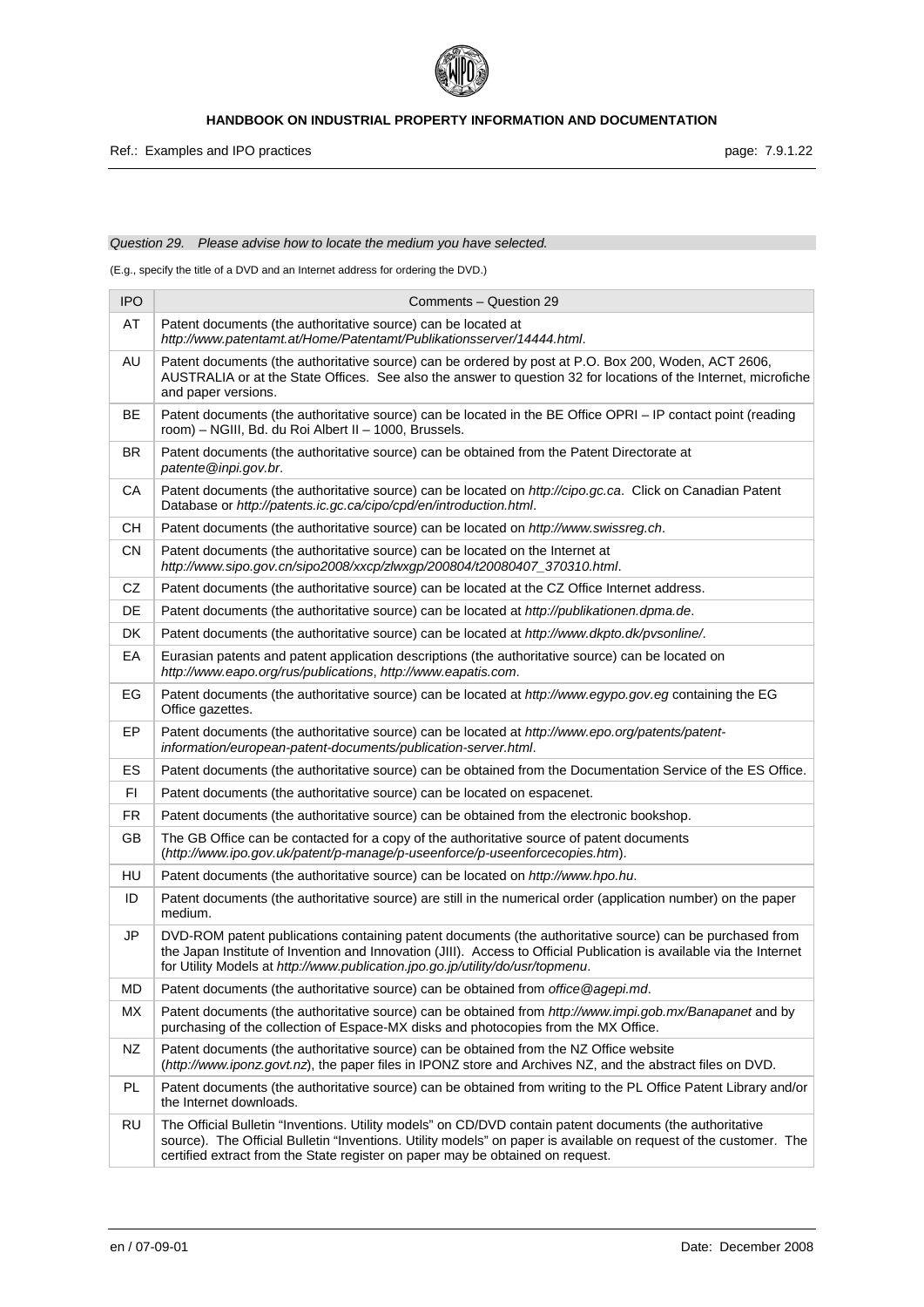

Ref.: Examples and IPO practices **page: 7.9.1.23** page: 7.9.1.23

| <b>IPO</b> | Comments - Question 29                                                                                                                                                                                                                                     |
|------------|------------------------------------------------------------------------------------------------------------------------------------------------------------------------------------------------------------------------------------------------------------|
| SK         | Slovak patent documents are available to the public in the SK Office reading room along with possibility of<br>making copies of patent documents on request.                                                                                               |
|            | Patent documents may be ordered via objednavky@indprop.gov.sk or<br>http://domino.indprop.gov.sk/objednavky.nsf/aspis?OpenForm.                                                                                                                            |
|            | Patent specifications are available also through partners of the SK Office patent information centers, contact<br>and information points at http://www.upv.sk/index.php?lang=en&idd=98&idd2=, along with the possibility of<br>making copies of documents. |
| UA         | National CD-ROM "Inventions in Ukraine" at http://www.sdip.gov.ua./eng/information/publicom/cdnat/ provides<br>patent documents (the authoritative source).                                                                                                |
| US.        | Patent documents (the authoritative source) are available through Internet sites or electronic products. A list of<br>electronic products can be found at the US Office website.                                                                           |
| <b>WO</b>  | Patent documents (the authoritative source) are available on http://www.wipo.int/patentscope/.                                                                                                                                                             |
| ΖA         | Patent documents (the authoritative source) are only available in the ZA Office paper disclosure centre on<br>request.                                                                                                                                     |

Total comments: 30

#### *Question 30. Regarding the medium indicated above, is there one or more (file) formats that should be looked at (in preference to other formats)?*

| Option | Responses                                                                                         | Count | Percent |
|--------|---------------------------------------------------------------------------------------------------|-------|---------|
| Yes:   | AT, AU, BR, CH, CN, CZ, DE, DK, EA, EP, GB, HU, ID, KR, LT, MD, ML,<br>MX, PL, RS, RU, SK, UA, ZA | 24    | 71%     |
| No:    | BE, CA, EG, ES, FR, JP, MC, MG, US, WO                                                            | 10    | 29%     |

Total responses: 34

*Question 31. If yes, select all formats that should be considered in preference to other formats.* 

(Multiple selections were possible.)

| Option     | Responses                                                                   | Count | Percent |
|------------|-----------------------------------------------------------------------------|-------|---------|
|            | PDF (Adobe): AT, CH, DK, EA, EP, HU, KR, LT, RS, SK, PL, DE, CZ, GB, MD, UA | 16    | 62%     |
| HTML:      | MX, PL, UA, WO                                                              | 4     | 15%     |
| TIF image: | BR, CN, KR, MX, UA                                                          | 5     | 19%     |
| Paper:     | AU, CZ, GB, GE, ID, MD, RU, UA, ZA                                          | 9     | 35%     |
| Other:     | AU. DE. ML                                                                  | 3     | 12%     |

Total responses: 26

| IPO.      | Comments - Question 31                                                                                      |
|-----------|-------------------------------------------------------------------------------------------------------------|
| AU        | Certified copies are made from original PDF, paper or microfiche format.                                    |
| DE        | ST.33 (BACON) and ST.35 (mixed-mode) are available in addition to the PDF format.                           |
| ML        | Patent documents (the authoritative source) are available on CD-ROM products of the EP, FR, and US Offices. |
| <b>WO</b> | Non-authoritative patent documents are available on the Internet in HTML format.                            |
| ΖA        | The only available format is a single paper patent document in the custody of the ZA Office.                |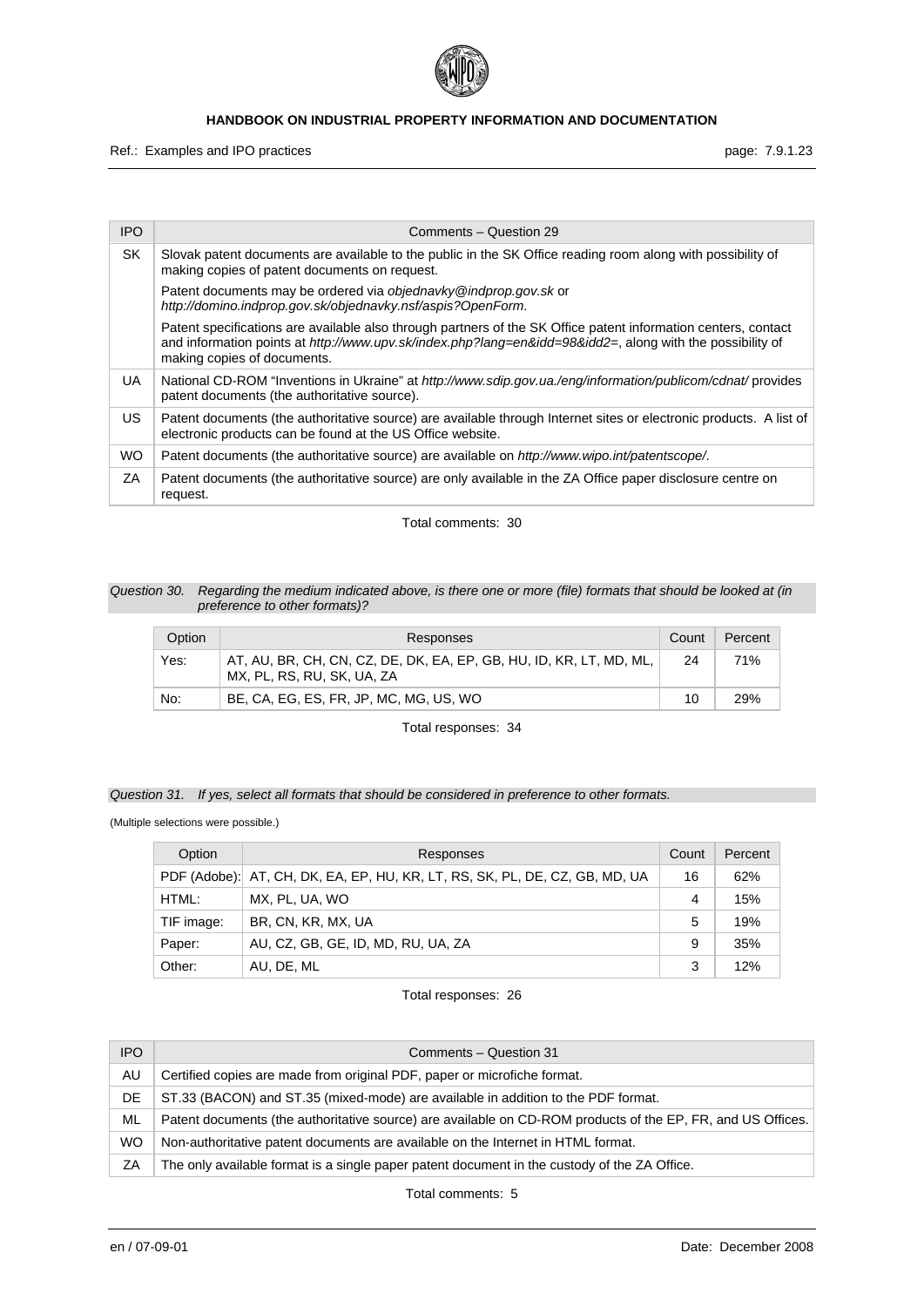

## *Question 32. Where else can your published patent documents be found?*

(Select as many as are applicable.)

| Option                | Responses                                                                                                                                    | Count | Percent |
|-----------------------|----------------------------------------------------------------------------------------------------------------------------------------------|-------|---------|
| Internet:             | AT, AU, BE, BR, CH, CZ, DE, DK, EA, EG, EP, ES, FI, FR,<br>GB, GE, HU, JP, KR, LT, MC, MD, MG, MX, NZ, PL, RS,<br>RU, SI, SK, TH, UA, US, WO | 34    | 87%     |
| CD/DVD:               | AT, AU, BG, CA, CH, CN, DE, EG, EP, ES, FI, FR, GB, KR,<br>LT, MD, ML, MX, PL, RS, RU, SI, SK, TH, UA, US, WO                                | 27    | 71%     |
| FTP:                  | BR. EP. GB. US. WO                                                                                                                           | 5     | 13%     |
| Paper:                | AT, AU, BE, BG, CZ, EG, EP, ES, FI, FR, GB, ID, JP, LT,<br>MC, MD, MG, MX, NZ, PL, RS, SK, US, WO                                            | 24    | 63%     |
| Web services:         | CH, CZ, DE, EP, GB, UA, US, WO                                                                                                               | 8     | 21%     |
| Commercial providers: | AT, CH, FR, NZ, RU, US, WO                                                                                                                   | 7     | 18%     |
| Other:                | AU, NZ                                                                                                                                       | 2     | 5%      |

| <b>IPO</b> |                                                   | Comments - Question 32                                                                                                                                      |
|------------|---------------------------------------------------|-------------------------------------------------------------------------------------------------------------------------------------------------------------|
| AT         | Main Internet address:                            | http://www.patentamt.at/Home/Patentamt/Publikationsserver/14444.html                                                                                        |
|            | CD/DVD:                                           | Espace-CD/DVD                                                                                                                                               |
|            | Paper:                                            | on request                                                                                                                                                  |
| AU         | Main Internet address:<br>Other Internet address: | http://www.ipaustralia.gov.au<br>http://www.ipaustralia.gov.au/patents/search_specs.shtml                                                                   |
|            | CD/DVD:                                           | AU A, B Patent Specifications (this includes the C documents) 17 December 1998 to<br>present, see http://www.ipaustralia.gov.au/resources/sales_index.shtml |
|            | Paper:                                            | AU A, B and C Patent Specifications 1904 to 1977, see<br>http://www.ipaustralia.gov.au/resources/sales_index.shtml                                          |
|            | Other:                                            | Microfiche AU A, B and C Patent Specifications, 1978-1998, location as above                                                                                |
| <b>BE</b>  | Internet:                                         | http://be.espacenet.com                                                                                                                                     |
|            | Paper:                                            | BE Office (OPRI) – IP contact point (reading room) – NGIII, Bd. du Roi Albert II -<br>1000 Brussels                                                         |
| <b>BG</b>  | CD/DVD:                                           | <b>ESPACE/PRECES</b>                                                                                                                                        |
|            | Paper:                                            | Bulgarian Patent Office Central Patent Library                                                                                                              |
| <b>BR</b>  | Main Internet address:<br>Other Internet address: | http://www.inpi.gov.br<br>http://ep.espacenet.com                                                                                                           |
|            | FTP:                                              | by agreement                                                                                                                                                |
| CA         | CD/DVD:                                           | http://www.cipo.ic.gc.ca/epic/site/cipointernet-internetopic.nsf/en/wr00110e.html -<br>Mimosa CD's are available since 1999                                 |
| <b>CH</b>  | Main Internet address:<br>Other Internet address: | http://ep.espacenet.com/<br>http://depatisnet.dpma.de/                                                                                                      |
|            | CD/DVD:                                           | DVD espace CH                                                                                                                                               |
|            | Web services:                                     | OPS (Open Patent Services)                                                                                                                                  |
|            | <b>Commercial Providers:</b>                      | STN, Dialog, Questel                                                                                                                                        |
| <b>CN</b>  | CD/DVD:                                           | Intellectual Property Publishing House of the CN Office, No, 1, Madian Nancun,<br>Haidian District, Beijing, P.R.China, 100088                              |
| <b>CZ</b>  | Main Internet address:                            | http://isdvapl.upv.cz                                                                                                                                       |
|            | Web services:                                     | http://isdvapl.upv.cz/data/epidos/                                                                                                                          |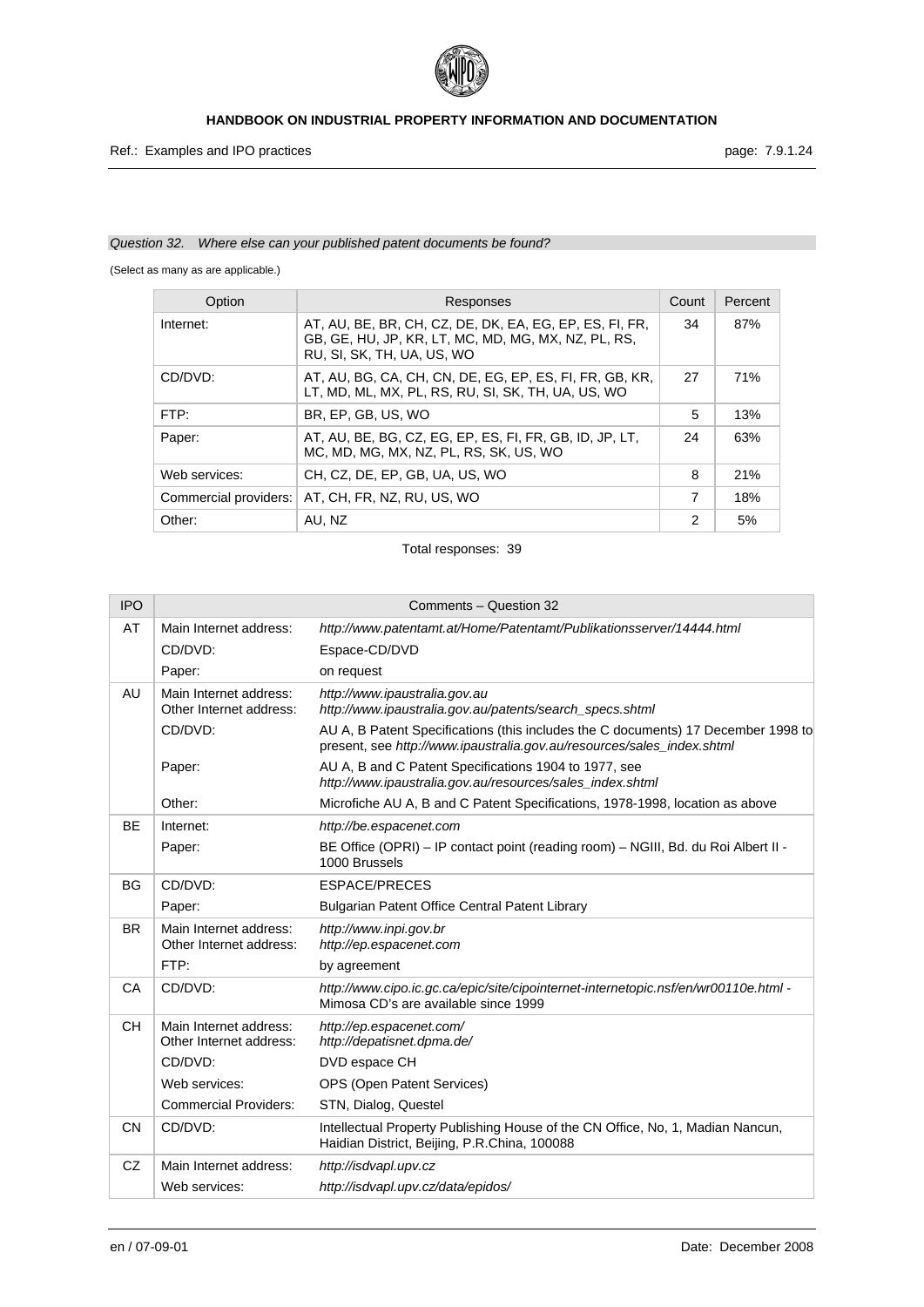

Ref.: Examples and IPO practices **page: 7.9.1.25** page: 7.9.1.25

| <b>IPO</b> |                                                     | Comments - Question 32                                                                                                                                             |
|------------|-----------------------------------------------------|--------------------------------------------------------------------------------------------------------------------------------------------------------------------|
| DE         | Main Internet address:                              | http://depatisnet.dpma.de                                                                                                                                          |
|            | Other Internet address:                             | http://datenabgabe.dpma.de                                                                                                                                         |
|            | CD/DVD:                                             | <b>DEPAROM</b>                                                                                                                                                     |
|            | Web services:                                       | DEPATISconnect (under contract)                                                                                                                                    |
| DK         | Internet:                                           | http://www.dkpto.dk/pvsonline/                                                                                                                                     |
| EA         | Main Internet address:                              | EAPATIS: http://www.eapatis.com, EAPO Gazette: http://www.eapo.org/rus/bulletin                                                                                    |
|            |                                                     | Other Internet addresses: http://www.espacenet.com; http://ea.espacenet.com                                                                                        |
|            | CD/DVD:                                             | Eurasian patent descriptions, Eurasian patent application descriptions, CISPATENT,<br>Eurasian patent gazette, Eurasian applications and patents: Cumulative index |
|            | FTP:                                                | customized delivery to data providers                                                                                                                              |
|            | <b>Commercial Providers:</b>                        | <b>Chemical Abstracts</b>                                                                                                                                          |
| EG         | Internet:                                           | www.egypo.gov.eg                                                                                                                                                   |
|            | CD/DVD:                                             | mimosa discs from the EP Office                                                                                                                                    |
|            | Paper:                                              | gazettes                                                                                                                                                           |
| EP         | Internet:                                           | http://ep.espacenet.com/                                                                                                                                           |
|            | CD/DVD:                                             | http://www.epo.org/patents/patent-information/subscription.html                                                                                                    |
|            | Web services:                                       | http://ops.espacenet.com/ and other web services                                                                                                                   |
|            | Paper:                                              | paper copies are available on request                                                                                                                              |
| ES         | Main Internet address:<br>Other Internet addresses: | http://invenes.oepm.es<br>http://www.espacenet.com; http://depatisnet.dpma.de                                                                                      |
|            | CD/DVD:                                             | ESPACE-ES                                                                                                                                                          |
|            | Paper:                                              | <b>ES Office OEPM Distribution Service</b>                                                                                                                         |
| FI.        | Internet:                                           | http://fi.espacenet.com                                                                                                                                            |
|            | CD/DVD, Paper:                                      | <b>Finnish Patent Office</b>                                                                                                                                       |
| FR.        | Internet:                                           | http://fr.espacenet.com/                                                                                                                                           |
|            | CD/DVD:                                             | electronic bookshop COSMOS A and COSMOS B                                                                                                                          |
|            | Paper:                                              | electronic bookshop                                                                                                                                                |
| GВ         | Main Internet address:<br>Other Internet address:   | http://www.ipo.gov.uk/patent/p-find/p-find-publication.htm                                                                                                         |
|            | CD/DVD:                                             | http://gb.espacenet.com/search97cgi/s97_cgi.exe?Action=FormGen&Template=gb/EN/home.hts<br><b>GB ESPACE</b>                                                         |
|            | FTP:                                                | Purchasable from the GB Office                                                                                                                                     |
|            |                                                     |                                                                                                                                                                    |
|            | Paper:<br>Web services:                             | <b>British Library</b><br>see Esp@cenet                                                                                                                            |
| <b>GE</b>  | Internet:                                           | http://www.sakpatenti.org.ge                                                                                                                                       |
| HU         |                                                     |                                                                                                                                                                    |
|            | Main Internet address:<br>Other Internet address:   | http://www.hpo.hu<br>Espacenet                                                                                                                                     |
| ID         | Paper:                                              | look at the relevant documents by application number                                                                                                               |
| JP         | Internet:                                           | http://www.ipdl.inpit.go.jp/homepg_e.ipdl (IPDL)                                                                                                                   |
|            | Paper:                                              | Purchased at the Japan Institute of Invention and Innovation (JIII)                                                                                                |
| <b>KR</b>  | Main Internet address:                              | http://www.kipo.go.kr<br>Other Internet address: http://www.kipris.or.kr                                                                                           |
|            | CD/DVD:                                             | CD/DVD Registered Examined Patent and Utility Model specification                                                                                                  |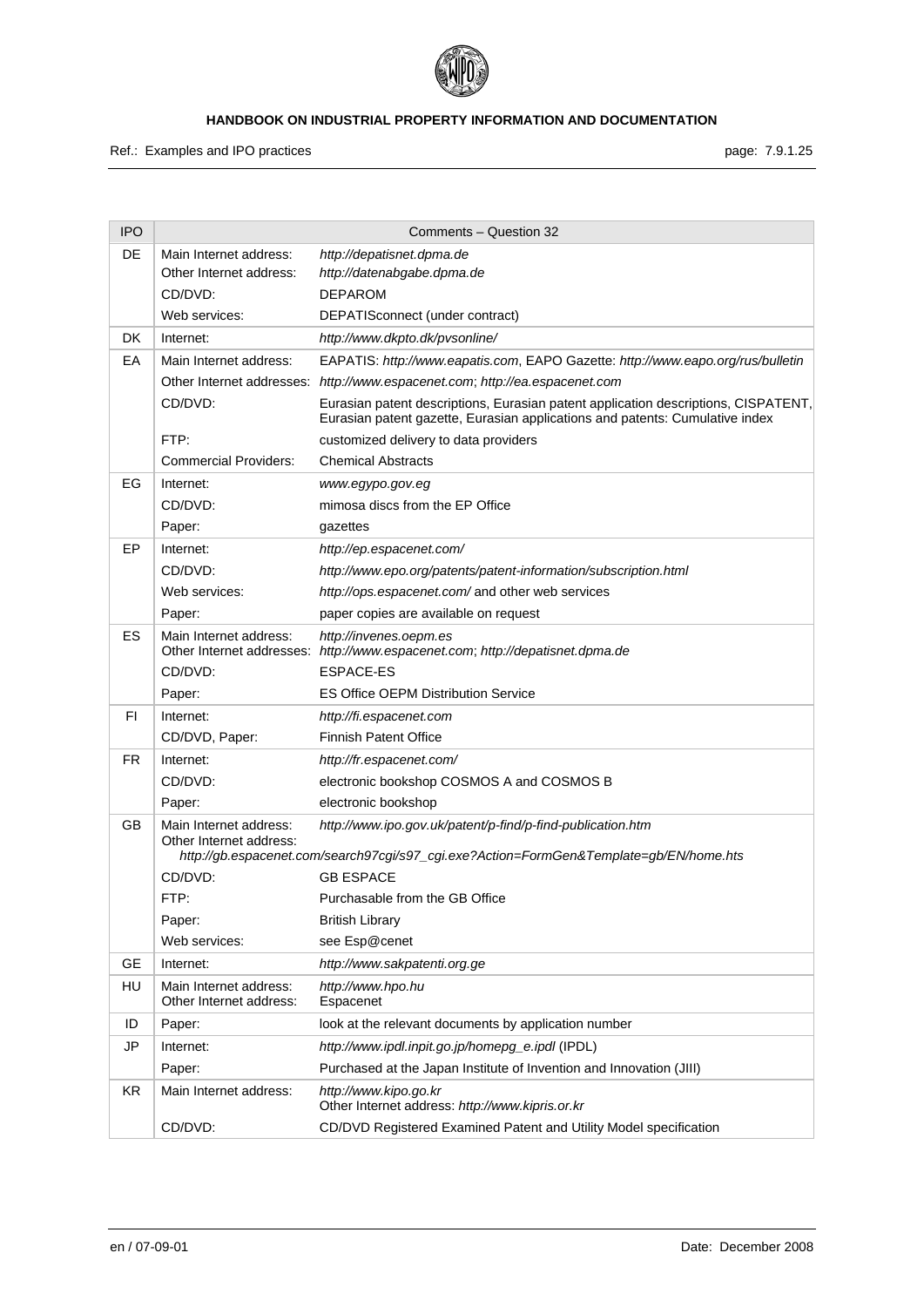

Ref.: Examples and IPO practices **page: 7.9.1.26** page: 7.9.1.26

| <b>IPO</b> |                                                     | Comments - Question 32                                                                                                                                                                                                                          |
|------------|-----------------------------------------------------|-------------------------------------------------------------------------------------------------------------------------------------------------------------------------------------------------------------------------------------------------|
| LT         | Main Internet address:<br>Other Internet address:   | http://lt.espacenet.com/<br>http://www.tb.lt/                                                                                                                                                                                                   |
|            | CD/DVD:                                             | <b>ESPACE PRECES</b>                                                                                                                                                                                                                            |
|            | Paper:                                              | contact patent@tb.lt                                                                                                                                                                                                                            |
| <b>MC</b>  | Internet:                                           | http://ep.espacenet.com                                                                                                                                                                                                                         |
|            | Paper:                                              | Official Journal of Monaco                                                                                                                                                                                                                      |
| MD         | Main Internet address:<br>Other Internet addresses: | http://www.db.agepi.md/inventions/Search.aspx<br>http://www.eapatis.com/; http://ep.espacenet.com/                                                                                                                                              |
|            | CD/DVD:                                             | Annual cumulative CD - "The Inventions Protected in the Republic of Moldova";<br>Regional CD of CIS "CISPATENT" http://www.fips.ru/ruptoen2/inform.htm#3                                                                                        |
|            | Paper:                                              | contact office @agepi.md                                                                                                                                                                                                                        |
| МX         | Main Internet address:                              | http://www.impi.gob.mx<br>Other Internet addresses: http://www.pymetec.gob.mx; http://lp.espacenet.com;                                                                                                                                         |
|            | CD/DVD:                                             | Espace MX (payment for collection) http://www.impi.gob.mx                                                                                                                                                                                       |
|            | Paper:                                              | Payment per sheet http://www.impi.gob.mx                                                                                                                                                                                                        |
| NZ.        | Internet:                                           | http://www.iponz.govt.nz                                                                                                                                                                                                                        |
|            | Paper:                                              | NZ Office (IPONZ) store, Toop St, Seaview, Lower Hutt                                                                                                                                                                                           |
|            | Other:                                              | Microfilm, microfiche, NZ Office store.                                                                                                                                                                                                         |
| PL         | Main Internet address:                              | http://www.uprp.pl/patentwebaccess/<br>Other Internet addresses: http://pubserv.uprp.pl/PublicationServer/; http://pl.espacenet.com                                                                                                             |
|            | Paper:                                              | PL Office Patent Library and Patlib Regional Centers Poland-wide.                                                                                                                                                                               |
| <b>RS</b>  | Internet:                                           | http://www.yupat.gov.yu, RS Publication Server                                                                                                                                                                                                  |
|            | CD/DVD:                                             | Documentation Department, RS Office                                                                                                                                                                                                             |
|            | Paper:                                              | Documentation Department, RS Office                                                                                                                                                                                                             |
| <b>RU</b>  | Main Internet address:                              | http://www.fips.ru/ensite/. For free access use login: guest; password: guest<br>Other Internet addresses: http://www.fips.ru/cdfi/reestr_rupat.htm (Open register), http://ru.espacenet.com,<br>http://www.eapo.org, http://depatisnet.dpma.de |
|            | CD/DVD:                                             | For detailed information with respect to information products on CD/DVD, refer to<br>http://www.fips.ru/ruptoen2/inform.htm (English),<br>http://www.fips.ru/izdan2008/pm_ofi.htm (Russian)                                                     |
|            | Commercial providers:                               | STN, Thomson Delphion, CAS, DWPI                                                                                                                                                                                                                |
| SI         | Main Internet address:<br>Other Internet addresses: | http://www3.uil-sipo.si/PublicationServer<br>http://www2.uil-sipo.si/, http://ep.espacenet.com/, http://si.espacenet.com/                                                                                                                       |
|            | CD/DVD:                                             | <b>ESPACE-SI</b>                                                                                                                                                                                                                                |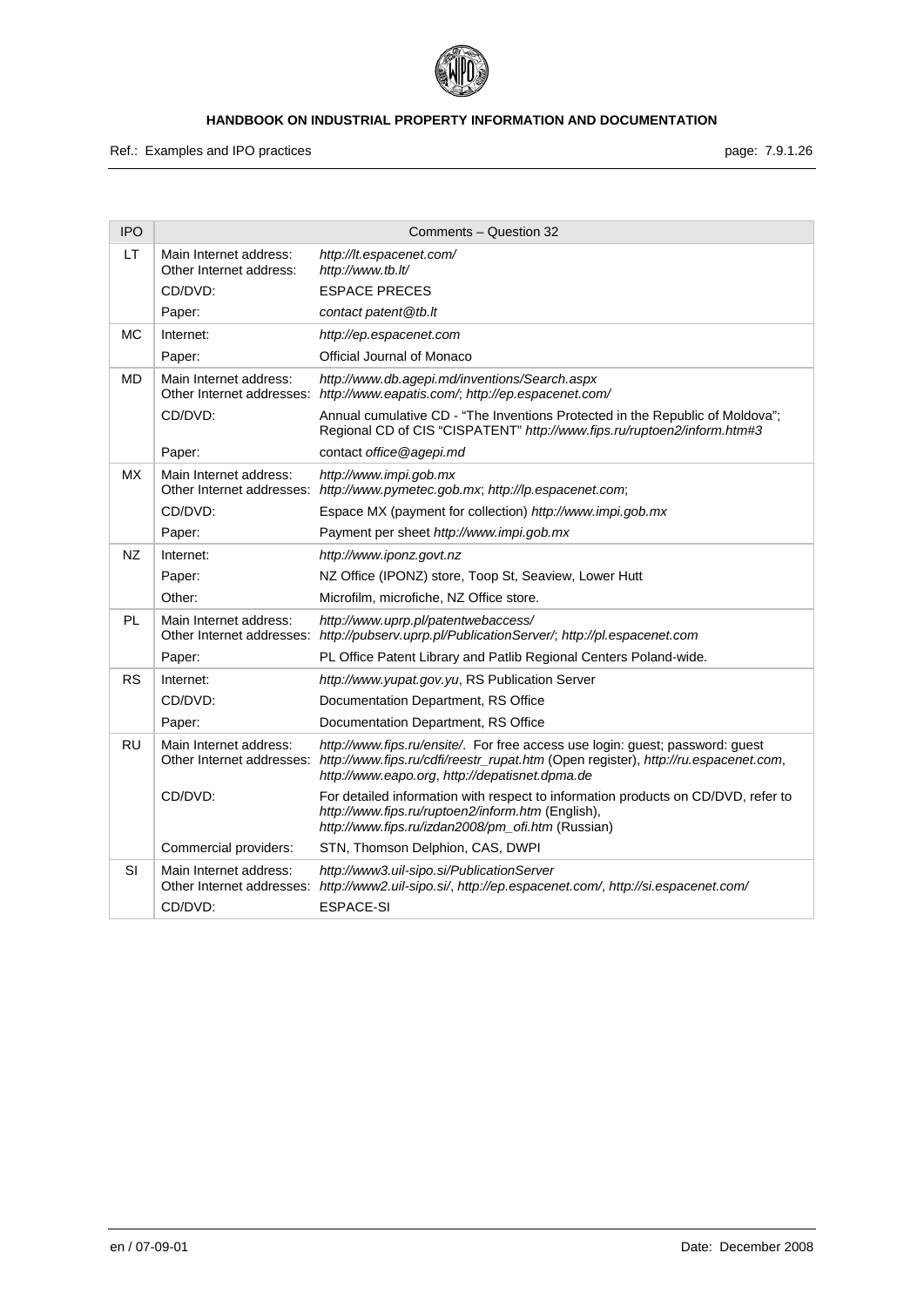

Ref.: Examples and IPO practices **page: 7.9.1.27** page: 7.9.1.27

| <b>IPO</b> |                                                                                                                                                                                                                                                                                                                                                                                                                                                                                                                              | Comments - Question 32                                                                                                                                                                                                                                                                                                                                                                                                                                                                                                                                                               |  |
|------------|------------------------------------------------------------------------------------------------------------------------------------------------------------------------------------------------------------------------------------------------------------------------------------------------------------------------------------------------------------------------------------------------------------------------------------------------------------------------------------------------------------------------------|--------------------------------------------------------------------------------------------------------------------------------------------------------------------------------------------------------------------------------------------------------------------------------------------------------------------------------------------------------------------------------------------------------------------------------------------------------------------------------------------------------------------------------------------------------------------------------------|--|
| <b>SK</b>  | Main Internet address:                                                                                                                                                                                                                                                                                                                                                                                                                                                                                                       | http://www.upv.sk                                                                                                                                                                                                                                                                                                                                                                                                                                                                                                                                                                    |  |
|            | Other Internet addresses:<br>http://registre.indprop.gov.sk/registre/searchForm.do?lang=en&register=p,<br>http://registre.indprop.gov.sk/registre/searchForm.do?lang=en&register=uv,<br>http://registre.indprop.gov.sk/registre/searchForm.do?lang=en&register=ep,<br>http://data.indprop.gov.sk/Patenty/index.php?jazyk=en&typdokumentu=patenty&new=1,<br>http://data.indprop.gov.sk/Patenty/index.php?jazyk=en&typdokumentu=epatenty&new=1,<br>http://data.indprop.gov.sk/Patenty/index.php?jazyk=en&typdokumentu=uv&new=1 |                                                                                                                                                                                                                                                                                                                                                                                                                                                                                                                                                                                      |  |
|            | CD/DVD:<br>EP Office.                                                                                                                                                                                                                                                                                                                                                                                                                                                                                                        | Optical discs ESPACE-PRECES CD-ROM (fulltexts), ESPACE ACCESS PRECES (index to<br>ESPACE-PRECES) are available in the SK Office and its partners (patent information centers,<br>contact and information points), http://www.upv.sk/index.php?lang=en&idd2=for the purpose of<br>searching and making a copy only. The optical discs are distributed by the HU Office to foreign<br>patent offices, and can be subscribed to directly from the HU Office. Slovak patents published on<br>ESPACE ACCESS EPC (Europe) are available in the SK Office and can be subscribed to from the |  |
|            | Paper:                                                                                                                                                                                                                                                                                                                                                                                                                                                                                                                       | Slovak patent documents are available to the public in the SK Office reading room along with<br>possibility of making copies of patent documents on request. Patent documents may be ordered<br>via studovna@indprop.gov.sk, objednavky@indprop.gov.sk or<br>http://domino.indprop.gov.sk/objednavky.nsf/aspis?OpenForm. Patent specifications are available<br>also through partners of the SK Office (patent information centers, contact and information points)<br>http://www.upv.sk/index.php?lang=en&idd=98&idd2=.                                                             |  |
| <b>TH</b>  | Internet:                                                                                                                                                                                                                                                                                                                                                                                                                                                                                                                    | http://www.ipthailand.org                                                                                                                                                                                                                                                                                                                                                                                                                                                                                                                                                            |  |
|            | CD/DVD:                                                                                                                                                                                                                                                                                                                                                                                                                                                                                                                      | published patent and petty-patent documents                                                                                                                                                                                                                                                                                                                                                                                                                                                                                                                                          |  |
| <b>UA</b>  | Internet:                                                                                                                                                                                                                                                                                                                                                                                                                                                                                                                    | http://www.ukrpatent.org                                                                                                                                                                                                                                                                                                                                                                                                                                                                                                                                                             |  |
|            | CD/DVD:                                                                                                                                                                                                                                                                                                                                                                                                                                                                                                                      | National CD-ROM "Inventions in Ukraine"<br>http://www.sdip.gov.ua/eng/information/publicom/cdnat/                                                                                                                                                                                                                                                                                                                                                                                                                                                                                    |  |
|            | Web services:                                                                                                                                                                                                                                                                                                                                                                                                                                                                                                                | http://www.ukrpatent.org                                                                                                                                                                                                                                                                                                                                                                                                                                                                                                                                                             |  |
| US         | Internet:                                                                                                                                                                                                                                                                                                                                                                                                                                                                                                                    | http://www.uspto.gov                                                                                                                                                                                                                                                                                                                                                                                                                                                                                                                                                                 |  |
|            | CD/DVD, FTP, Paper, and Web services:                                                                                                                                                                                                                                                                                                                                                                                                                                                                                        | For a list of products, visit http://www.uspto.gov/web/offices/cio/cis/prodsvc.htm                                                                                                                                                                                                                                                                                                                                                                                                                                                                                                   |  |
|            | Commercial providers:                                                                                                                                                                                                                                                                                                                                                                                                                                                                                                        | various                                                                                                                                                                                                                                                                                                                                                                                                                                                                                                                                                                              |  |
| <b>WO</b>  |                                                                                                                                                                                                                                                                                                                                                                                                                                                                                                                              | Other Internet addresses: Many commercial and non-commercial sites                                                                                                                                                                                                                                                                                                                                                                                                                                                                                                                   |  |
|            | CD/DVD:                                                                                                                                                                                                                                                                                                                                                                                                                                                                                                                      | "Article 20 DVD" and "Rule 87 DVD"                                                                                                                                                                                                                                                                                                                                                                                                                                                                                                                                                   |  |
|            | FTP:                                                                                                                                                                                                                                                                                                                                                                                                                                                                                                                         | FTP access (subscription only)                                                                                                                                                                                                                                                                                                                                                                                                                                                                                                                                                       |  |
|            | Web services:                                                                                                                                                                                                                                                                                                                                                                                                                                                                                                                | PATENTSCOPE® XML web service (available from early 2008)                                                                                                                                                                                                                                                                                                                                                                                                                                                                                                                             |  |

Total comments: 38

## SECTION 6: AVAILABILITY OF LOCATION IDENTIFIERS

*Note*: Location identifiers can be used for citing within a search report. Participants were invited to describe those identifiers which occur within some or all of their IPO's authentic legal published documents. For example, a location identifier may be a page, a paragraph, or an image number*.* Answers to these questions were given according to their current publication procedures.

The following table amalgamates some answers from both questions 33 and 34 relating to the presence of page based, non-page based, textual and non-textual identifiers:

| Option  | Location identifiers for Questions 33 and 34                                                                                             | Count | <b>Percent</b> |
|---------|------------------------------------------------------------------------------------------------------------------------------------------|-------|----------------|
| Page:   | AT, AU, BE, BG, BR, CA, CH, CN, CZ, DE, DK, EA, EP, ES,<br>FR, GB, GE, HU, JP, KR, LT, MC, MD, MG, MX, NZ, PL, RU,<br>SI, SK, TH, US, WO | 33    | 94%            |
| Column: | CA, DK, EA, EP, ES, JP, UA, US, WO                                                                                                       | 9     | 26%            |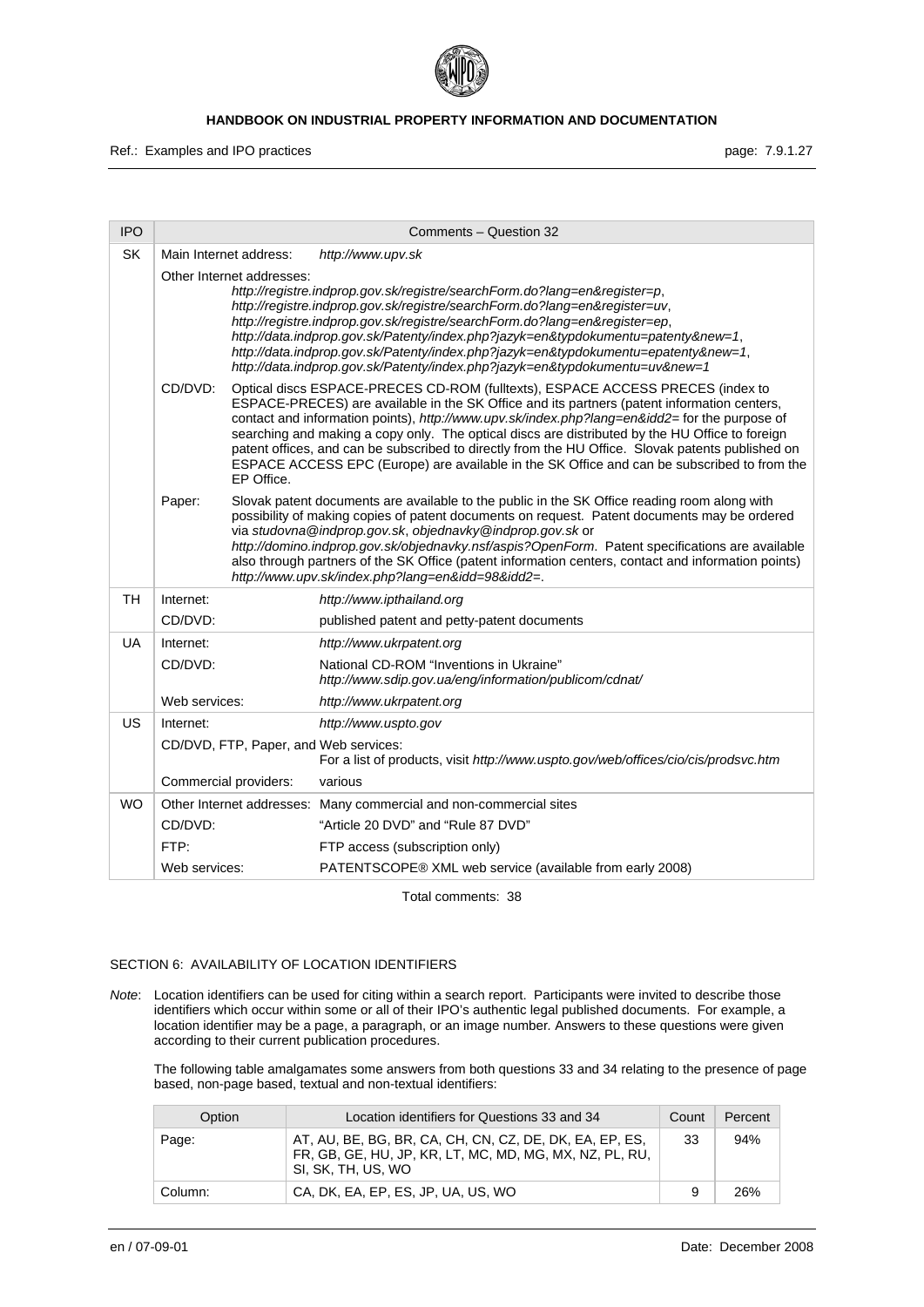

Ref.: Examples and IPO practices **page: 7.9.1.28** page: 7.9.1.28

<span id="page-28-1"></span>

| Option                            | Location identifiers for Questions 33 and 34                                                      | Count         | Percent |
|-----------------------------------|---------------------------------------------------------------------------------------------------|---------------|---------|
| Line:                             | AT, AU, BE, BG, BR, CA, DK, EP, ES, FR, GB, HU, ID, JP,<br>LT, MC, MX, SK, TH, US, WO             | 21            | 60%     |
| Paragraph:                        | AU, BR, CA, CH, DE, EP, GB, JP, MC, MD, MG, MX, NZ, US,<br>WO.                                    | 15            | 42%     |
| Image numbers:                    | AT, BG, CA, CH, DE, DK, EA, FR, GB, HU, KR, LT, MC, MX,<br>NZ, PL, SI, SK, UA, US, WO             | 21            | 78%     |
| Drawing / Figure<br>$numbers4$ :  | BE, US                                                                                            | $\mathcal{P}$ | 7%      |
| Chemical formulae<br>numbers:     | AT, AU, BG, CA, CH, DE, DK, EP, ES, FR, GB, HU, JP, KR,<br>MC, MX, NZ, PL, SI, SK, UA, US, WO     | 23            | 85%     |
| Mathematical<br>formulae numbers: | AT, AU, BG, CA, CH, DE, DK, EP, ES, FR, GB, JP, MX, NZ,<br>PL, SK, UA, US, WO                     | 19            | 70%     |
| Tables:                           | AT, AU, BG, CA, CH, DE, DK, EA, EP, ES, FR, GB, HU, JP,<br>KR, MC, MX, NZ, PL, SI, SK, UA, US, WO | 24            | 88%     |
| Gene sequences:                   | AT, AU, BG, CA, DE, DK, EP, ES, FR, GB, HU, JP, KR, MC,<br>MX, NZ, PL, SI, SK, UA, US, WO         | 22            | 89%     |
| Computer Programs:                | AT, AU, CA, DE, EP, FR, GB, MX, US                                                                | 9             | 33%     |
| Section bookmarks <sup>4</sup> :  | NZ.                                                                                               | 1             | 4%      |

Taken from 35 responses for text base identifiers (page, column, line, paragraph) and 27 responses from the remaining non-text identifiers

#### *Question 33. Which, if any, page-based identifiers do your published patent documents contain?*

(Multiple selections were possible. See also the location identifiers [table](#page-0-0) under the section 6 heading above)

| <b>IPO</b> | Comments - Question 33                                                                                                                                                                                                                                                                                            |
|------------|-------------------------------------------------------------------------------------------------------------------------------------------------------------------------------------------------------------------------------------------------------------------------------------------------------------------|
| AU         | Paragraph numbers can be found in published AU patents.                                                                                                                                                                                                                                                           |
| <b>BE</b>  | Figure/drawing numbers are sometimes found in published BE patents.                                                                                                                                                                                                                                               |
| CA         | Column and line numbers can be found only when provided by the applicant.                                                                                                                                                                                                                                         |
| <b>CH</b>  | Paragraph numbers can be found in published CH patents.                                                                                                                                                                                                                                                           |
| DE         | Paragraph numbers can be found in published DE patents.                                                                                                                                                                                                                                                           |
| EP         | Paragraph numbers can be found in published EP patents.                                                                                                                                                                                                                                                           |
| ID         | Page based identifiers in published patent documents are not available yet.                                                                                                                                                                                                                                       |
| JP         | Paragraph numbers can be found in published JP patents. Available location identifiers may vary depending on<br>the kind of the publication.                                                                                                                                                                      |
| NZ.        | Section bookmarks (to description, claims, and drawings) are available for online publications.                                                                                                                                                                                                                   |
| SK         | Image numbers can be found in published SK patents.                                                                                                                                                                                                                                                               |
| TH.        | All published documents contain page and line numbers.                                                                                                                                                                                                                                                            |
| UA         | Depending on medium the following page-based identifiers are used. Column numbers are used on paper. No<br>identifiers are used on databases on the Internet. No identifiers were used for CD-ROM until April 9, 2008, but<br>a range of numbers were used from April 10, 2008 (that is CD-ROM #6/20008) onwards. |
| US         | Paragraph numbers, Figure numbers, and Table Numbers can be found in published US patents.                                                                                                                                                                                                                        |

Total comments: 13

-

<span id="page-28-0"></span><sup>4</sup> Participants were not specifically asked if Figures or Drawings (that appear separately from the description) were published by their IPO. Nor were section bookmarks in the last row of the table asked about.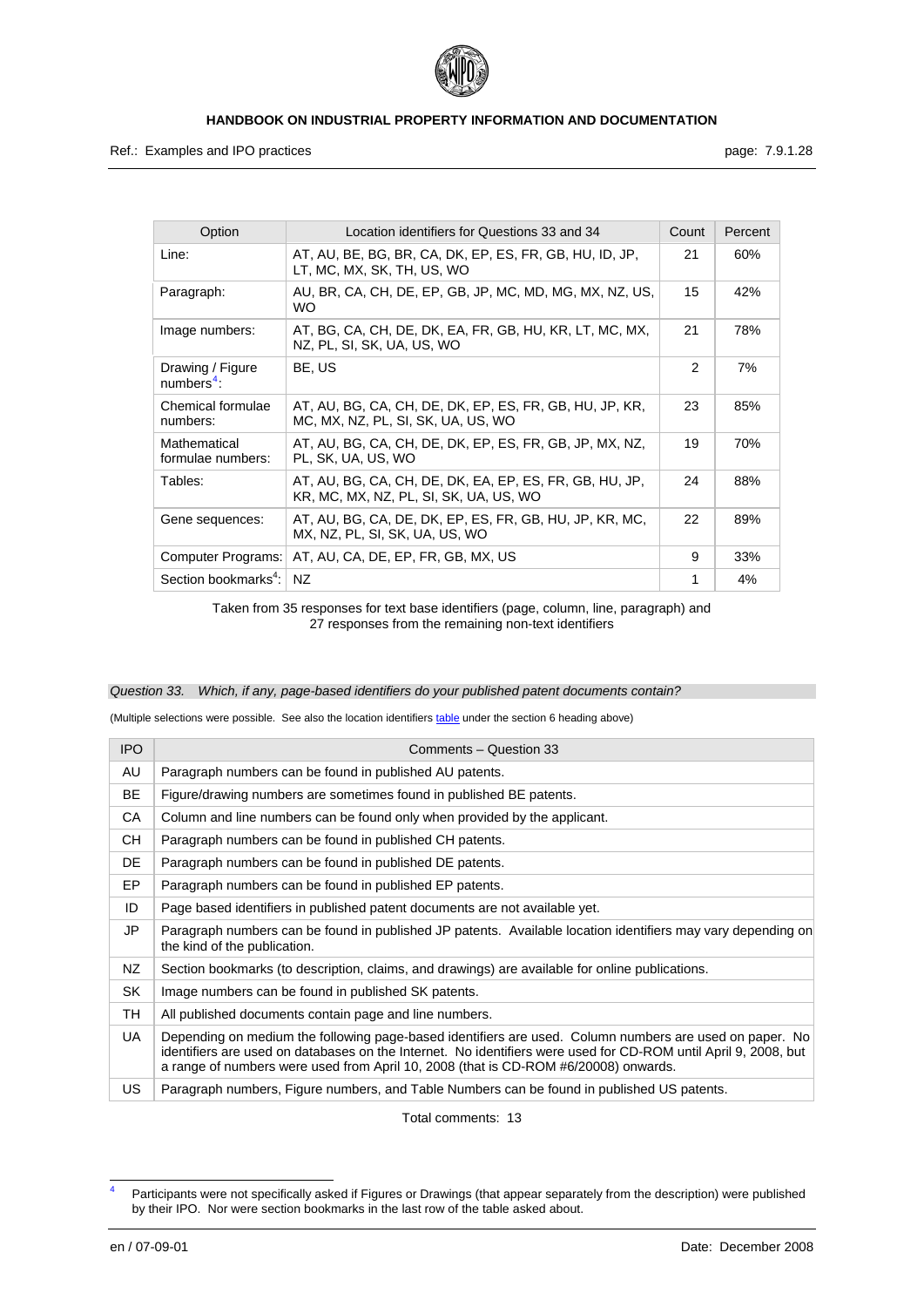

#### *Question 34. Which, if any, identifiers of non-textual elements occur within the description part of your published patent document?*

(Multiple selections were possible. See also the location identifiers [table](#page-0-0) under the section 6 heading above)

| <b>IPO</b> | Comments - Question 34                                                                                                                                                                |
|------------|---------------------------------------------------------------------------------------------------------------------------------------------------------------------------------------|
| AT         | Chemical formulae, Table, Gene sequence, Mathematical formula, and Computer program identifiers are<br>sometimes included (if provided by the applicant).                             |
| CA         | Image, Chemical formulae, Table, Gene sequence, Mathematical formula, and Computer program identifiers,<br>as submitted by applicant, occur within the CA published patent documents. |
| CН         | Image numbers are included in the description and XML tags. Tables, chemical and mathematical formulae are<br>included in XML tags only.                                              |
| <b>ES</b>  | Chemical formulae, Table, Gene sequence, and Mathematical formula, and Computer program identifiers are<br>included if the applicant indicates these.                                 |
| <b>GB</b>  | Image numbers are required by GB Law. The others can, but are not always, included.                                                                                                   |
| ID         | Non-textual identifiers are not available yet.                                                                                                                                        |
| JP         | Non-textual identifiers occur as [Chemical Formula], [Table 1], [Sequence Listing], and [Mathematical Formula].                                                                       |
| NZ         | IPONZ publishes (makes visible) the specification including non-textual identifiers as supplied with the<br>application.                                                              |
| SK         | Chemical formulae numbers, tables, gene sequences, and mathematical formulae are indicated if provided by<br>the applicant.                                                           |
| <b>WO</b>  | Rule 5.2 of the Regulations under the PCT prescribes the use of image numbers and gene sequences in<br>published patent descriptions.                                                 |
|            | Rule 11.10 of the Regulations under the PCT prescribes the use of Chemical and mathematical formulae<br>numbers and Tables.                                                           |
|            | Other non-textual elements are included, depending on drafting practices of applicant.                                                                                                |

Total comments: 10

## SECTION 7: PARAGRAPH NUMBER DETAILS

*Note*: Participants were invited to complete this section if the published patent documents include paragraph numbers.

#### *Question 35. Paragraph numbers are typically created by whom?*

(Multiple selections were possible. See also the location identifiers [table](#page-0-0) under the section 6 heading above.)

| Option                 | Responses                                      |    | Percent |
|------------------------|------------------------------------------------|----|---------|
| Applicant / Inventor:  | AU, BR, CA, GB, JP, KR, MC, MG, MX, NZ, US, WO | 12 | 75%     |
| The IPO:               | MD                                             |    | 6%      |
| An external publisher: | CH, DE, EP, US                                 |    | 25%     |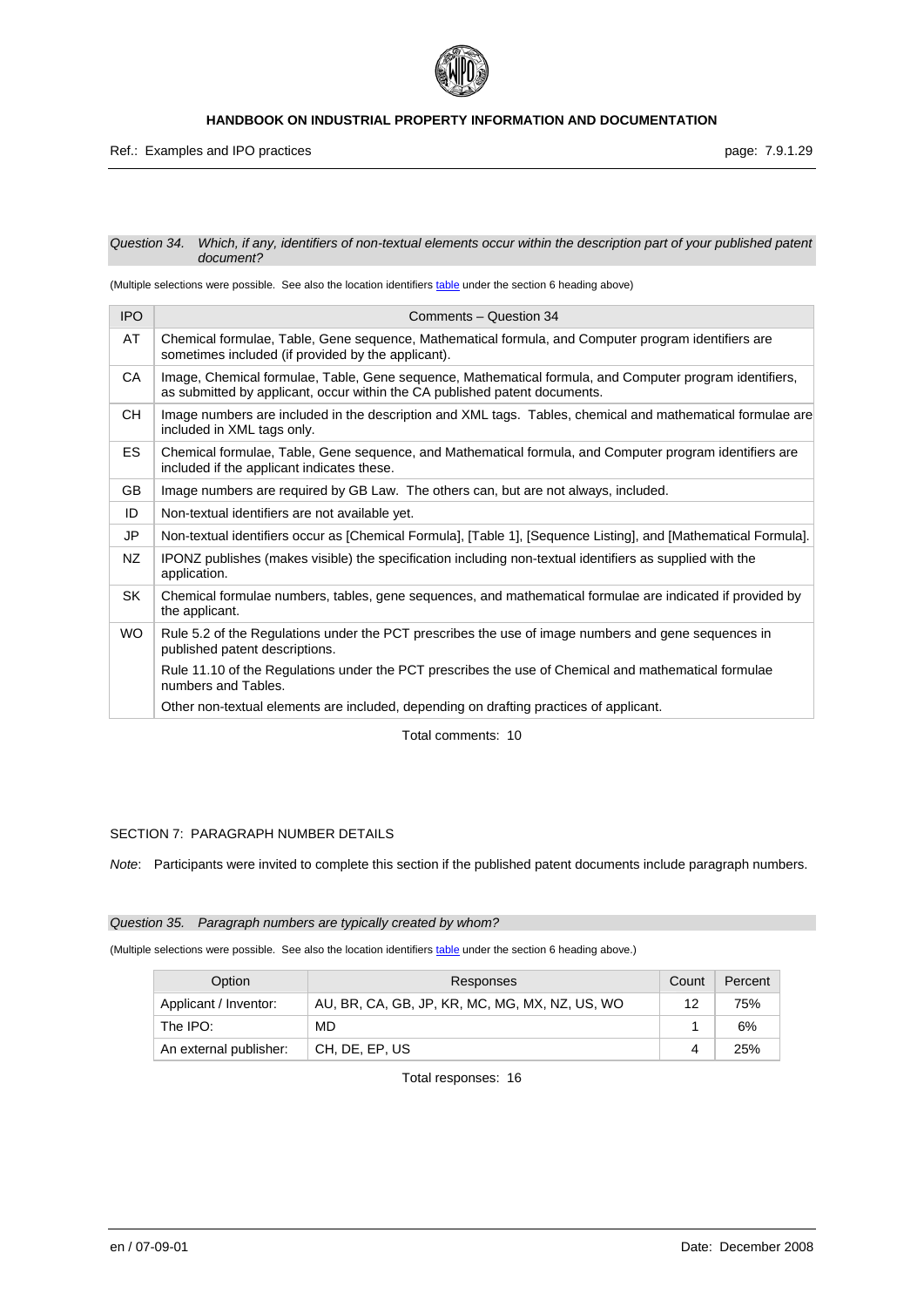

Ref.: Examples and IPO practices **page: 7.9.1.30** page: 7.9.1.30

| IPO.      | Comments - Question 35                               |
|-----------|------------------------------------------------------|
| EP        | Sometimes the applicant includes paragraph numbers.  |
| ID        | Line numbers are typically created by the applicant. |
| <b>PL</b> | Paragraph numbers are not applicable.                |

## Total comments: 3

## *Question 36. When are paragraph numbers recreated?*

(Multiple selections were possible.)

| Option                                                     | Responses          | Count | Percent |
|------------------------------------------------------------|--------------------|-------|---------|
| During the publication process:                            | CH, DE, EP, MD, US |       | 50%     |
| When numbered paragraphs are amended:   AU, CA, JP, KR, MX |                    | 5     | 50%     |

Total responses: 10

| <b>IPO</b> | Comments - Question 36                                                                        |
|------------|-----------------------------------------------------------------------------------------------|
| ID         | Paragraph numbers are not available yet.                                                      |
| МX         | Paragraph numbers are recreated if the application is amended during the examination process. |
| PL         | Recreation of paragraph numbers is not applicable.                                            |

Total comments: 3

## *Question 37. Describe any special treatment you give to long paragraphs.*

| <b>IPO</b> | Comments - Question 37                                                          |
|------------|---------------------------------------------------------------------------------|
| AU         | Long paragraphs are not given special treatment.                                |
| ЕP         | None, the EP Office is not allowed to change long paragraphs.                   |
| JP         | There is no restriction of the number of characters or words in each paragraph. |
| МX         | Long paragraphs are not given special treatment.                                |
| PL         | The question is not applicable to the PL Office.                                |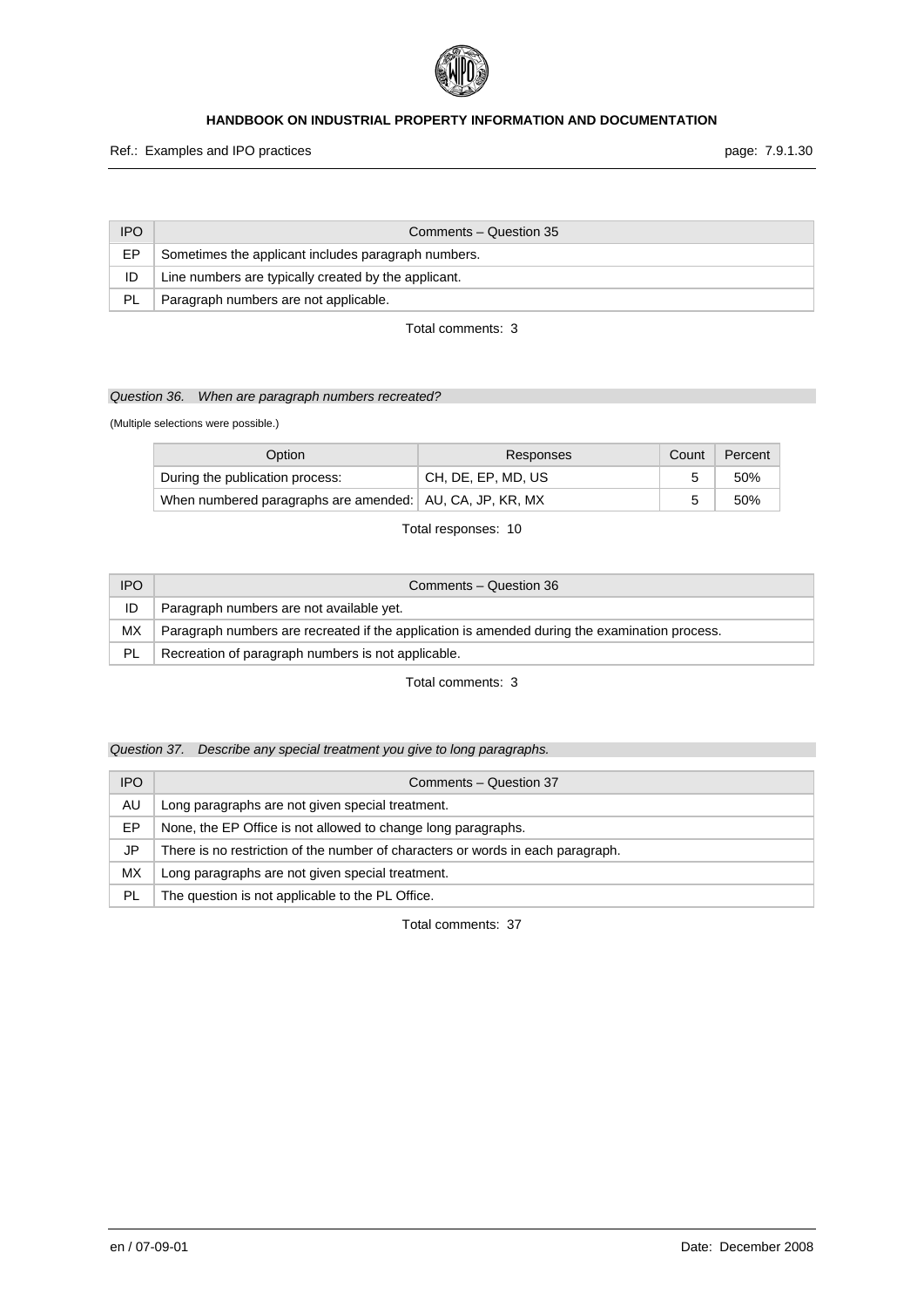

## *Question 38. Describe how you treat numbered paragraphs that are subsequently amended.*

(Particularly when one paragraph is replaced by many, or one or more paragraphs are deleted.)

| <b>IPO</b> | Comments - Question 38                                                                                                                                                                                                                                                                            |
|------------|---------------------------------------------------------------------------------------------------------------------------------------------------------------------------------------------------------------------------------------------------------------------------------------------------|
| AU         | The applicant is to incorporate appropriate amendments to the paragraph numbering to ensure there is<br>continuity in the specification.                                                                                                                                                          |
| CA         | The CA Office has no fixed practice with regard to renumbering of subsequently amended paragraphs.                                                                                                                                                                                                |
| <b>CH</b>  | Paragraphs are renumbered, e.g., in a corrected specification.                                                                                                                                                                                                                                    |
| DE         | New numbering is applied during any republication.                                                                                                                                                                                                                                                |
| EP         | Complete re-numbering of subsequently amended paragraphs occurs at the moment but the EP Office is<br>working on better solutions with the Standards group.                                                                                                                                       |
| JP         | In case of the deletion of one paragraph, the paragraph number is left as a vacant number.                                                                                                                                                                                                        |
| <b>MX</b>  | The documents filed in accordance with any of the requirements referred to in Articles 50 and 55 of the Law or<br>in the case of voluntary amendments may not contain additional materials or claims that give greater scope to<br>the content of the original application considered as a whole. |
| PL.        | The question is not applicable to the PL Office.                                                                                                                                                                                                                                                  |
| <b>US</b>  | Paragraphs are numbered at time of publication.                                                                                                                                                                                                                                                   |

Total comments: 9

| Question 39. If necessary, please provide additional comment on any part of the questions or answers given above in |
|---------------------------------------------------------------------------------------------------------------------|
| this section.                                                                                                       |

| <b>IPO</b> | Comments - Question 39                                                                                                                                                                                                                                                                                                                                                                          |
|------------|-------------------------------------------------------------------------------------------------------------------------------------------------------------------------------------------------------------------------------------------------------------------------------------------------------------------------------------------------------------------------------------------------|
| AU         | The use of paragraph numbers as location identifiers is optional and not a required format by the AU Office.                                                                                                                                                                                                                                                                                    |
| EA         | The EA Office is mastering the technology of publication where paragraphs are numbered in XML format<br>according to WIPO ST.36.                                                                                                                                                                                                                                                                |
| GB.        | The GB Office does not require paragraph numbering but where an applicant provides them they form part of<br>the published document. Page and image numbers are required by GB law. Applicants are able to include line,<br>paragraph, etc. numbers if they choose. For the majority of applications where chemical formulae, tables, etc.<br>are included, they are provided with identifiers. |
| ML         | The ML Office neither grants nor publishes patents. The patent applications filed with ML Office are forwarded<br>to the African Intellectual Property Organization (OAPI) in Yaoundé (CAMEROON).                                                                                                                                                                                               |
| NZ.        | The NZ Office publishes patent documents as supplied by applicant. There is no amendment.                                                                                                                                                                                                                                                                                                       |
| PL         | The question is not applicable to the PL Office.                                                                                                                                                                                                                                                                                                                                                |
| <b>WO</b>  | Under Rule 11.8 of the Regulations under the PCT, "it is strongly recommended to number every fifth line of<br>each sheet of the description, and of each sheet of claims".                                                                                                                                                                                                                     |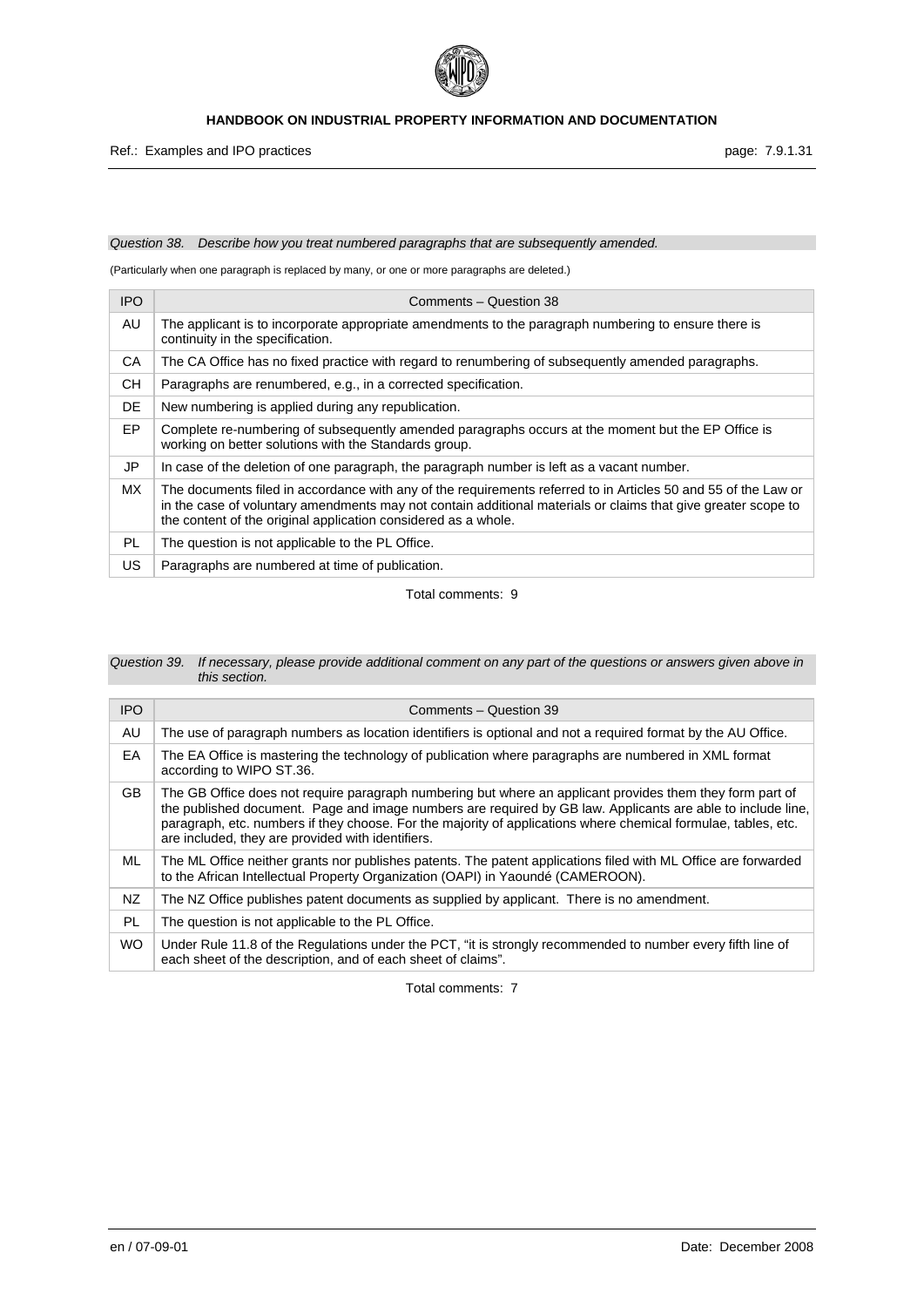

## SECTIONS 8-9: GENERAL QUESTIONS ABOUT CITATION PRACTICES

## SECTION 8: EXAMPLES OF CITATION REFERENCES PUBLISHED BY YOUR IPO

(If this information is available.)

| Question 40. If possible, please provide a patent (application) number and a publicly available Internet address that |
|-----------------------------------------------------------------------------------------------------------------------|
| contains one or more typical examples of patent and non-patent literature citation references.                        |

| <b>IPO</b> | Comments - Question 40                                                                                                                                                                                                                                                                |
|------------|---------------------------------------------------------------------------------------------------------------------------------------------------------------------------------------------------------------------------------------------------------------------------------------|
| AT         | For numbers: AT 503821 A1; AT 502352 A1 (published applications) at<br>http://www.patentamt.at/Home/Patentamt/Publikationsserver/14444.html, enter the publication number in the<br>field "Veröffentlichungsnummer", see the search reports at end of the documents.                  |
| AU         | AU 2002304976 B2 is found at<br>1.<br>http://pericles.ipaustralia.gov.au/aub/pdf/nps/2007/0712/2002304976B2/2002304976.pdf;                                                                                                                                                           |
|            | AU 2005210510 B2 is found at<br>2.<br>http://pericles.ipaustralia.gov.au/aub/pdf/nps/2006/0629/2005210510B2/2005210510.pdf (see<br>Bibliographic details, INID code 56 at the beginning of document).                                                                                 |
| <b>BE</b>  | BE 1 012 951 A3 at http://v3.espacenet.com/textdoc?DB=EPODOC&IDX=BE1012951&F=0 see the second<br>paragraph of the description.                                                                                                                                                        |
| CA         | CA 2, 262, 951 A1 found at<br>http://patents.ic.gc.ca/cipo/cpd/en/patent/2262951/page/2262951_20040215_description.pdf on pages 1 and<br>1a.                                                                                                                                          |
| CΝ         | CN1283826A found at http://search.sipo.gov.cn/sipo/zljs/hyjs-yx-                                                                                                                                                                                                                      |
|            | new.jsp?recid=CN200410047625.X&leixin=fmzl&title=便携式计算机&ipc=G06F1/00, see page 1 INID code [56].                                                                                                                                                                                      |
| CZ         | See WO 2004/049786 see abstract, claims 1-7 and page 6, line $12 - 30$ .                                                                                                                                                                                                              |
| <b>DK</b>  | See DK 20040000473 on http://www.dkpto.dk/pvsonline/see the front page.                                                                                                                                                                                                               |
| EA         | See EA application 200602235 A1 search report on<br>1.<br>http://v3.espacenet.com/pdfdoc?CY=ep&LG=EN&IDX=EA200602235&QPN=EA200602235&PGN=9 or<br>http://www.eapatis.com/scripts/MS.exe?;dbf_eapo 1 EA reestr,eapo\$PN\200602235.                                                      |
|            | See EA patent: 010040 B1 on the first page under INID code (56) at<br>2.<br>http://www.eapatis.com/scripts/MS.exe?;dbf_eapo 1 EA reestr,eapo\$PN\10040                                                                                                                                |
| EG         | See EG 1999030215 on http://www.egypo.gov.eg/inner/report1.asp?lang=1.                                                                                                                                                                                                                |
| EP         | See EP 1 903 619 A1 on http://ep.espacenet.com/publicationDetails/biblio?CC=EP&NR=1903619A1, see the<br>Search Report and the citation list at the end.                                                                                                                               |
| ES         | ES 2289943 A1 at<br>1.<br>http://v3.espacenet.com/origdoc?DB=EPODOC&IDX=ES2289943&F=0&QPN=ES2289943.                                                                                                                                                                                  |
|            | ES 2288793 A1 at<br>2.<br>http://v3.espacenet.com/origdoc?DB=EPODOC&IDX=ES2288793&F=0&QPN=ES2288793                                                                                                                                                                                   |
|            | For both examples above, see the search report at the end of the document.                                                                                                                                                                                                            |
| <b>FR</b>  | FR2876689A1 at<br>1.<br>http://fr.espacenet.com/publicationDetails/biblio?CC=FR&NR=2876689A1&KC=A1&DB=fr.espacenet.com<br>&locale=fr_FR see pages 2, 3, 12, 29 and 30.                                                                                                                |
|            | FR2849089 at<br>2.<br>http://fr.espacenet.com/searchResults?locale=fr_FR&DB=fr.espacenet.com&ST=advanced&PN=fr284<br>9089 see pages 2, 51 and 52.                                                                                                                                     |
| <b>GB</b>  | GB2442146 - (GB 0722209.4) on http://www.ipo.gov.uk/patent/p-find/p-find-<br>publicationgetPDF.pdf?PatentNo=GB2442146&DocType=A&JournalNumber=6201 see Front page<br>bibliographic data and the Search report at the end of the document.                                             |
| GЕ         | GE P 2002 2756 B, B 03 B 09/04, 09/06; B 03 C 01/00 at<br>http://www.sakpatenti.org.ge/index.php?sec_id=46⟨_id=ENG&cat=1&patent_id=10192 [view "Full text" or<br>see http://www.sakpatenti.org.ge/DB/fulltexts/P20022756B.pdf] see the first page of specification INID code<br>(56). |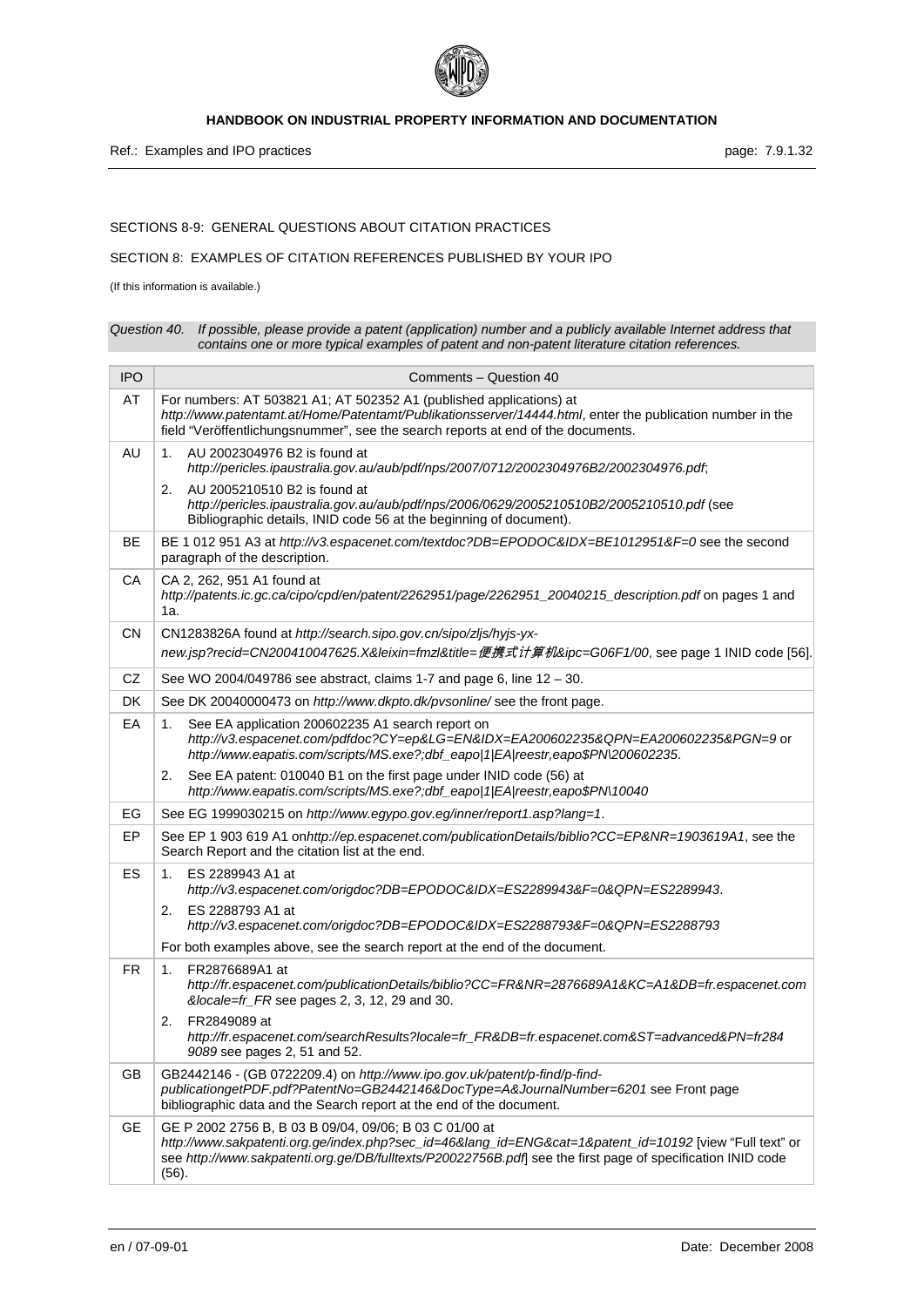

Ref.: Examples and IPO practices **page: 7.9.1.33** page: 7.9.1.33

| <b>IPO</b> | Comments - Question 40                                                                                                                                                                                                                                                                                                          |
|------------|---------------------------------------------------------------------------------------------------------------------------------------------------------------------------------------------------------------------------------------------------------------------------------------------------------------------------------|
| HU         | P0004988 A at http://pipacsweb.hpo.hu/pics/pia.pdf?v=hunpia&a=pdf&p=UJD&id=P0004988&no=0&ref= see<br>X US 5100675 A, Claims 1,2,6,10.<br>(1)<br>(2)<br>A US 6114346 A, Claims 1-15.                                                                                                                                             |
| ID         | ID 000.546 (B)                                                                                                                                                                                                                                                                                                                  |
| JP         | JP 2500002 B2 http://www4.ipdl.inpit.go.jp/Tokujitu/tjbansakuen.ipdl?N0000=116 (Entry of the document<br>number is required to obtain the document) see front page, INID code (56)                                                                                                                                              |
| KR.        | An Internet address is not available. An example supplied by the KR Office is available at the end of the KR<br>response at http://www.wipo.int/scit/en/mailbox/circ08.html.] The file name is 1019970038716(KIPO's<br>example).pdf and is written by Korean. Refer to the INID code (56) of page 1 left side, lines 10 and 12. |
| LT.        | LT5439 B at http://www.tb.lt/PIC/Fondas/isradimai/LT_isradimai.htm, see page 1 lines 13, 16, 22, 25 and 30<br>and page 2 lines 4 and 8.                                                                                                                                                                                         |
| <b>MC</b>  | See http://v3.espacenet.com/results?AP=MC20060002524&sf=a&DB=EPODOC&PGS=15&CY=ep&LG=en&S<br>T=advanced.                                                                                                                                                                                                                         |
| <b>MD</b>  | See MD3017 on http://www.db.agepi.md/inventions/Details.aspx?id=a%202005%200076. Refer also to<br>http://www.db.agepi.md/inventions/helpdesene.htm.                                                                                                                                                                             |
|            | On paper - see the end of Description, while on the Internet - see the special field at the end of the bibliographic<br>information page.                                                                                                                                                                                       |
| <b>MX</b>  | See MXPA06013377 at<br>http://v3.espacenet.com/origdoc?DB=EPODOC&IDX=MXPA06013377&F=0&QPN=MXPA06013377<br>see page1 line 8 (page 2 in the PDF archive).                                                                                                                                                                         |
| PL.        | The question is not applicable to the PL Office.                                                                                                                                                                                                                                                                                |
| <b>RS</b>  | RS20060181 A at http://www.yupat.gov.yu, Publication Server see patent description, page 2 lines 5, 17 and 24<br>and page 3 line 10.                                                                                                                                                                                            |
| <b>RU</b>  | RU 2318513 C1 - http://www.fips.ru/cdfi/fips.dll?ty=49&docid=2318513&lb=1 see the end of the document<br>1.<br>citation reference No.12 which contains DOI and URL.                                                                                                                                                             |
|            | RU 2320010 C2 - http://www.fips.ru/cdfi/fips.dll?ty=49&docid=2320010&lb=1 URLs are indicated on the<br>2.<br>first page under INID code (56).                                                                                                                                                                                   |
|            | RU 2318298 C2 - http://www.fips.ru/cdfi/fips.dll?ty=49&docid=2318298&lb=1, in the text of the description<br>3.<br>there is a citation reference with ISBN identification (PDF: page 3 lines 25 to 27).                                                                                                                         |
| <b>SK</b>  | SK 5001 U at<br>http://data.indprop.gov.sk/Patenty/index.php?id=5001&jazyk=en&typdokumentu=uv&PHPSESSID=&view=blabl<br>abla&list=1 see page 2 lines 34 to 40 and 42 to 48 of the patent description.                                                                                                                            |
| TH         | Typical examples can be found on the search report and examination report (on paper).                                                                                                                                                                                                                                           |
| <b>UA</b>  | UA 82976 C2 - http://www.ukrpatent.org/cgi-bin/searchPat, see page 1 INID Code (56).                                                                                                                                                                                                                                            |
| US         | US 7314660 B2 at http://patft.uspto.gov/netacgi/nph-<br>Parser?Sect1=PTO1&Sect2=HITOFF&d=PALL&p=1&u=%2Fnetahtml%2FPTO%2Fsrchnum.htm&r=1&f=G&l=<br>50&s1=7314643.PN.&OS=PN/7314643&RS=PN/7314643 see Bibliographic data References Cited section.                                                                                |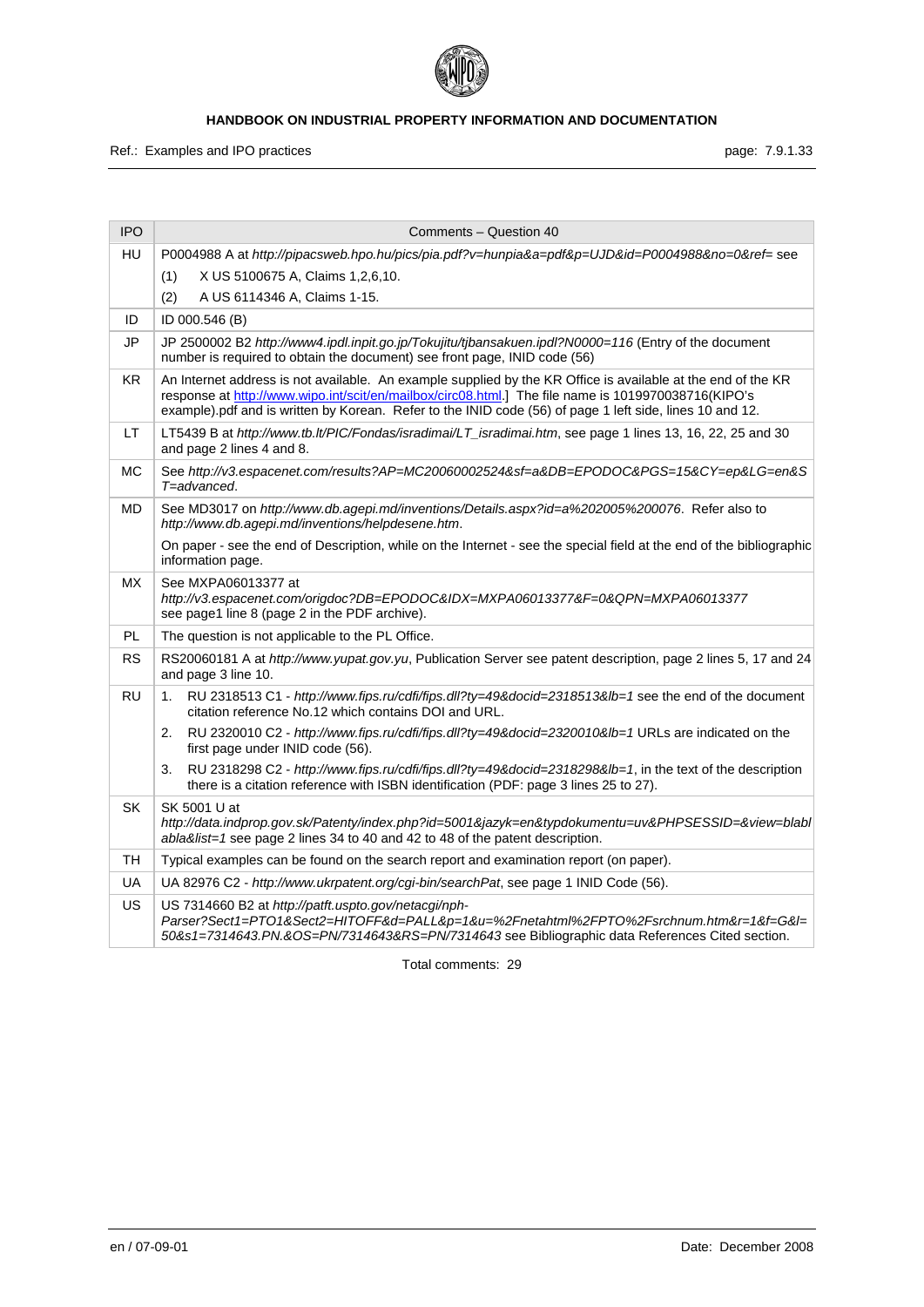

Ref.: Examples and IPO practices **page: 7.9.1.34** Page: 7.9.1.34

## SECTION 9: ADDITIONAL COMMENTS ABOUT CITATION PRACTICES

*Question 41. If applicable, please make any further comments.* 

(E.g., you may wish to comment on difficult aspects of citation practices for your IPO: – users are confused about the part of a document a citation reference was referring to;

– citation references do not refer to the authentic rendering of a patent document; – it is not clear how or whether to state a url as part of a citation reference.)

| <b>IPO</b> | Comments - Question 41                                                                                                                                                                                                                                                                                                                                                                                                                    |
|------------|-------------------------------------------------------------------------------------------------------------------------------------------------------------------------------------------------------------------------------------------------------------------------------------------------------------------------------------------------------------------------------------------------------------------------------------------|
| AU         | It is not clear how to cite multi-link websites as a single citation reference (where multiple URLs must be<br>1.<br>cited).                                                                                                                                                                                                                                                                                                              |
|            | 2.<br>It is not clear how to cite translated material, in particular when Internet machine translation tools are used.                                                                                                                                                                                                                                                                                                                    |
| EA         | The EA Office for publication uses information on references from international search reports (if available for a<br>corresponding patent). The reference section in these reports contain technical errors, misprints. As some<br>references contain texts in foreign languages, correction of such mistakes is difficult for the EA Office, thus<br>mistakes in foreign languages are repeated.                                        |
| EP         | It can be a difficult area if the examiner cites the ORIGINAL filing rather than the re-formatted PUBLISHED file.                                                                                                                                                                                                                                                                                                                         |
| HU         | If the patent application is a PCT application the HU Office refers to the International Search Report in the HU<br>Search Report.                                                                                                                                                                                                                                                                                                        |
| MD         | It is not clear how to cite prior art disclosures if the prior art disclosures comprise the data available to the public<br>in the form of use of a technical solution (but without presence of any documents in written form).                                                                                                                                                                                                           |
| <b>MX</b>  | The documents available and their formats do not allow reference to citation references for the time being.                                                                                                                                                                                                                                                                                                                               |
|            | As an additional comment, at the request of a party, prior art searches are allowed, but not those linked to the<br>processing of a patent where a classification equivalent to indicators of importance (for example, X and Y in<br>accordance with paragraph 14 of WIPO Standard ST.14) is used.                                                                                                                                        |
| <b>NZ</b>  | The NZ Office does not publish citation references per se. Some citation references are available as of right to<br>the public if a request is made.                                                                                                                                                                                                                                                                                      |
| PL         | The PL Office is not presently intending to make available citation references, neither in the form of a part of its<br>published patent documents nor as a database solution. The PL Office is presently overloaded with earlier<br>obligations that are to be finalized. The PL Office appreciates this survey questionnaire that highlights the very<br>important issue regarding dissemination of patent information.                 |
| <b>RU</b>  | Regarding question 40 (second field), to find an RU document one can use Online DB equipped with extended<br>searching facilities and English interface (http://www.fips.ru/ensite/). For free access login: guest; password:<br>guest Select "Abstracts Russian Patents" database and define the query using "Number of Patent Document"<br>field. To see full text (e.g. for pp. i) and iii)), please, activate the link to PDF format. |
|            | Regarding difficult aspects: The RU Office face the major difficulties when citing non-patent Internet sources,<br>since they often have no Digital Object Identifier and their publication data is not sufficient for citing.                                                                                                                                                                                                            |

Total comments: 9

[Part 3 follows]